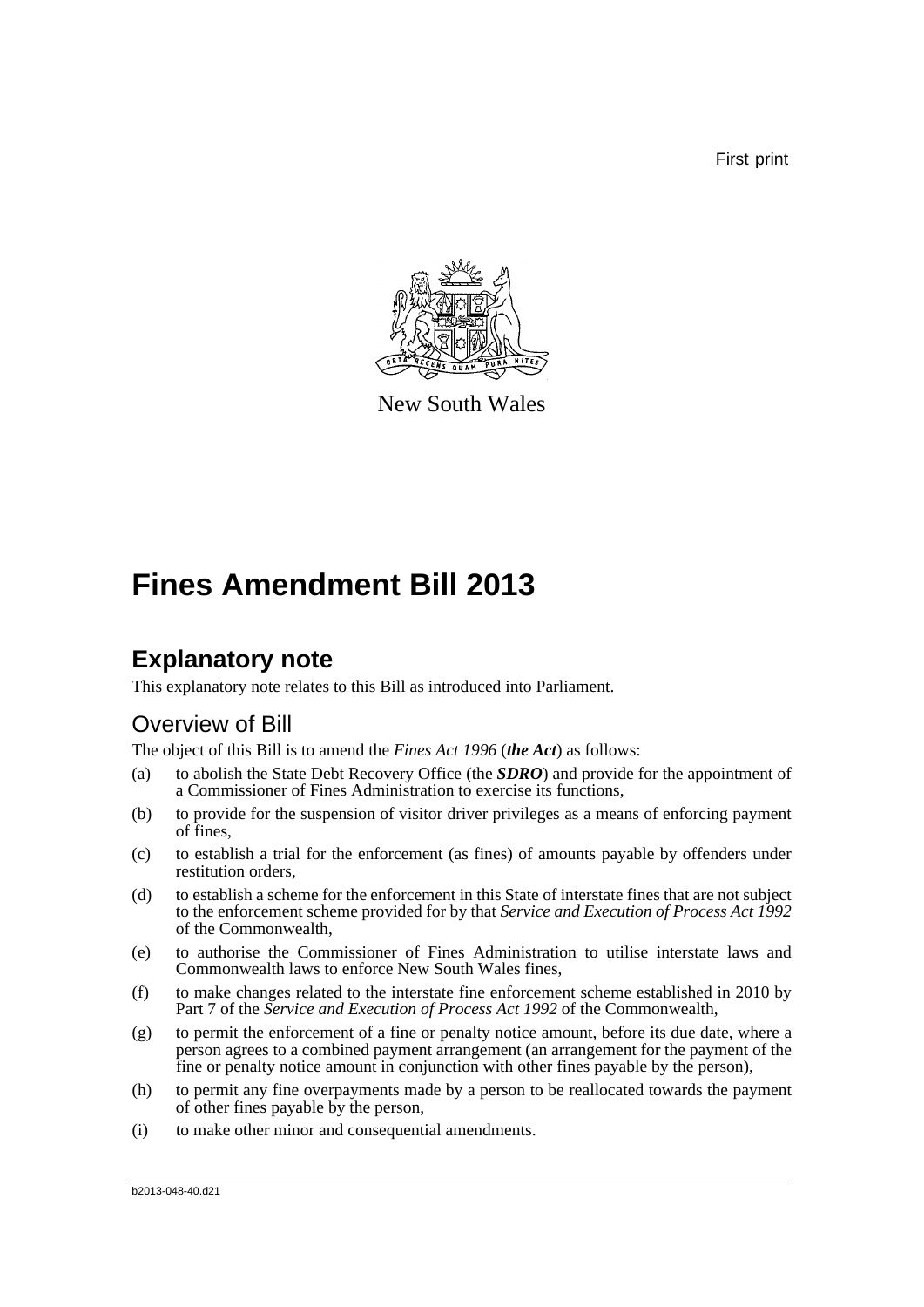### Outline of provisions

**Clause 1** sets out the name (also called the short title) of the proposed Act.

**Clause 2** provides for the commencement of the proposed Act on 1 December 2013, or the date of assent to the proposed Act, whichever is later.

### **Schedule 1 Amendment of Fines Act 1996 No 99**

### **Abolition of SDRO**

**Schedule 1 [45]** provides for the appointment of a Commissioner of Fines Administration (*the Commissioner*). The functions of the Commissioner are substantially the same as the functions of the SDRO (which is to be abolished).

New provisions will enable the Commissioner to use the name "State Debt Recovery" in the exercise of functions under the Act and to authorise the use of that name for other purposes. It will be an offence to take proceedings under that name, or to carry on any other activity under that name, unless authorised to do so by or under the Act.

The amendments also provide for the following:

- (a) the employment of persons in the Public Service to assist the Commissioner,
- (b) delegation of the Commissioner's functions,
- (c) authorisation to exercise enforcement functions,
- (d) personal liability of the Commissioner.

**Schedule 1 [56] (proposed clause 29 of Schedule 3)** abolishes the SDRO and provides for the transfer of assets, rights and liabilities of the SDRO to the Crown.

**Schedule 1 [1], [3], [5], [8], [10], [12], [13], [16], [26]–[33], [35], [36], [41], [44], [46], [48], [50] and [51]** make consequential amendments.

The amendments to other legislation in **Schedule 2** (other than the amendments specifically mentioned below) are also consequential on the abolition of the SDRO and the appointment of the Commissioner.

### **Suspension of visitor driver privileges**

**Schedule 1 [20] and [22]** permit the enforcement of a fine by means of suspension of a person's visitor driver privileges.

A visitor driver privilege is any exemption under road transport legislation that confers authority on a visiting driver (such as a resident of another State) to drive a motor vehicle in New South Wales, even though the visiting driver does not hold a New South Wales driver licence.

The amendments require Roads and Maritime Services to suspend visitor driver privileges if directed to do so by the Commissioner.

Such enforcement action is to be taken only if the fine defaulter is liable for 2 or more fines and the fines relate to traffic offences.

**Schedule 1 [24]** permits the interim restoration of visitor driver privileges if a fine, or the conviction or sentence to which it relates, is the subject of a challenge.

**Schedule 1 [21]** makes a consequential amendment.

**Schedule 2.14** contains consequential amendments to the *Road Transport (Driver Licensing) Regulation 2008*.

### **Trial for enforcement of restitution orders**

**Schedule 1 [53]** establishes a trial for the enforcement under the Act of restitution orders made under the *Victims Rights and Support Act 2013* (or under the former Act, the *Victims Support and Rehabilitation Act 1996*).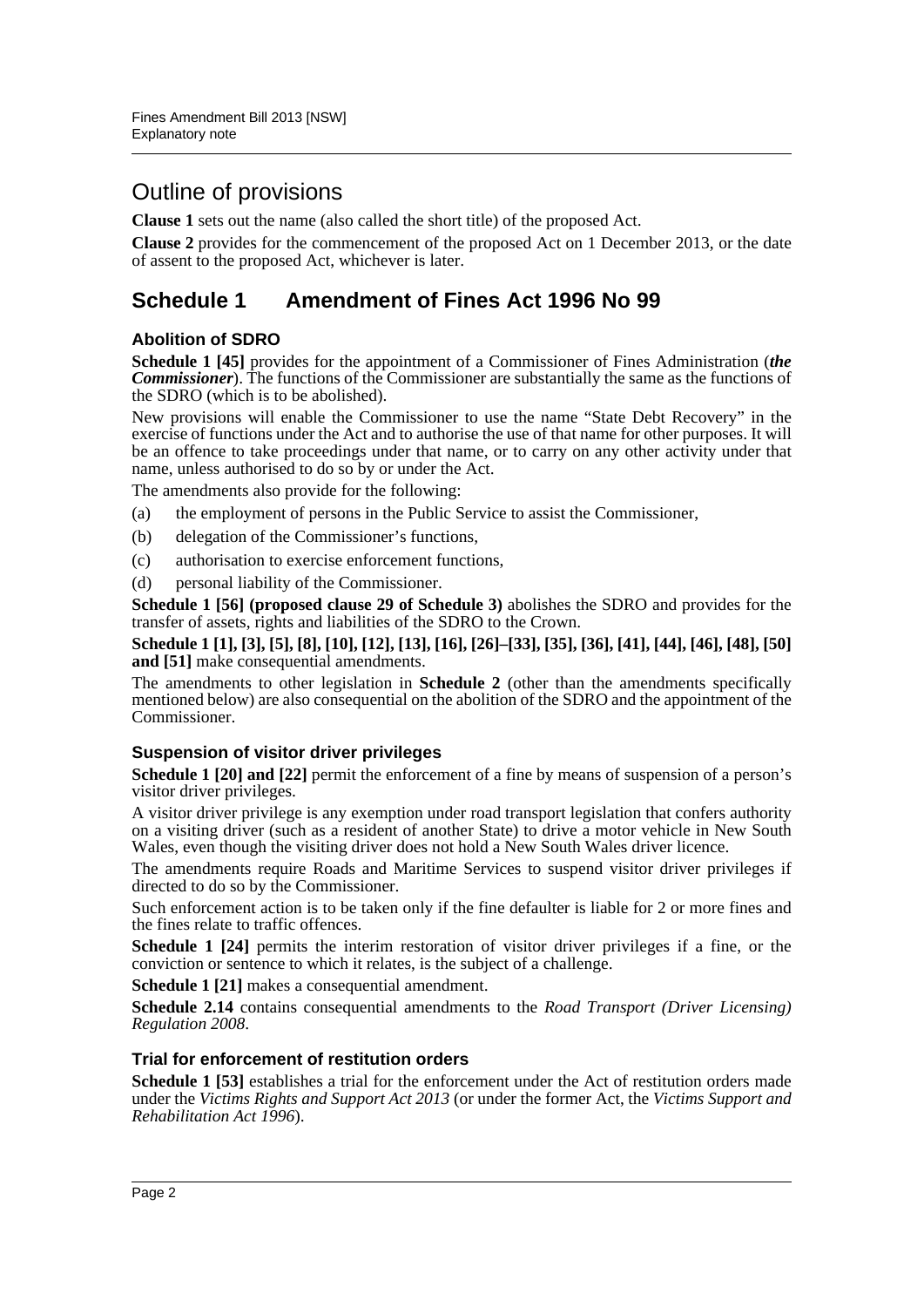At present, a restitution order (an order for the payment of restitution by an offender) is enforceable as if it were an order made in civil proceedings for the payment of a debt to the Commissioner of Victims Rights.

Under the trial, the amount payable under the order will be enforceable under the Act as if it were a fine imposed by a court.

The trial period will run for 12 months (or a longer period prescribed by the regulations). It will apply only to restitution orders confirmed before or during the trial period that the Commissioner of Victims Rights and the Commissioner of Fines Administration agree should be enforced under the trial.

The amendments modify the application of the Act, as it applies to restitution orders, and also suspend the operation of various enforcement provisions under the *Victims Rights and Support Act 2013* (or the former Act, the *Victims Support and Rehabilitation Act 1996*) in relation to restitution orders that are enforced under the trial.

### **Enforcement in NSW of interstate fines**

**Schedule 1 [43]** (see, in particular, Division 2 of proposed Part 5A) establishes a scheme for the enforcement of interstate fines in New South Wales.

Under the scheme, the Commissioner is given power to make an order (an *interstate fine enforcement order*) for the enforcement of an interstate fine in New South Wales. An interstate fine enforcement order may be made at the request of the originating jurisdiction for the fine (the jurisdiction in which the fine was imposed). The interstate fine enforcement order has the same effect, with some modifications, as a fine enforcement order made in respect of a NSW fine (a fine for which New South Wales is the originating jurisdiction). Accordingly, the Commissioner can take enforcement action under the Act in relation to the interstate fine, in the same way as for a NSW fine. Any money recovered in New South Wales under the interstate fine enforcement order is to be applied, firstly, towards payment of New South Wales enforcement costs and fines. The remainder is to be paid to the originating jurisdiction.

The scheme will not apply to fines that fall within the enforcement scheme provided for by Part 7 of the *Service and Execution of Process Act 1992* of the Commonwealth (the *SEP Act*). The SEP Act permits a fine that is imposed by a court of one State to be registered, in certain circumstances, in another State. The fine then becomes enforceable in the registering State as if it had been imposed by a court of the registering State. Accordingly, an enforcement scheme for interstate fines that are court imposed already exists under that Act.

As the new enforcement scheme provided for by the amendments will not apply to SEP Act fines, it will principally apply to administrative type fines, such as fines payable under penalty notices.

**Schedule 1 [47]** permits the disclosure of information obtained under the Act in connection with a request for the enforcement of, or the enforcement of, an interstate fine enforcement order.

**Schedule 1 [49]** permits guidelines to be made under the Act with respect to the issue of interstate fine enforcement orders.

**Schedule 2.7 [1]** makes a consequential amendment to the *Fines Regulation 2010*.

### **Enforcement of NSW fines in other jurisdictions**

**Schedule 1 [43]** (see, in particular, Division 3 of proposed Part 5A) makes further provision for the enforcement of NSW fines in other jurisdictions.

The amendments permit the Commissioner to request enforcement action or to exercise other functions under the legislation of other jurisdictions (including the SEP Act) for the purpose of enforcing the payment of NSW fines.

The Commissioner can enter into arrangements with other jurisdictions for the payment of amounts recovered in those jurisdictions in the enforcement of NSW fines.

Enforcement action in NSW is not permitted if the Commissioner has requested enforcement action in another jurisdiction.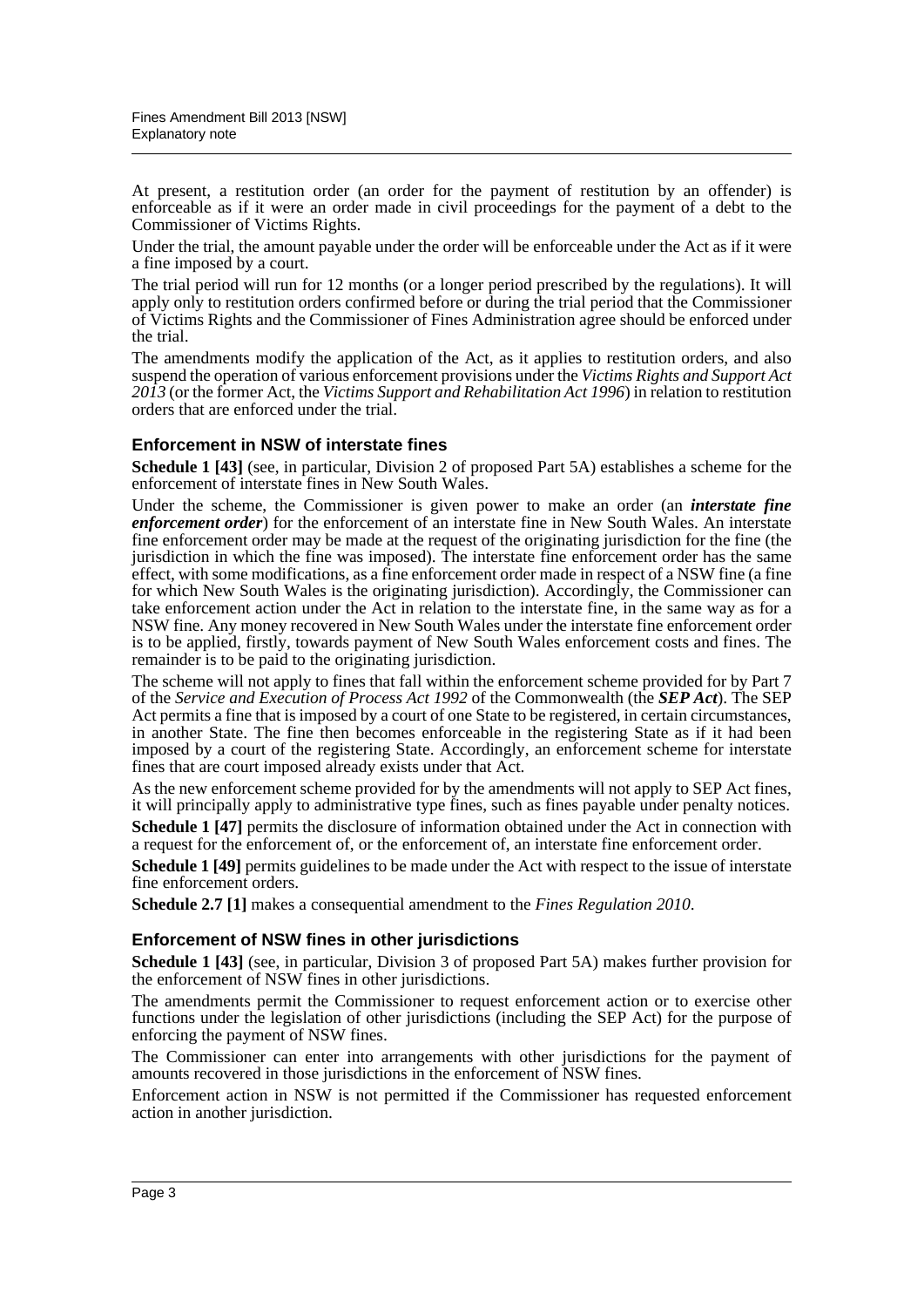**Schedule 1 [47]** permits the disclosure of information obtained under the Act in connection with a request for the enforcement of, or the enforcement of, a fine enforcement order in another jurisdiction.

### **Further amendments relating to SEP Act**

**Schedule 1 [4]** makes it clear that a fine includes any fine to which Part 7 of the SEP Act applies.

**Schedule 1 [7] (proposed section 14 (1))** permits the Commissioner to make a court fine enforcement order in respect of an interstate fine that is registered in New South Wales under Part 7 of the SEP Act, without the need for the fine to be referred by the court to the Commissioner for enforcement. Under the SEP Act, once an interstate fine is registered in New South Wales it is enforceable in New South Wales as if it had been imposed by a court of New South Wales.

**Schedule 1 [19]** makes it clear that imprisonment cannot be used as an enforcement mechanism in respect of a fine registered in New South Wales under the SEP Act. This is consistent with section 114 of the SEP Act.

### **Combined payment arrangements**

**Schedule 1 [6], [7] and [14]** permit a fine enforcement order to be made, before the due date for the fine or penalty notice amount, if the person liable to pay the fine or penalty notice amount seeks from the Commissioner a time to pay order that provides for a combined payment arrangement. A time to pay order is an order that extends the time for payment of a fine or allows a fine to be paid by instalments. A time to pay order may be made only after a fine enforcement order has been made. Accordingly, the amendments will permit a time to pay order that provides for a combined payment arrangement to be made in respect of a fine or penalty notice amount before the amount is due. **Schedule 1 [9]** is a consequential amendment.

**Schedule 1 [34], [37] and [38]** provide for combined payment arrangements. A combined payment arrangement is an arrangement for the payment of a fine or penalty notice amount in conjunction with another fine payable by the same person. For example, a time to pay order could permit the payment by instalment of all the relevant fines or penalty notice amounts payable by the person.

**Schedule 2.7 [3]** makes a consequential amendment to the *Fines Regulation 2010*.

### **Allocation of overpayments**

**Schedule 1 [52]** permits the Commissioner to reallocate any overpayment made by a person under a fine enforcement order towards payment of amounts payable under other fine enforcement orders that are in force in relation to the person, instead of refunding the overpayment. At present, the Act permits such a reallocation only if the overpayment is made as a result of the withdrawal or annulment of the fine enforcement order. The amendment will permit inadvertent overpayments (an overpayment otherwise than as a result of the withdrawal or annulment of a fine enforcement order) to be reallocated. However, the Commissioner is required to refund an inadvertent overpayment if the person who made the overpayment applies for a refund.

**Schedule 1 [11], [15], [17] and [18]** are consequential amendments.

### **Other amendments**

**Schedule 1 [39]** makes the Director-General of the Department of Finance and Services a member of the Hardship Review Board, instead of the Chief Commissioner of State Revenue.

**Schedule 1 [23]** updates a reference to the title of an Act.

**Schedule 1 [2]** inserts new definitions that are related to the above amendments. **Schedule 1 [40]** is a consequential amendment.

**Schedule 1 [25]** updates a provision that confers power to issue an examination summons, so that it instead confers power to issue an order for examination. The new terminology is consistent with the terminology used in the *Uniform Civil Procedure Rules 2005*. **Schedules 1 [42] and 2.7 [4]** are consequential amendments.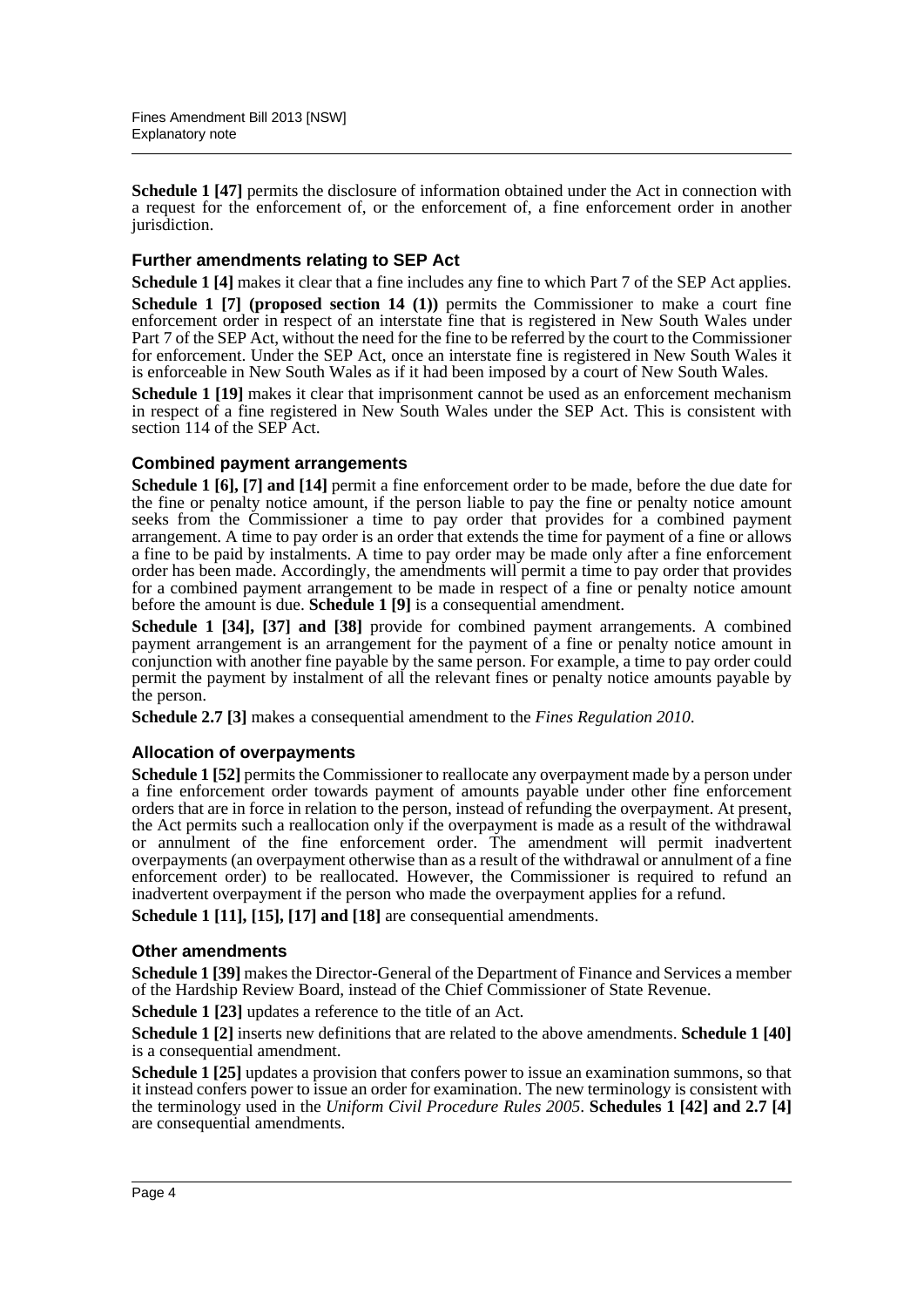**Schedule 1 [54]** updates a Schedule to the Act that lists the penalty notice provisions in other Acts that are enforceable under the *Fines Act 1996* to include various recently enacted Acts.

**Schedule 1 [55]** enables savings and transitional regulations to be made as a consequence of any amendment to the Act.

**Schedule 1 [56]** provides for savings and transitional matters.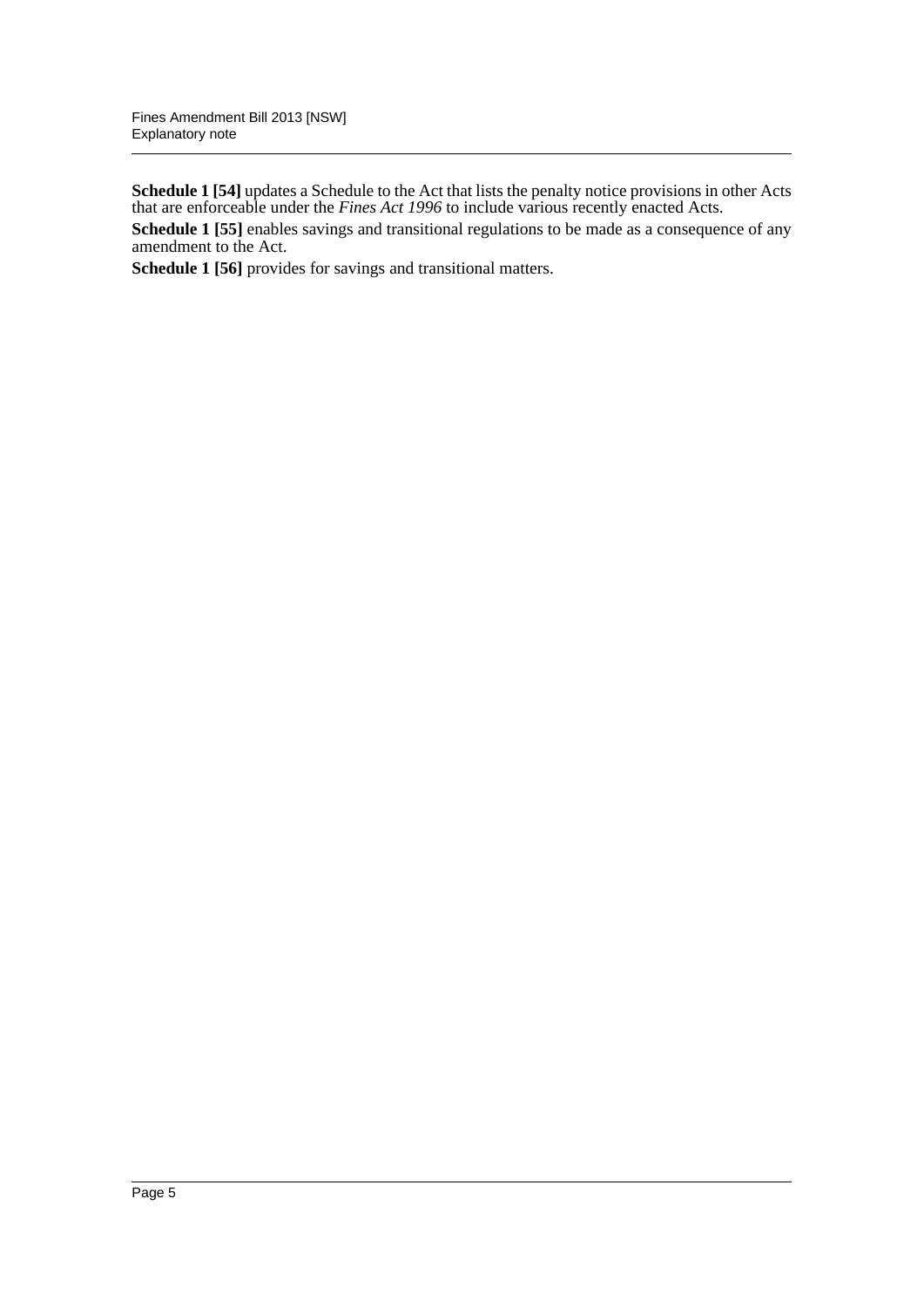First print



New South Wales

## **Fines Amendment Bill 2013**

## **Contents**

|                                              | Page |
|----------------------------------------------|------|
| Name of Act                                  |      |
| Commencement                                 | າ    |
| Schedule 1 Amendment of Fines Act 1996 No 99 | ર    |
| Schedule 2 Amendment of other legislation    | 26   |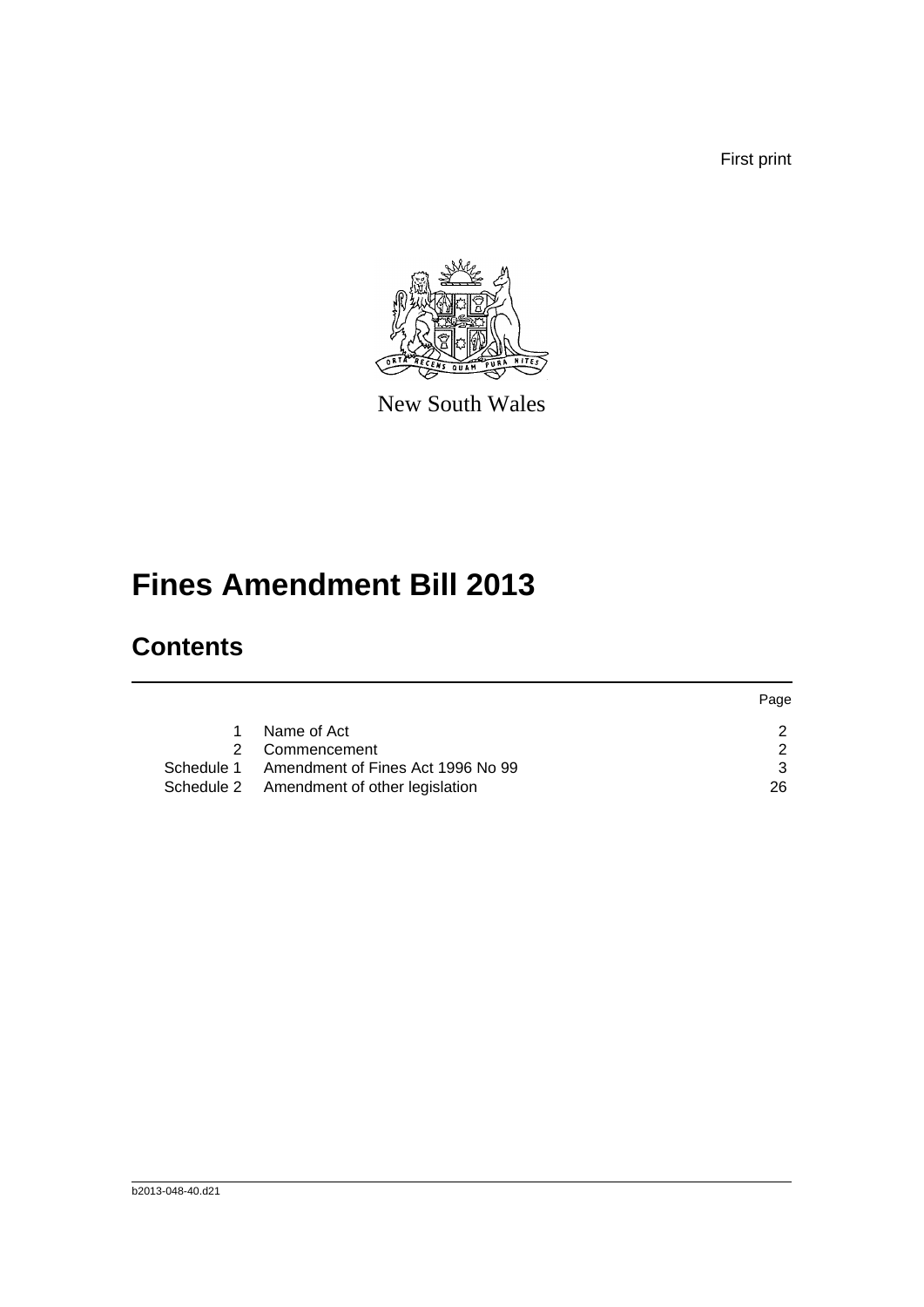

New South Wales

## **Fines Amendment Bill 2013**

No , 2013

### **A Bill for**

An Act to amend the *Fines Act 1996* to make further provision for the enforcement of fines and interstate fines; to abolish the State Debt Recovery Office; and to make related amendments to other legislation.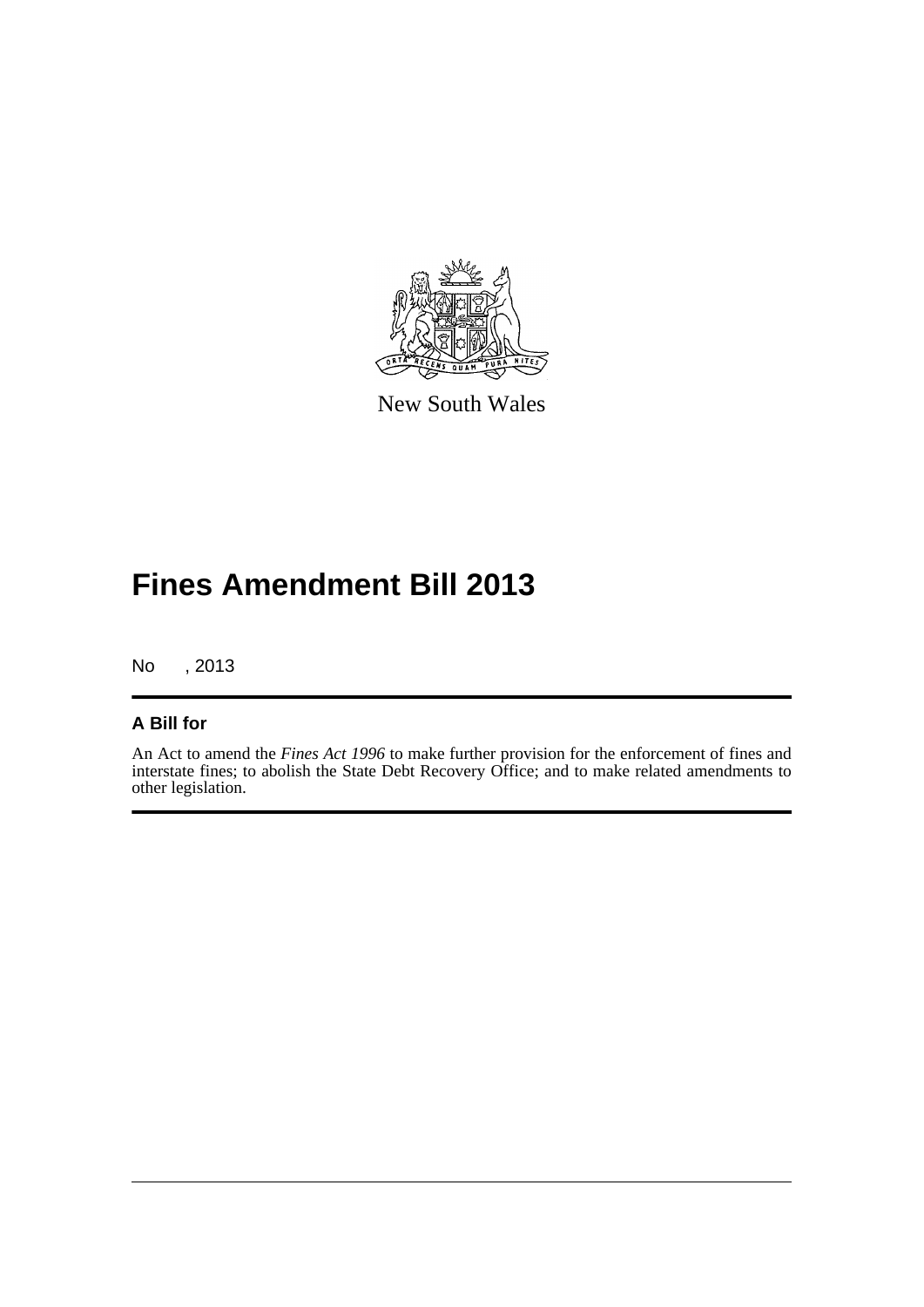<span id="page-7-1"></span><span id="page-7-0"></span>

|             | The Legislature of New South Wales enacts:                                                           |                |  |
|-------------|------------------------------------------------------------------------------------------------------|----------------|--|
| Name of Act |                                                                                                      |                |  |
|             | This Act is the Fines Amendment Act 2013.                                                            | 3              |  |
|             | Commencement                                                                                         | $\overline{4}$ |  |
|             | This Act commences on 1 December 2013, or the date of assent to this Act,<br>whichever is the later. | 5<br>6         |  |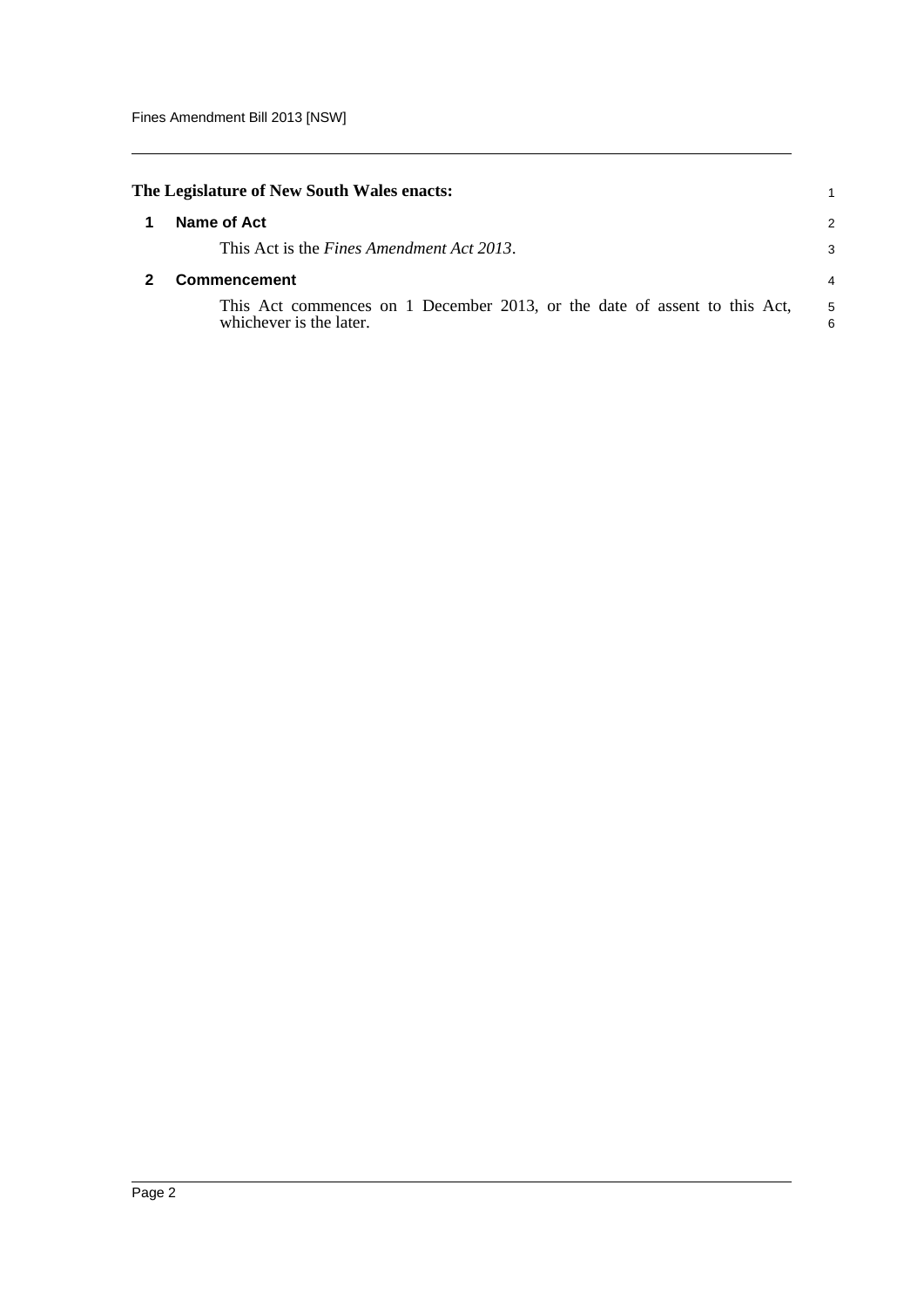<span id="page-8-0"></span>

| <b>Amendment of Fines Act 1996 No 99</b>                                                                                                                                                                                                                                                                                                                                                                                                                                                                                                                                                                                                                                                                                                                                                                                                  | 1                                                                               |
|-------------------------------------------------------------------------------------------------------------------------------------------------------------------------------------------------------------------------------------------------------------------------------------------------------------------------------------------------------------------------------------------------------------------------------------------------------------------------------------------------------------------------------------------------------------------------------------------------------------------------------------------------------------------------------------------------------------------------------------------------------------------------------------------------------------------------------------------|---------------------------------------------------------------------------------|
| <b>Section 3 Definitions</b>                                                                                                                                                                                                                                                                                                                                                                                                                                                                                                                                                                                                                                                                                                                                                                                                              | $\sqrt{2}$                                                                      |
| Omit "State Debt Recovery Office" wherever occurring in the definitions of <i>approved</i><br>form, person in receipt of a Government benefit and reviewing agency in section $3(1)$ .                                                                                                                                                                                                                                                                                                                                                                                                                                                                                                                                                                                                                                                    | $\sqrt{3}$<br>4                                                                 |
| Insert instead "Commissioner".                                                                                                                                                                                                                                                                                                                                                                                                                                                                                                                                                                                                                                                                                                                                                                                                            | $\mathbf 5$                                                                     |
| Section 3 (1)                                                                                                                                                                                                                                                                                                                                                                                                                                                                                                                                                                                                                                                                                                                                                                                                                             | 6                                                                               |
| Insert in alphabetical order:                                                                                                                                                                                                                                                                                                                                                                                                                                                                                                                                                                                                                                                                                                                                                                                                             | 7                                                                               |
| <i>authorised officer</i> has the meaning given by section 116B.                                                                                                                                                                                                                                                                                                                                                                                                                                                                                                                                                                                                                                                                                                                                                                          | 8                                                                               |
| <i>combined payment arrangement</i> has the meaning given by section 100.                                                                                                                                                                                                                                                                                                                                                                                                                                                                                                                                                                                                                                                                                                                                                                 | 9                                                                               |
| order for examination means an order under section 75.                                                                                                                                                                                                                                                                                                                                                                                                                                                                                                                                                                                                                                                                                                                                                                                    | 10                                                                              |
|                                                                                                                                                                                                                                                                                                                                                                                                                                                                                                                                                                                                                                                                                                                                                                                                                                           | 11                                                                              |
| <i>visitor driver privileges</i> has the meaning given by section 66A.                                                                                                                                                                                                                                                                                                                                                                                                                                                                                                                                                                                                                                                                                                                                                                    | 12                                                                              |
| Section 3 (1)                                                                                                                                                                                                                                                                                                                                                                                                                                                                                                                                                                                                                                                                                                                                                                                                                             | 13                                                                              |
| Omit the definition of <i>State Debt Recovery Office</i> . Insert in alphabetical order:                                                                                                                                                                                                                                                                                                                                                                                                                                                                                                                                                                                                                                                                                                                                                  | 14                                                                              |
| <b>Commissioner</b> means the Commissioner of Fines Administration referred to<br>in section 113.                                                                                                                                                                                                                                                                                                                                                                                                                                                                                                                                                                                                                                                                                                                                         | 15<br>16                                                                        |
| Section 4 Meaning of "fine"                                                                                                                                                                                                                                                                                                                                                                                                                                                                                                                                                                                                                                                                                                                                                                                                               | 17                                                                              |
| Insert "(including a fine to which Part 7 of the <i>Service and Execution of Process Act 1992</i> )<br>of the Commonwealth applies, subject to that Part)" after "for an offence" in<br>section $4(1)(a)$ .                                                                                                                                                                                                                                                                                                                                                                                                                                                                                                                                                                                                                               | 18<br>19<br>20                                                                  |
| Sections 11 (6) (note), 12, 13, 14 (1C), (2) and (4), 16 (2) (a), 17 (1) and (2), 19 (1) (f),<br>24A (2) (a), 38 (1B) and (1C), 40, 41, 42 (2A), 44 (2) (a), 46 (1), 48 (3) and (5), 49, 49A (1)<br>and $(4)-(7)$ , 50 (1) and (3), 51 (1), 52 (1) and (4) (d), 58 (1) (g), 59, 61 (3) (d), 65 (1), (2)<br>and (4)–(5), 66, 67 (2) and (3), 68 (2) and (4), 72 (1), (2) and (4)–(8), 73 (1), (2) and (4),<br>74 (1), (5) and (6), 76A (1), (3) and (5), 77 (3), 79 (1)–(3) and (7), 80 (1) and (4) (c),<br>80A (1), 86 (1)–(4), (6) and (9), 87 (1), 99B (1), (2) (a) and (4), 99BA (4) and (5), 99C (1)<br>and (2), 99F (7) and (8), 99I (3), 10<br>(1), (4) and (6), 102 (1), 102A (1), 103 (1) (a), 107 (1)–(4), 108, 112 (2), 112A (2) (a), 117<br>(1) and (1A), 117AA, 117AB (1), 118, 120 (1) (a), 122B and 126A (2) and (3) (note) | 21<br>22<br>23<br>24<br>25<br>26<br>27<br>28<br>29                              |
| Omit "State Debt Recovery Office", "the Office" and "The Office" wherever occurring.                                                                                                                                                                                                                                                                                                                                                                                                                                                                                                                                                                                                                                                                                                                                                      | 30                                                                              |
| Insert instead "Commissioner", "the Commissioner" and "The Commissioner"<br>respectively.                                                                                                                                                                                                                                                                                                                                                                                                                                                                                                                                                                                                                                                                                                                                                 | 31<br>32                                                                        |
| Section 13 Referral for a court fine enforcement order                                                                                                                                                                                                                                                                                                                                                                                                                                                                                                                                                                                                                                                                                                                                                                                    | 33                                                                              |
| Omit section 13 (1) (b) and (c). Insert instead:                                                                                                                                                                                                                                                                                                                                                                                                                                                                                                                                                                                                                                                                                                                                                                                          | 34                                                                              |
| (b)<br>the person on whom the fine has been imposed seeks a work and<br>development order in relation to the fine, or                                                                                                                                                                                                                                                                                                                                                                                                                                                                                                                                                                                                                                                                                                                     | 35<br>36                                                                        |
| the person is in receipt of a Government benefit and seeks a time to pay<br>(c)<br>order in relation to the fine, or                                                                                                                                                                                                                                                                                                                                                                                                                                                                                                                                                                                                                                                                                                                      | 37<br>38                                                                        |
| the person seeks a time to pay order in relation to the fine that provides<br>(d)<br>for a combined payment arrangement.                                                                                                                                                                                                                                                                                                                                                                                                                                                                                                                                                                                                                                                                                                                  | 39<br>40                                                                        |
|                                                                                                                                                                                                                                                                                                                                                                                                                                                                                                                                                                                                                                                                                                                                                                                                                                           | <b>Schedule 1</b><br><i>time to pay order</i> means an order under section 100. |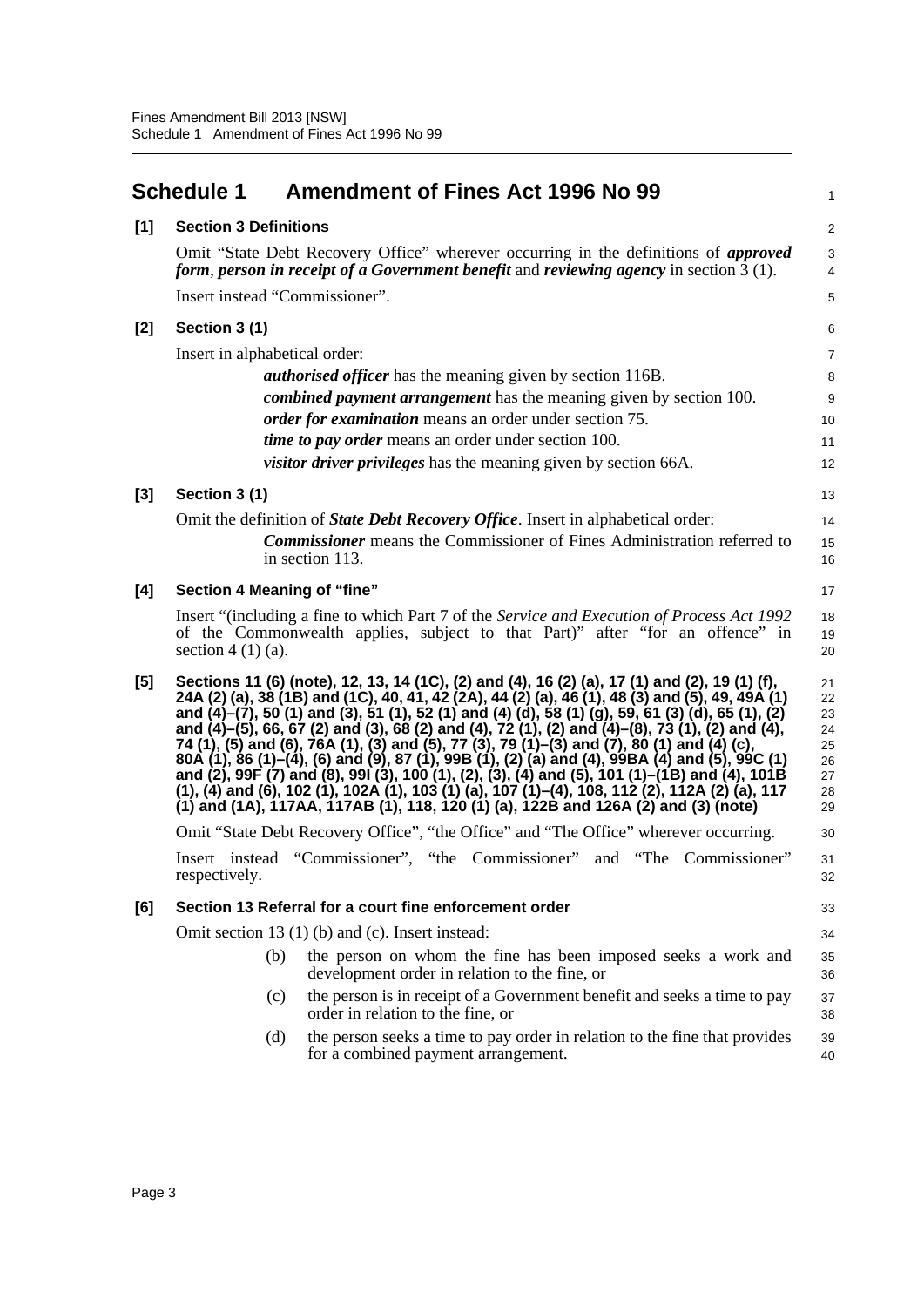| $\left[7\right]$ | Section 14 When an order may be made |  |  |
|------------------|--------------------------------------|--|--|
|------------------|--------------------------------------|--|--|

Omit section 14 (1)–(1B). Insert instead:

| (1) | The Commissioner may make a court fine enforcement order: |                                                                              |  |  |
|-----|-----------------------------------------------------------|------------------------------------------------------------------------------|--|--|
| (a) |                                                           | if the registrar of the court that imposed the fine refers the matter to the |  |  |
|     |                                                           | Commissioner for the making of a court fine enforcement order, or            |  |  |

(b) if the fine is registered in New South Wales under Part 7 of the *Service and Execution of Process Act 1992* of the Commonwealth and that Act permits the fine to be enforced in or by New South Wales as the registering State.

**Note.** Part 7 of the *Service and Execution of Process Act 1992* of the Commonwealth allows interstate fines imposed by courts that are registered in New South Wales to be enforced in New South Wales in the same way as New South Wales court imposed fines.

- (1A) A court fine enforcement order may be made only if there has been a default in payment of the fine by the due date.
- (1B) However, a court fine enforcement order may be made, without any default in payment, in relation to a fine imposed by a court on a person if: 16 17
	- (a) the person seeks a work and development order in relation to the fine, or 18
	- (b) the person is in receipt of a Government benefit and seeks a time to pay order in relation to the fine, or
	- (c) the person seeks a time to pay order in relation to the fine that provides for a combined payment arrangement.
- (1BA) The Commissioner must not make a court fine enforcement order referred to in subsection (1B) unless the Commissioner decides to make the work and development order, or time to pay order, sought by the person.

#### **[8] Sections 14 (1C) and (2), 49 (1) (a) and (b), (3) and (3B), 49A (1), 99C (2) and 99F (8)** Omit "it" wherever occurring. Insert instead "the Commissioner". **[9] Section 14 (1C)** Omit "or (c)". Insert instead ", (c) or (d)". **[10] Sections 17 (1), 41, 46 (1), 66 (4), 67 (3), 101 (1A), 108 (1) and 120 (1) (a)** Omit "its" wherever occurring. Insert instead "the Commissioner's". **[11] Section 17 Withdrawal of order** Omit section 17 (6) and (7). Insert instead: **Note.** The Commissioner may, instead of repaying an amount under this section, reallocate it towards the payment of other amounts payable by the person under fine enforcement orders (see section 122C). 26 27 28 29 30 31 32 33 34 35 36

# **[12] Section 19A Appropriate officer may give official caution**

Omit "State Debt Recovery Office" from paragraph (a) of the definition of *guidelines* in section 19A (3).

Insert instead "Office of State Revenue in the Department of Finance and Services".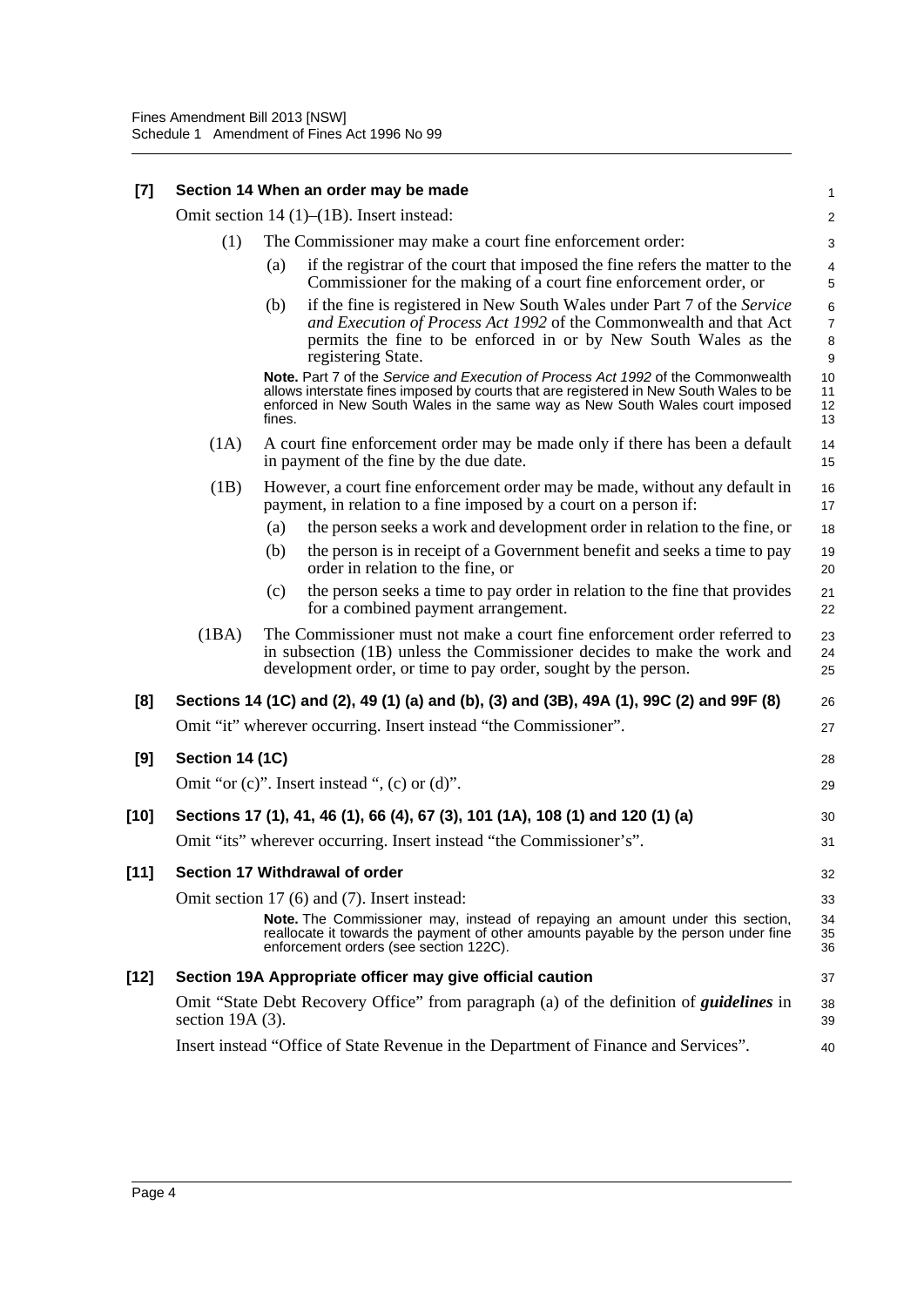| $[13]$ | officers)        | Section 22 Persons who may issue and deal with penalty notices (appropriate                                                                                                                                                                              | $\mathbf{1}$<br>2        |
|--------|------------------|----------------------------------------------------------------------------------------------------------------------------------------------------------------------------------------------------------------------------------------------------------|--------------------------|
|        |                  | Omit "Chief Commissioner of State Revenue" from section 22 (2) (b) (ii).                                                                                                                                                                                 | 3                        |
|        |                  | Insert instead "Commissioner".                                                                                                                                                                                                                           | 4                        |
| $[14]$ |                  | Section 42 When a penalty notice enforcement order may be made                                                                                                                                                                                           | 5                        |
|        |                  | Omit section 42 (1AA) and (1BB). Insert instead:                                                                                                                                                                                                         | 6                        |
|        | (1AA)            | The Commissioner may also make a penalty notice enforcement order, in<br>respect of an amount owed by a person under a penalty notice, if the<br>Commissioner:                                                                                           | $\overline{7}$<br>8<br>9 |
|        |                  | receives an application by the person for a work and development order<br>(a)<br>in relation to the amount, or                                                                                                                                           | 10<br>11                 |
|        |                  | receives an application for a time to pay order in relation to the amount<br>(b)<br>from a person who is in receipt of a Government benefit, or                                                                                                          | 12<br>13                 |
|        |                  | receives an application for a time to pay order in relation to the amount<br>(c)<br>and the application is for a combined payment arrangement.                                                                                                           | 14<br>15                 |
|        | (1BB)            | The Commissioner must not make a penalty notice enforcement order referred<br>to in subsection (1AA) unless the Commissioner decides to make the work and<br>development order, or time to pay order, sought by the person.                              | 16<br>17<br>18           |
| $[15]$ |                  | Section 46 Withdrawal of order                                                                                                                                                                                                                           | 19                       |
|        |                  | Omit section 46 (7) and (8). Insert instead:                                                                                                                                                                                                             | 20                       |
|        |                  | Note. The Commissioner may, instead of repaying an amount under this section,<br>reallocate it towards the payment of other amounts payable by the person under fine<br>enforcement orders (see section 122C).                                           | 21<br>22<br>23           |
| $[16]$ |                  | Sections 49 (4), 52 (1) and 102 (2)                                                                                                                                                                                                                      | 24                       |
|        |                  | Omit "that Office" wherever occurring. Insert instead "the Commissioner".                                                                                                                                                                                | 25                       |
| $[17]$ |                  | Section 52 Provisions relating to annulment of enforcement orders                                                                                                                                                                                        | 26                       |
|        |                  | Omit section 52 (6) and (6A).                                                                                                                                                                                                                            | 27                       |
| $[18]$ | Section 52, note |                                                                                                                                                                                                                                                          | 28                       |
|        |                  | Insert at the end of the section:                                                                                                                                                                                                                        | 29                       |
|        |                  | Note. The Commissioner may, instead of repaying an amount under this section,<br>reallocate it towards the payment of other amounts payable by the person under fine<br>enforcement orders (see section 122C).                                           | 30<br>31<br>32           |
| $[19]$ |                  | <b>Section 57 Application and interpretation</b>                                                                                                                                                                                                         | 33                       |
|        |                  | Insert after section 57 $(1)$ :                                                                                                                                                                                                                          | 34                       |
|        | (1A)             | Division 6 (Imprisonment) does not apply to a fine registered in New South<br>Wales under Part 7 of the Service and Execution of Process Act 1992 of the<br>Commonwealth that is enforced in New South Wales as the registering State<br>under that Act. | 35<br>36<br>37<br>38     |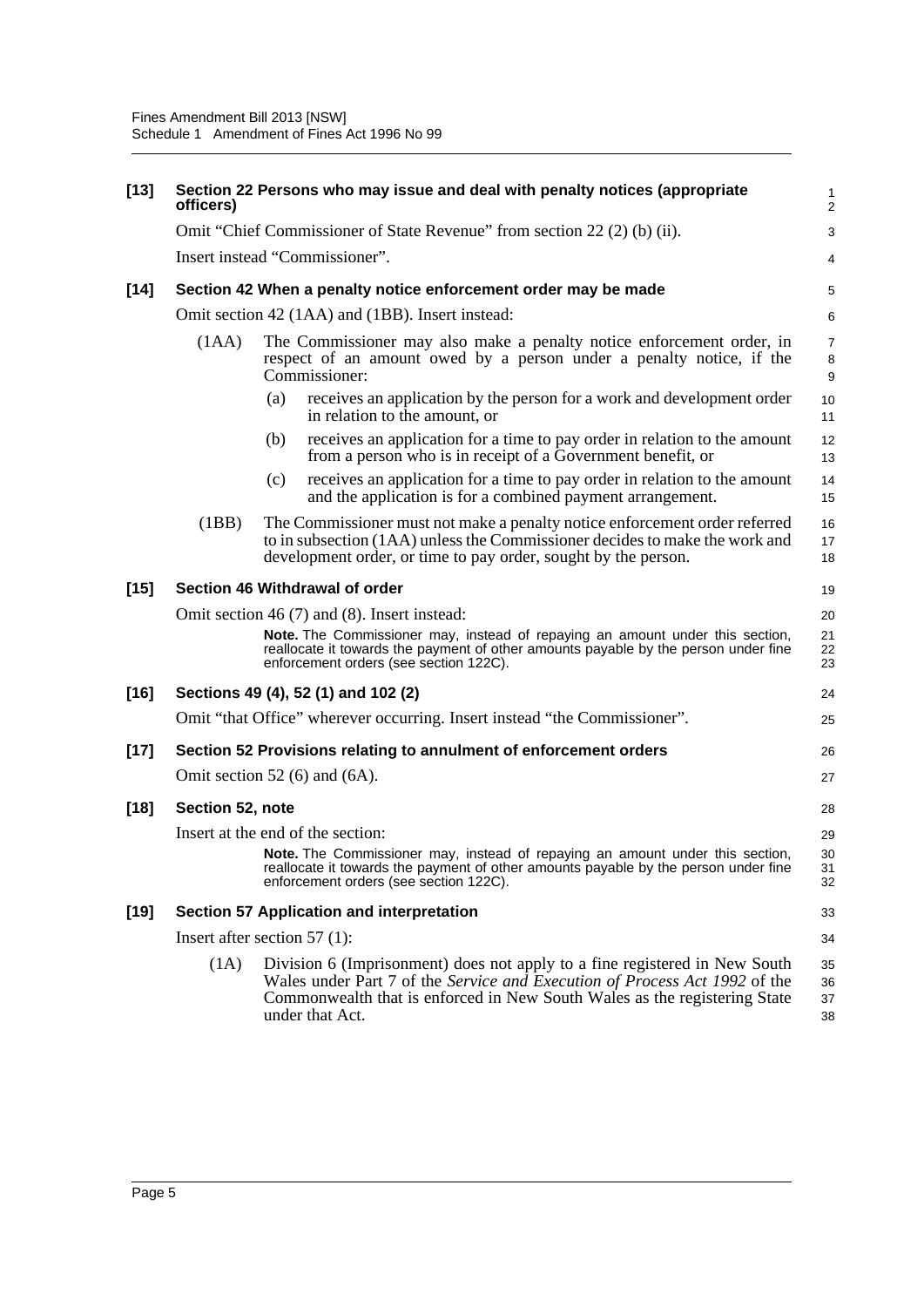| $[20]$ |      |                    | Section 65 When enforcement action taken under this Division                                                                                                                                                                                                                                                          | 1                       |
|--------|------|--------------------|-----------------------------------------------------------------------------------------------------------------------------------------------------------------------------------------------------------------------------------------------------------------------------------------------------------------------|-------------------------|
|        |      |                    | Insert after section $65$ (3):                                                                                                                                                                                                                                                                                        | $\overline{\mathbf{c}}$ |
|        | (3A) |                    | Despite subsections $(1)$ and $(2)$ , enforcement action with respect to a fine<br>defaulter's visitor driver privileges is not to be taken under this Division<br>unless:                                                                                                                                            | 3<br>4<br>5             |
|        |      |                    | the fine defaulter is liable for 2 or more fines under fine enforcement<br>(a)<br>orders, and                                                                                                                                                                                                                         | 6<br>$\overline{7}$     |
|        |      |                    | the fines relate to traffic offences, and<br>(b)                                                                                                                                                                                                                                                                      | 8                       |
|        |      |                    | (c)<br>subsection $(1)$ $(a)$ , $(b)$ or $(c)$ applies to each of those fines.                                                                                                                                                                                                                                        | 9                       |
| $[21]$ |      | Section 65, note   |                                                                                                                                                                                                                                                                                                                       | 10                      |
|        |      |                    | Insert ", is not a visitor driver" after "driver licence".                                                                                                                                                                                                                                                            | 11                      |
| $[22]$ |      | <b>Section 66A</b> |                                                                                                                                                                                                                                                                                                                       | 12                      |
|        |      |                    | Insert after section 66:                                                                                                                                                                                                                                                                                              | 13                      |
|        | 66A  |                    | <b>Suspension of visitor driver privileges</b>                                                                                                                                                                                                                                                                        | 14                      |
|        |      | (1)                | Roads and Maritime Services must suspend any visitor driver privileges of a<br>fine defaulter against whom it is required to take enforcement action.                                                                                                                                                                 | 15<br>16                |
|        |      | (2)                | Roads and Maritime Services must suspend visitor driver privileges even if the<br>Commissioner has, after requiring Roads and Maritime Services to take<br>enforcement action:                                                                                                                                        | 17<br>18<br>19          |
|        |      |                    | granted an extension of time for the payment of the fine, or<br>(a)                                                                                                                                                                                                                                                   | 20                      |
|        |      |                    | (b)<br>allowed the fine defaulter to pay the fine by instalments.                                                                                                                                                                                                                                                     | 21                      |
|        |      | (3)                | Roads and Maritime Services is to remove the suspension of visitor driver<br>privileges if the Commissioner directs it to cease enforcement action in respect<br>of the fine defaulter under this Division.                                                                                                           | 22<br>23<br>24          |
|        |      | (4)                | The statutory rules under the Road Transport Act 2013 may make further<br>provision for the suspension of visitor driver privileges in connection with fine<br>enforcement orders.                                                                                                                                    | 25<br>26<br>27          |
|        |      | (5)                | This section does not limit the powers of Roads and Maritime Services in<br>relation to visitor driver privileges under any other Act.                                                                                                                                                                                | 28<br>29                |
|        |      | (6)                | In this section:                                                                                                                                                                                                                                                                                                      | 30                      |
|        |      |                    | <i>visiting driver</i> means a person who:                                                                                                                                                                                                                                                                            | 31                      |
|        |      |                    | does not hold a driver licence, and<br>(a)                                                                                                                                                                                                                                                                            | 32                      |
|        |      |                    | (b)<br>holds a licence or permit to drive a motor vehicle issued in a place<br>outside this jurisdiction.                                                                                                                                                                                                             | 33<br>34                |
|        |      |                    | <i>visitor driver privileges</i> means any exemption under road transport legislation<br>(within the meaning of the <i>Road Transport Act 2013</i> ) that confers authority on<br>a visiting driver to drive a motor vehicle in this jurisdiction, even though the<br>visiting driver does not hold a driver licence. | 35<br>36<br>37<br>38    |
| $[23]$ |      | appeal etc         | Section 69 Interim restoration or reinstatement of licence or registration pending                                                                                                                                                                                                                                    | 39<br>40                |
|        |      |                    | Omit "Local Courts" from section 69 (1) (b).                                                                                                                                                                                                                                                                          | 41                      |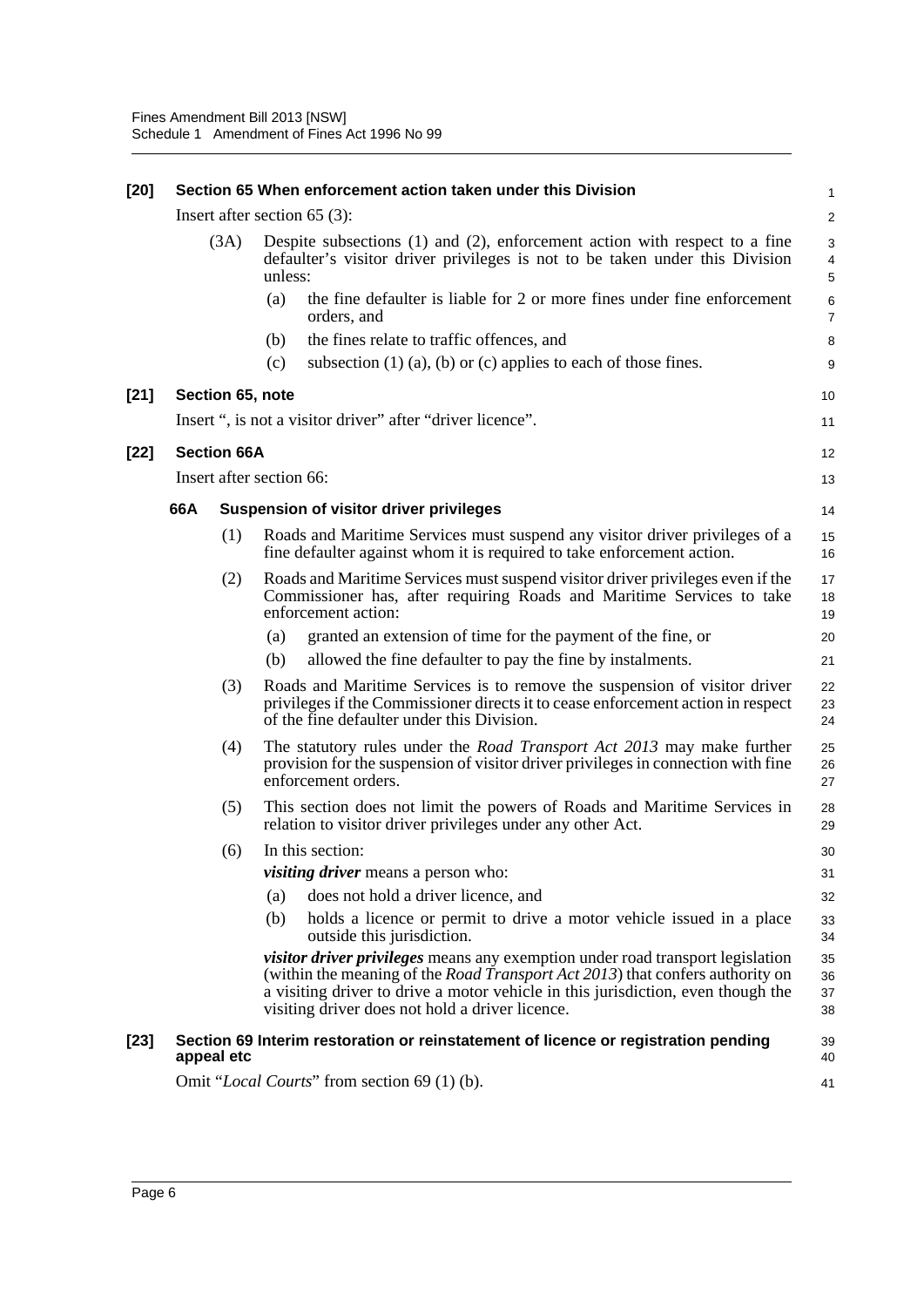| $[24]$ | <b>Section 69A</b> |     |                                                                                                                                                                                                                                                                                                                                                                                  |                                  |
|--------|--------------------|-----|----------------------------------------------------------------------------------------------------------------------------------------------------------------------------------------------------------------------------------------------------------------------------------------------------------------------------------------------------------------------------------|----------------------------------|
|        |                    |     | Insert after section 69:                                                                                                                                                                                                                                                                                                                                                         | $\overline{\mathbf{c}}$          |
|        | 69A                |     | Interim restoration of visitor driver privileges                                                                                                                                                                                                                                                                                                                                 | 3                                |
|        |                    | (1) | A person may apply to Roads and Maritime Services for restoration of visitor<br>driver privileges suspended under this Division if:                                                                                                                                                                                                                                              | 4<br>5                           |
|        |                    |     | in the case of a penalty notice enforcement order—the person has<br>(a)<br>lodged an application under Division 5 of Part 3 to have an application<br>to annul the fine enforcement order concerned determined by the Local<br>Court and those proceedings have not been determined, or                                                                                          | 6<br>7<br>8<br>9                 |
|        |                    |     | (b)<br>in the case of a court fine enforcement order—the person has lodged an<br>appeal against the conviction or sentence in respect of which the fine<br>concerned was imposed, or the person has lodged an application under<br>Part 2 of the Crimes (Appeal and Review) Act 2001 to annul that<br>conviction or sentence, and those proceedings have not been<br>determined. | 10<br>11<br>12<br>13<br>14<br>15 |
|        |                    | (2) | In such a case, Roads and Maritime Services must restore visitor driver<br>privileges by removing the suspension of visitor driver privileges.                                                                                                                                                                                                                                   | 16<br>17                         |
|        |                    | (3) | Any restored visitor driver privileges may be suspended again under this Act<br>following the determination of the proceedings referred to in subsection (1) or<br>in connection with a different fine payable by the person.                                                                                                                                                    | 18<br>19<br>20                   |
|        |                    | (4) | Visitor driver privileges cannot be restored under this section if visitor driver<br>privileges have ceased to apply to the person for some other reason under the<br>road transport legislation.                                                                                                                                                                                | 21<br>22<br>23                   |
| $[25]$ |                    |     | Sections 75 and 75A                                                                                                                                                                                                                                                                                                                                                              | 24                               |
|        |                    |     | Omit section 75. Insert instead:                                                                                                                                                                                                                                                                                                                                                 | 25                               |
|        | 75                 |     | <b>Examination of fine defaulter</b>                                                                                                                                                                                                                                                                                                                                             | 26                               |
|        |                    | (1) | The Commissioner may issue an order (an <i>order for examination</i> ) under this<br>section for the purpose of enabling enforcement action to be taken under this<br>Division.                                                                                                                                                                                                  | 27<br>28<br>29                   |
|        |                    | (2) | An order for examination may be directed:                                                                                                                                                                                                                                                                                                                                        | 30                               |
|        |                    |     | if the fine defaulter is a natural person—to the fine defaulter, or<br>(a)                                                                                                                                                                                                                                                                                                       | 31                               |
|        |                    |     | if the fine defaulter is a corporation—to an officer or former officer of<br>(b)<br>the corporation.                                                                                                                                                                                                                                                                             | 32<br>33                         |
|        |                    | (3) | An order for examination:                                                                                                                                                                                                                                                                                                                                                        | 34                               |
|        |                    |     | is to require the person to whom it is directed to attend before the<br>(a)<br>Commissioner or other specified authorised officer, or before a<br>specified officer of a court, at the place specified in the order, and                                                                                                                                                         | 35<br>36<br>37                   |
|        |                    |     | (b)<br>is to require the person to so attend on a day and at a time specified in<br>the order and thereafter as required by the Commissioner or officer to<br>be orally examined as to the fine defaulter's property and other means<br>of satisfying the fine and generally as to the fine defaulter's financial<br>circumstances, and                                          | 38<br>39<br>40<br>41<br>42       |
|        |                    |     | may require the person to produce to the Commissioner or officer, at<br>(c)<br>any such examination, any document or other thing in the person's<br>possession or control that tends to show the fine defaulter's true<br>financial circumstances.                                                                                                                               | 43<br>44<br>45<br>46             |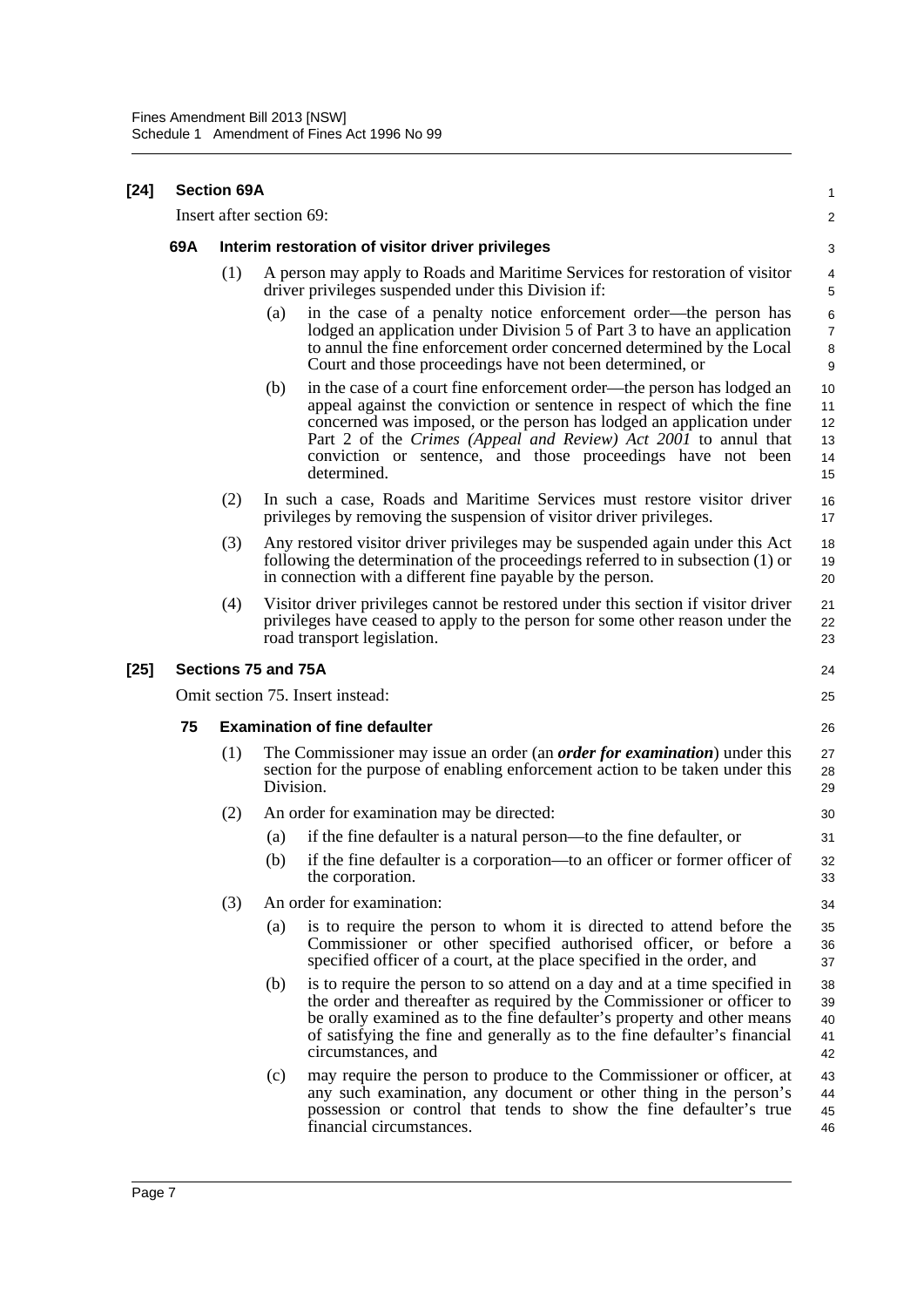|     | (4) |     | An order for examination is to be served personally on the person to whom it<br>is directed.                                                                                                                                                                                                                                                                                         | $\mathbf{1}$<br>2             |
|-----|-----|-----|--------------------------------------------------------------------------------------------------------------------------------------------------------------------------------------------------------------------------------------------------------------------------------------------------------------------------------------------------------------------------------------|-------------------------------|
|     | (5) |     | A person is not bound to produce any document or other thing that is not<br>specified or sufficiently described in the order for examination or that the<br>person would not be bound to produce on a subpoena for production in the<br>Supreme Court.                                                                                                                               | 3<br>$\overline{4}$<br>5<br>6 |
|     | (6) |     | An order for examination may not be issued to a person if that person has<br>previously attended an examination within the previous 3 months pursuant to<br>an order for examination under this section.                                                                                                                                                                             | $\overline{7}$<br>8<br>9      |
|     | (7) |     | An examination under this section may be adjourned:                                                                                                                                                                                                                                                                                                                                  | 10                            |
|     |     | (a) | by the Commissioner, in a case where a person is required to attend<br>before the Commissioner or other specified authorised officer, or                                                                                                                                                                                                                                             | 11<br>12                      |
|     |     | (b) | by a specified officer of a court, in a case where a person is required to<br>attend before the specified officer.                                                                                                                                                                                                                                                                   | 13<br>14                      |
|     | (8) |     | The Commissioner, authorised officer or specified officer of the court (as the<br>case requires) must notify the person concerned of the time and place for the<br>adjourned examination.                                                                                                                                                                                            | 15<br>16<br>17                |
|     | (9) |     | The Commissioner may, instead of issuing an order for examination, request<br>the fine defaulter by notice to supply the relevant information for the purpose<br>of enabling enforcement action to be taken under this Division. An order for<br>examination may be issued if the notice is not complied with.                                                                       | 18<br>19<br>20<br>21          |
| 75A |     |     | <b>Enforcement of order for examination</b>                                                                                                                                                                                                                                                                                                                                          | 22                            |
|     | (1) |     | If a person who is issued with an order for examination fails to attend in<br>accordance with the order, the Commissioner may issue a warrant for the<br>apprehension of the person and for the person to be brought before the<br>Commissioner or other specified authorised officer, or before a specified<br>officer of a court, for examination in accordance with this section. | 23<br>24<br>25<br>26<br>27    |
|     | (2) |     | Any such warrant of apprehension:                                                                                                                                                                                                                                                                                                                                                    | 28                            |
|     |     | (a) | may not be issued unless the Commissioner is satisfied that the order for<br>examination was duly served on the person, and                                                                                                                                                                                                                                                          | 29<br>30                      |
|     |     | (b) | may not be issued until at least 14 days after the person was notified (in<br>the manner required for the service of a fine enforcement order) that a<br>warrant will issue if the person does not attend for examination in<br>accordance with this section, and                                                                                                                    | 31<br>32<br>33<br>34          |
|     |     | (c) | is to be directed to the Sheriff and may be executed by the Sheriff or by<br>the Sheriff's officers or by any court bailiffs authorised by the Sheriff,<br>and                                                                                                                                                                                                                       | 35<br>36<br>37                |
|     |     | (d) | may be executed with the assistance of any police officer.                                                                                                                                                                                                                                                                                                                           | 38                            |
|     | (3) |     | The Commissioner may report the following matters to the Supreme Court or<br>the District Court for determination:                                                                                                                                                                                                                                                                   | 39<br>40                      |
|     |     | (a) | a failure to attend in accordance with an order for examination,                                                                                                                                                                                                                                                                                                                     | 41                            |
|     |     | (b) | a refusal, without reasonable excuse, to give evidence on oath or<br>affirmation after attending for examination,                                                                                                                                                                                                                                                                    | 42<br>43                      |
|     |     | (c) | the giving of false information at an examination,                                                                                                                                                                                                                                                                                                                                   | 44                            |
|     |     | (d) | a failure, without reasonable excuse, to produce any document or thing<br>required to be produced by an order for examination.                                                                                                                                                                                                                                                       | 45<br>46                      |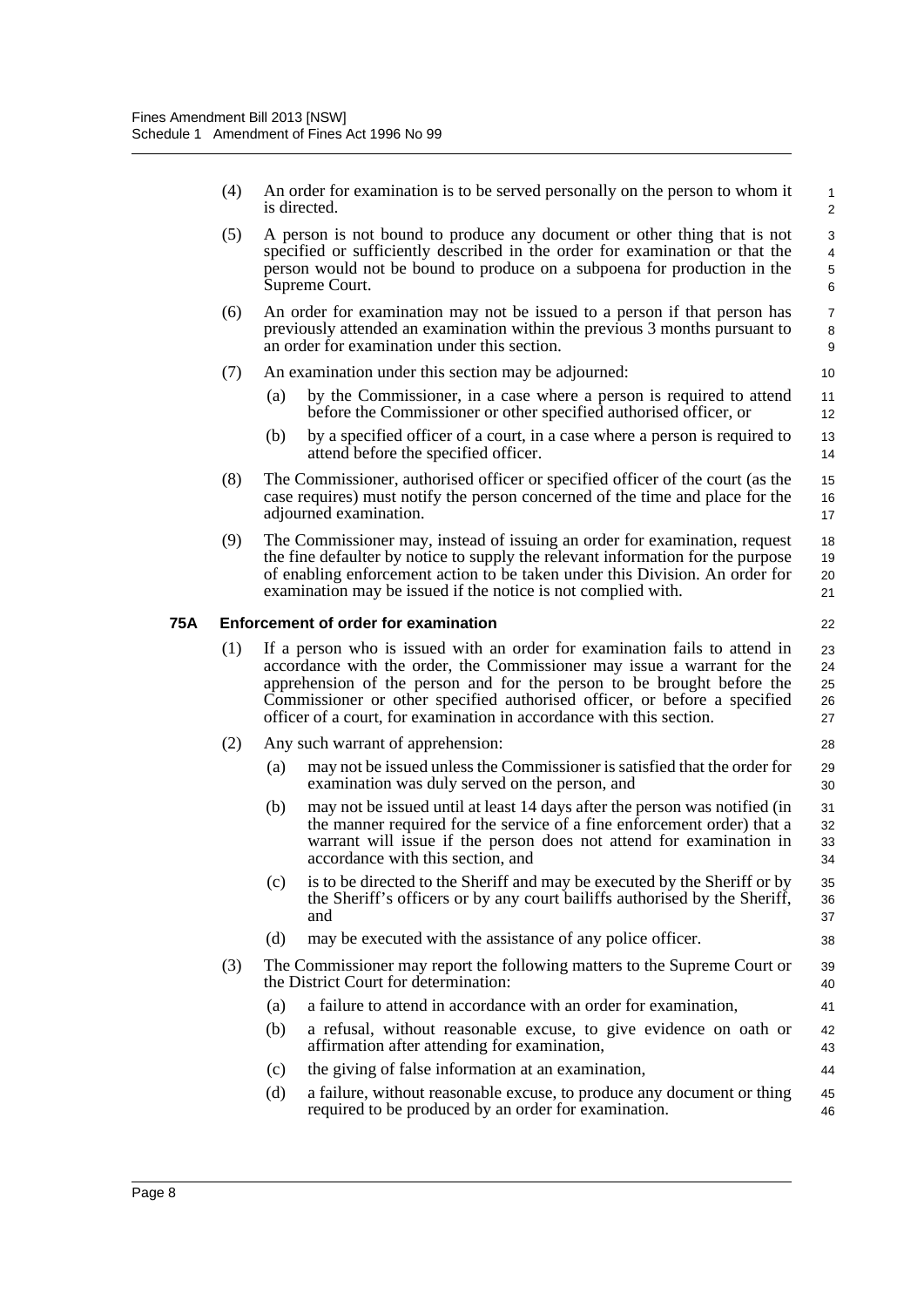|        | (4)                     | The court to which the matter is referred may deal with the matter as if it were<br>a contempt of that court.                                                                                                                                                         | 1<br>$\overline{2}$  |
|--------|-------------------------|-----------------------------------------------------------------------------------------------------------------------------------------------------------------------------------------------------------------------------------------------------------------------|----------------------|
| $[26]$ |                         | Sections 86 (1) and (3), 99C (1) (b)–(g), 101 (1A) (a) and (1B) and 126A (note)                                                                                                                                                                                       | 3                    |
|        |                         | Omit "it is" wherever occurring.                                                                                                                                                                                                                                      | 4                    |
| $[27]$ |                         | Section 86 Revocation of community service order                                                                                                                                                                                                                      | 5                    |
|        |                         | Omit "its decision" from section 86 (6). Insert instead "the decision".                                                                                                                                                                                               | 6                    |
| $[28]$ |                         | Sections 89 (6) and (7), 89A (1), 95 (5) and 103 (2)                                                                                                                                                                                                                  | 7                    |
|        |                         | Omit "State Debt Recovery Office" wherever occurring.                                                                                                                                                                                                                 | 8                    |
|        |                         | Insert instead "Commissioner of Fines Administration".                                                                                                                                                                                                                | 9                    |
| $[29]$ |                         | <b>Section 95 Execution of warrant</b>                                                                                                                                                                                                                                | 10                   |
|        |                         | Omit "it" where firstly occurring in section 95 (5). Insert instead "the Commissioner".                                                                                                                                                                               | 11                   |
| $[30]$ |                         | Section 99B Making an order                                                                                                                                                                                                                                           | 12                   |
|        |                         | Omit section 99B (5). Insert instead:                                                                                                                                                                                                                                 | 13                   |
|        | (5)                     | If the Commissioner determines to make an order, the order is to be made in<br>such terms as are agreed between the Commissioner, the applicant and each<br>approved person.                                                                                          | 14<br>15<br>16       |
| $[31]$ |                         | Section 99BA Assessments of eligibility for orders and keeping of records                                                                                                                                                                                             | 17                   |
|        |                         | Omit section 99BA (2). Insert instead:                                                                                                                                                                                                                                | 18                   |
|        | (2)                     | If such an assessment is included in the application, the Commissioner is to<br>rely on that assessment when deciding whether to make the work and<br>development order unless the Commissioner has reason to believe that the<br>assessment should not be relied on. | 19<br>20<br>21<br>22 |
| $[32]$ | Section 99BA (5)        |                                                                                                                                                                                                                                                                       | 23                   |
|        |                         | Omit "it" where firstly occurring. Insert instead "the Commissioner".                                                                                                                                                                                                 | 24                   |
| $[33]$ |                         | Section 99I Work and development guidelines                                                                                                                                                                                                                           | 25                   |
|        |                         | Omit "(State Debt Recovery Office)" from section 99I (5).                                                                                                                                                                                                             | 26                   |
| $[34]$ |                         | Section 100 Time to pay                                                                                                                                                                                                                                               | 27                   |
|        |                         | Omit section 100 (1A). Insert instead:                                                                                                                                                                                                                                | 28                   |
|        | (1A)                    | However, an application for time to pay a fine may be made before a fine<br>enforcement order is made by:                                                                                                                                                             | 29<br>30             |
|        |                         | a person who is in receipt of a Government benefit, or<br>(a)                                                                                                                                                                                                         | 31                   |
|        |                         | (b)<br>a person who seeks a combined payment arrangement.                                                                                                                                                                                                             | 32                   |
| $[35]$ | <b>Section 100 (3A)</b> |                                                                                                                                                                                                                                                                       | 33                   |
|        |                         | Omit the subsection. Insert instead:                                                                                                                                                                                                                                  | 34                   |
|        | (3A)                    | In particular, the Commissioner may allow a person to pay the fine in<br>instalments, as a regular direct debit, if the Commissioner:                                                                                                                                 | 35<br>36             |
|        |                         | is satisfied that adequate arrangements are in place for such a regular<br>(a)<br>payment to be made, and                                                                                                                                                             | 37<br>38             |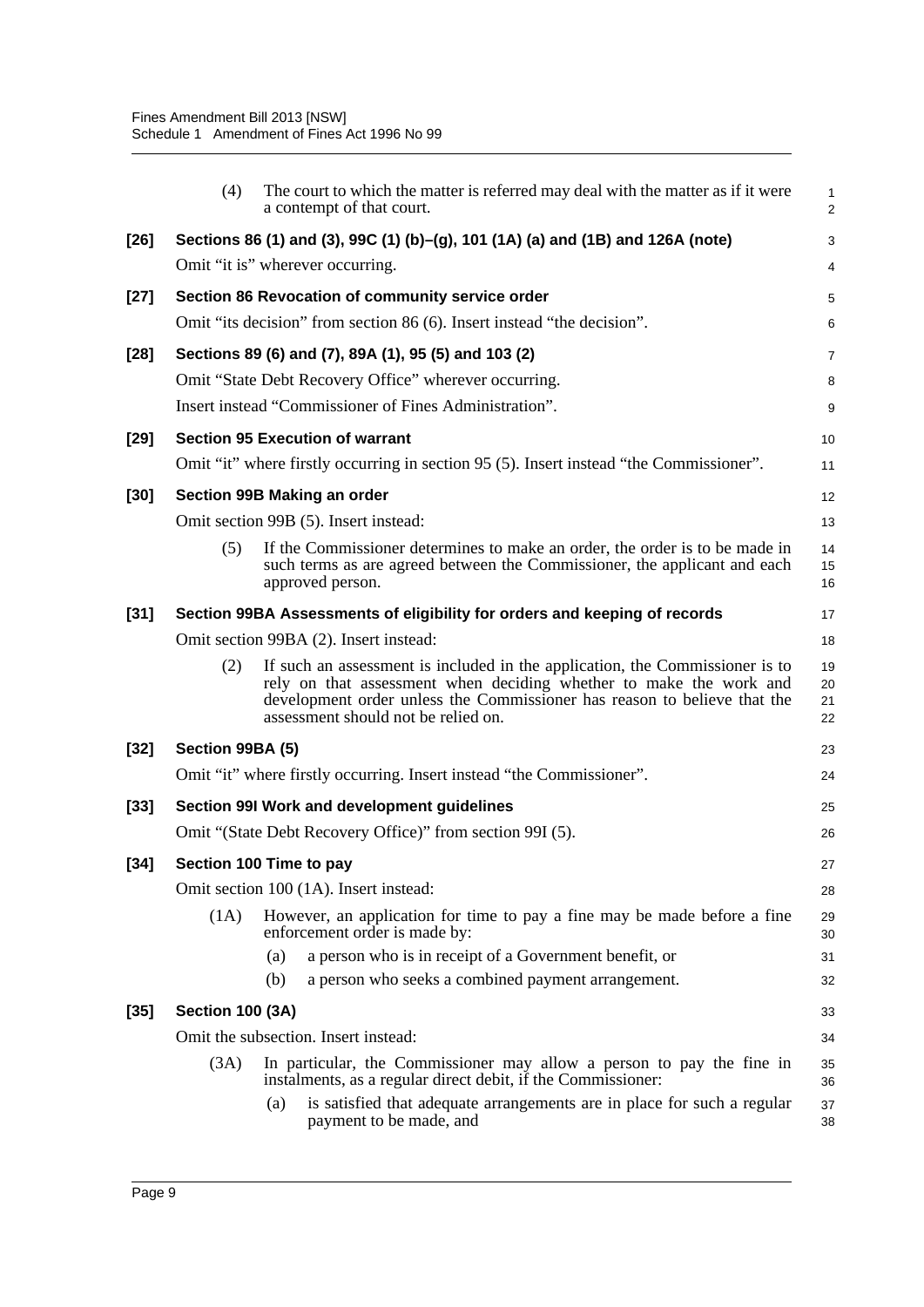|        |                             | agrees to the fine being paid in this manner.<br>(b)                                                                                                                                                                                                                                                 | 1                    |
|--------|-----------------------------|------------------------------------------------------------------------------------------------------------------------------------------------------------------------------------------------------------------------------------------------------------------------------------------------------|----------------------|
| $[36]$ | <b>Section 100 (4A)</b>     |                                                                                                                                                                                                                                                                                                      | 2                    |
|        |                             | Omit "State Debt Recovery Office's". Insert instead "Commissioner's".                                                                                                                                                                                                                                | 3                    |
| $[37]$ | <b>Section 100 (4B)</b>     |                                                                                                                                                                                                                                                                                                      | 4                    |
|        |                             | Insert after section 100 (4A):                                                                                                                                                                                                                                                                       | 5                    |
|        | (4B)                        | An order under this section may be made in relation to more than one fine and<br>may provide for a combined payment arrangement.                                                                                                                                                                     | 6<br>7               |
| $[38]$ | <b>Section 100 (7)</b>      |                                                                                                                                                                                                                                                                                                      | 8                    |
|        |                             | Insert after section $100(6)$ :                                                                                                                                                                                                                                                                      | 9                    |
|        | (7)                         | In this section, a <i>combined payment arrangement</i> means an arrangement for<br>the payment of a fine or an amount payable under a penalty notice in<br>conjunction with payment of another fine for which a fine enforcement order<br>has been made.                                             | 10<br>11<br>12<br>13 |
| $[39]$ |                             | <b>Section 101A Hardship Review Board</b>                                                                                                                                                                                                                                                            | 14                   |
|        |                             | Omit section 101A (1) (a). Insert instead:                                                                                                                                                                                                                                                           | 15                   |
|        |                             | the Director-General of the Department of Finance and Services, and<br>(a)                                                                                                                                                                                                                           | 16                   |
| $[40]$ |                             | <b>Section 101B Reviews by Hardship Review Board</b>                                                                                                                                                                                                                                                 | 17                   |
|        |                             | Omit "an order under section 100" wherever occurring in section 101B $(1)$ (b) and $(6)$ (b).                                                                                                                                                                                                        | 18                   |
|        |                             | Insert instead "a time to pay order".                                                                                                                                                                                                                                                                | 19                   |
| $[41]$ | <b>Section 101C</b>         |                                                                                                                                                                                                                                                                                                      | 20                   |
|        |                             | Omit the section. Insert instead:                                                                                                                                                                                                                                                                    | 21                   |
|        | 101C                        | Disclosure of information by Hardship Review Board                                                                                                                                                                                                                                                   | 22                   |
|        |                             | The Hardship Review Board, a member of the Board, or a person otherwise<br>engaged in the administration of this Subdivision, may disclose to the<br>Commissioner, or any other person engaged in the administration of this Act,<br>information obtained in the administration of this Subdivision. | 23<br>24<br>25<br>26 |
| $[42]$ |                             | Section 103 Electronic transmission of documents                                                                                                                                                                                                                                                     | 27                   |
|        |                             | Omit "examination summons" from section 103 (1) (b1).                                                                                                                                                                                                                                                | 28                   |
|        |                             | Insert instead "order for examination".                                                                                                                                                                                                                                                              | 29                   |
| $[43]$ | Part 5A                     |                                                                                                                                                                                                                                                                                                      | 30                   |
|        | <b>Insert after Part 5:</b> |                                                                                                                                                                                                                                                                                                      | 31                   |
|        |                             | Part 5A Interstate fine enforcement                                                                                                                                                                                                                                                                  | 32                   |
|        | <b>Division 1</b>           | <b>General</b>                                                                                                                                                                                                                                                                                       | 33                   |
|        | 108A                        | <b>Definitions</b>                                                                                                                                                                                                                                                                                   | 34                   |
|        | (1)                         | In this Part:                                                                                                                                                                                                                                                                                        | 35                   |
|        |                             | another jurisdiction means a jurisdiction other than New South Wales.                                                                                                                                                                                                                                | 36                   |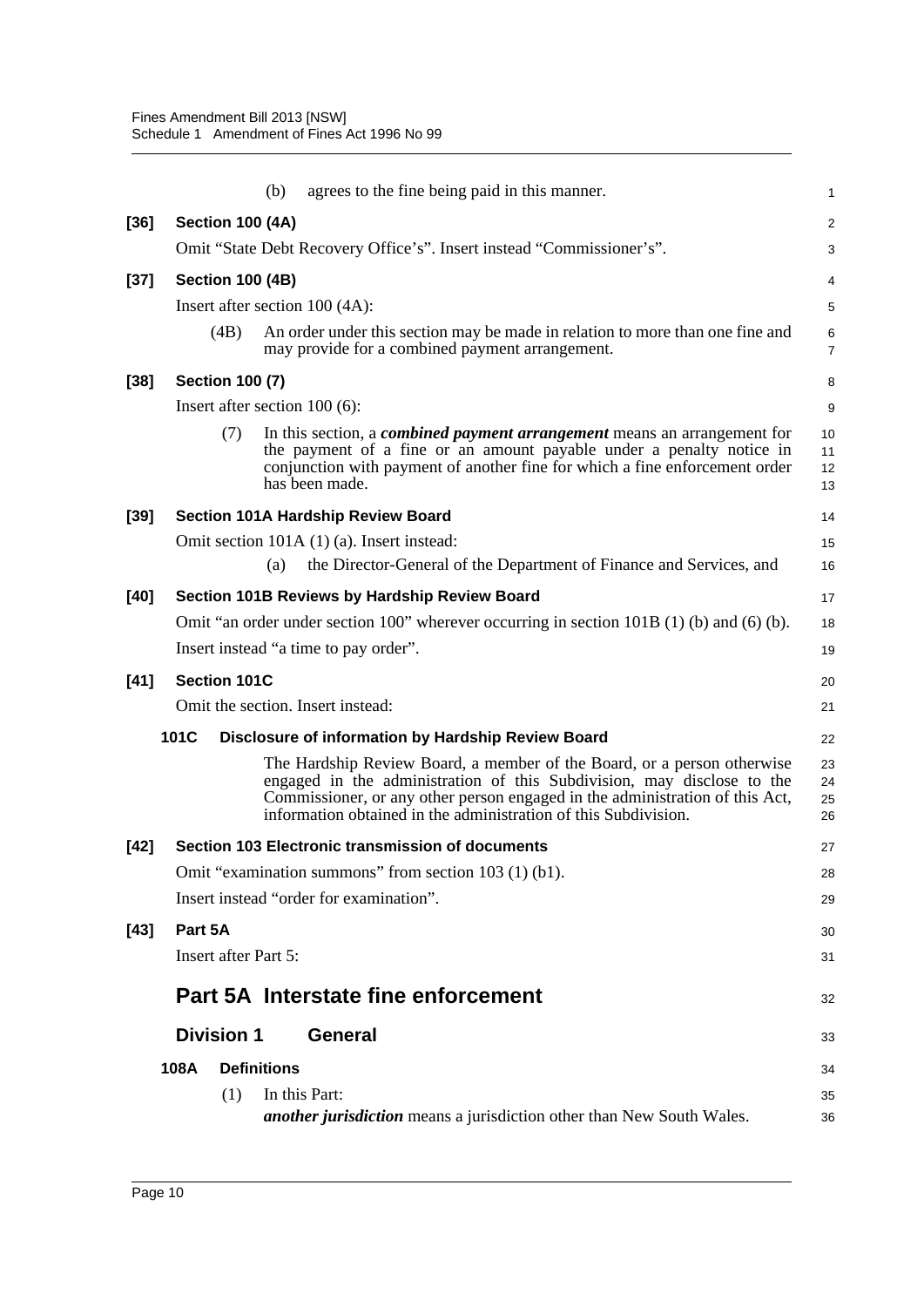*discharged*, in relation to an interstate fine or part of such a fine, means discharged because of payment, remission, pardon or otherwise. *interstate fine* means a monetary penalty that is payable by a person under an order in force under the law of another jurisdiction for any one or more offences, or alleged offences, against the law of that jurisdiction, and includes: (a) any costs (including expenses or disbursements) payable by the person under the order, and (b) such other amounts (if any) as may be prescribed by the regulations. *interstate fine enforcement authority* for an interstate fine means a court, Government Department or other agency (or an officer of a court, Government Department or other agency) that is responsible for the enforcement of the fine in the originating jurisdiction. *interstate fine enforcement order* means an order under section 108C. *jurisdiction* means a State or Territory. *NSW fine* means a fine for which New South Wales is the originating jurisdiction. *NSW fine enforcement order* means a fine enforcement order in relation to a NSW fine. *offender*, in relation to an interstate fine or NSW fine, means the person on whom the fine was imposed. *order* includes: (a) a verdict or judgment, and (b) a notice requiring the payment of a fine for an offence or alleged offence. *originating jurisdiction* means the jurisdiction in which the order under which a fine or interstate fine is payable was made. *participating jurisdiction* means another jurisdiction: (a) in which NSW fine enforcement orders are enforceable under the laws of that jurisdiction, or (b) that is prescribed by the regulations to be a participating jurisdiction for the purposes of this Part. *this jurisdiction* means New South Wales. (2) If a provision of this Part confers a function on the originating jurisdiction for an interstate fine, that function may be exercised by: (a) an interstate fine enforcement authority for the interstate fine, or (b) any other body or person that the Commissioner is satisfied is authorised to exercise the function on behalf of the originating jurisdiction. References to the originating jurisdiction are to be construed accordingly. **108B Relevant connection of offender with a jurisdiction** For the purposes of this Part, an offender has a *relevant connection* with a jurisdiction if the offender has any one or more of the following connections with the jurisdiction: (a) the offender is resident in the jurisdiction, (b) the offender holds a licence or permit to drive a motor vehicle issued in the jurisdiction, 1 2 3 4 5 6 7 8 9 10 11 12 13 14 15 16 17 18 19 20 21 22 23 24 25 26 27 28 29 30 31 32 33 34 35 36 37 38 39 40 41 42 43 44 45 46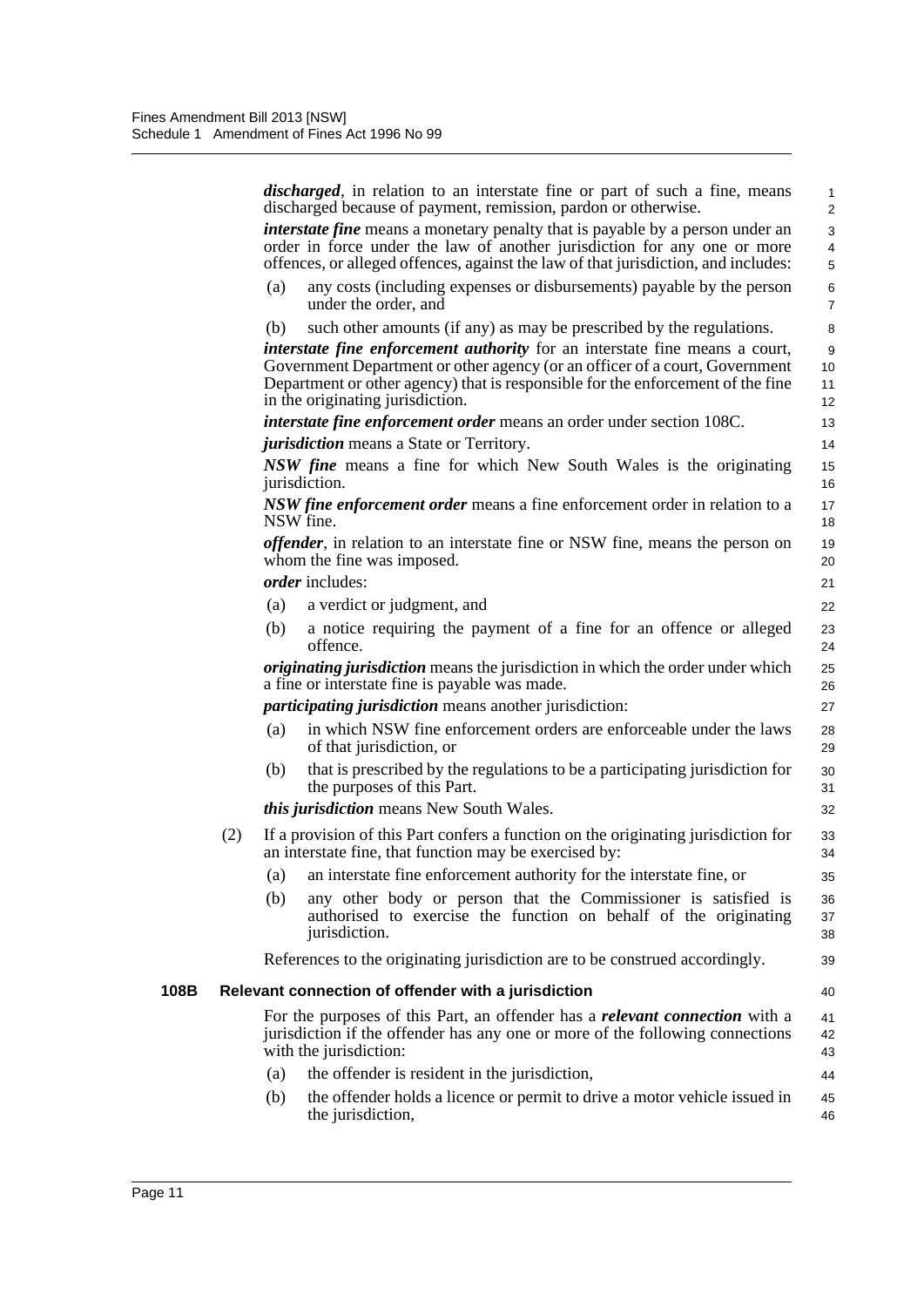|      |                   | (c) | the offender has debts due and accruing in the jurisdiction in respect of<br>which a garnishee order could be made,                                                                                                                                                                                                                                                                                                                                                                                                                   | $\mathbf{1}$<br>$\overline{2}$   |
|------|-------------------|-----|---------------------------------------------------------------------------------------------------------------------------------------------------------------------------------------------------------------------------------------------------------------------------------------------------------------------------------------------------------------------------------------------------------------------------------------------------------------------------------------------------------------------------------------|----------------------------------|
|      |                   | (d) | the offender has a motor vehicle that is registered in the jurisdiction,                                                                                                                                                                                                                                                                                                                                                                                                                                                              | 3                                |
|      |                   | (e) | the offender has property that is located in the jurisdiction,                                                                                                                                                                                                                                                                                                                                                                                                                                                                        | 4                                |
|      |                   | (f) | the offender has such other connection with the jurisdiction as may be<br>prescribed by the regulations.                                                                                                                                                                                                                                                                                                                                                                                                                              | 5<br>6                           |
|      | <b>Division 2</b> |     | <b>Enforcement of interstate fines in NSW</b>                                                                                                                                                                                                                                                                                                                                                                                                                                                                                         | 7                                |
| 108C |                   |     | Power to make interstate fine enforcement orders                                                                                                                                                                                                                                                                                                                                                                                                                                                                                      | 8                                |
|      | (1)               |     | The Commissioner may make an order (an <i>interstate fine enforcement order</i> )<br>for the enforcement of an interstate fine in this jurisdiction.                                                                                                                                                                                                                                                                                                                                                                                  | 9<br>10                          |
|      | (2)               |     | An interstate fine enforcement order may be made in relation to an interstate<br>fine only if:                                                                                                                                                                                                                                                                                                                                                                                                                                        | 11<br>12                         |
|      |                   | (a) | the originating jurisdiction for the interstate fine is a participating<br>jurisdiction, and                                                                                                                                                                                                                                                                                                                                                                                                                                          | 13<br>14                         |
|      |                   | (b) | a request for the order has been duly made under this Part by the<br>interstate fine enforcement authority for the interstate fine, and                                                                                                                                                                                                                                                                                                                                                                                               | 15<br>16                         |
|      |                   | (c) | Part 7 of the Service and Execution of Process Act 1992 of the<br>Commonwealth does not apply to the fine.                                                                                                                                                                                                                                                                                                                                                                                                                            | 17<br>18                         |
|      |                   |     | Note. Part 7 of the Service and Execution of Process Act 1992 of the Commonwealth<br>permits certain interstate fines imposed by courts to be registered in New South Wales<br>and enforced in the same way as NSW court imposed fines. Accordingly, court fine<br>enforcement orders can be made in relation to registered fines under Division 3 of<br>Part 2 (see section 14). This Part provides for the enforcement of interstate fines to<br>which Part 7 of the Commonwealth Act does not apply, such as administrative fines. | 19<br>20<br>21<br>22<br>23<br>24 |
|      | (3)               |     | A single order may be made for the enforcement of 2 or more interstate fines<br>payable by a person.                                                                                                                                                                                                                                                                                                                                                                                                                                  | 25<br>26                         |
|      | (4)               |     | An interstate fine enforcement order may be made in the absence of, and<br>without prior notice to, the person liable to pay the interstate fine.                                                                                                                                                                                                                                                                                                                                                                                     | 27<br>28                         |
|      | (5)               |     | The Commissioner must not make an interstate fine enforcement order unless<br>the originating jurisdiction for the fine, or a person or body acting on its behalf,<br>is required (whether because of statutory duty, agreement or otherwise) to<br>notify the Commissioner if the fine is partially or fully paid in the originating<br>jurisdiction.                                                                                                                                                                                | 29<br>30<br>31<br>32<br>33       |
| 108D |                   |     | Effect of interstate fine enforcement order                                                                                                                                                                                                                                                                                                                                                                                                                                                                                           | 34                               |
|      | (1)               |     | Part 4 (Fine enforcement action) applies to the enforcement of an interstate<br>fine following the making of an interstate fine enforcement order in the same<br>way as it applies to a NSW fine following the making of a NSW fine<br>enforcement order.                                                                                                                                                                                                                                                                             | 35<br>36<br>37<br>38             |
|      | (2)               |     | For that purpose:                                                                                                                                                                                                                                                                                                                                                                                                                                                                                                                     | 39                               |
|      |                   | (a) | a reference in that Part to a fine enforcement order includes a reference<br>to an interstate fine enforcement order, and                                                                                                                                                                                                                                                                                                                                                                                                             | 40<br>41                         |
|      |                   | (b) | a reference in that Part to a fine includes a reference to an interstate fine<br>and the enforcement costs payable under the interstate fine enforcement<br>order.                                                                                                                                                                                                                                                                                                                                                                    | 42<br>43<br>44                   |
|      | (3)               |     | Part 8 applies to an interstate fine the subject of an interstate fine enforcement<br>order or a request for an interstate fine enforcement order as if:                                                                                                                                                                                                                                                                                                                                                                              | 45<br>46                         |
|      |                   | (a) | a reference to a fine included a reference to the interstate fine, and                                                                                                                                                                                                                                                                                                                                                                                                                                                                | 47                               |
|      |                   |     |                                                                                                                                                                                                                                                                                                                                                                                                                                                                                                                                       |                                  |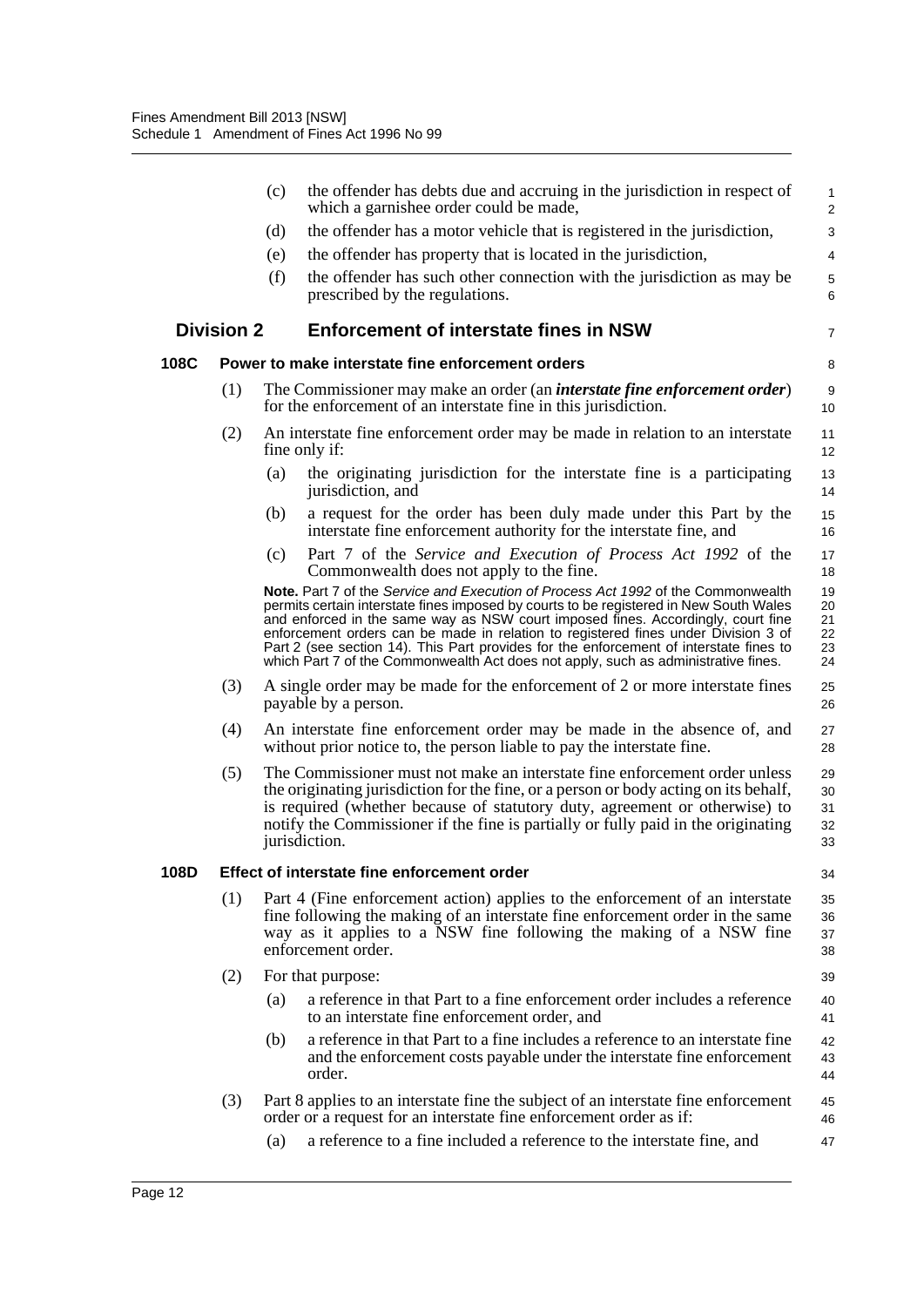|      |     | (b)<br>a reference to a fine defaulter included a reference to the offender in<br>relation to the interstate fine, and                                                                                                            | $\mathbf{1}$<br>2 |
|------|-----|-----------------------------------------------------------------------------------------------------------------------------------------------------------------------------------------------------------------------------------|-------------------|
|      |     | a reference to a fine enforcement order included a reference to an<br>(c)<br>interstate fine enforcement order.                                                                                                                   | 3<br>4            |
|      | (4) | Parts 4 and 8 apply with any other modifications provided for by this Part or<br>the regulations.                                                                                                                                 | 5<br>6            |
| 108E |     | Request for interstate fine enforcement order                                                                                                                                                                                     | $\overline{7}$    |
|      | (1) | The originating jurisdiction for an interstate fine may request the<br>Commissioner to make an interstate fine enforcement order in relation to the<br>fine if:                                                                   | 8<br>9<br>10      |
|      |     | the liability of the offender to pay the fine has not been fully discharged,<br>(a)<br>and                                                                                                                                        | 11<br>12          |
|      |     | there is reason to believe that the offender has a relevant connection<br>(b)<br>with this jurisdiction.                                                                                                                          | 13<br>14          |
|      | (2) | The request must:                                                                                                                                                                                                                 | 15                |
|      |     | be made in writing, and<br>(a)                                                                                                                                                                                                    | 16                |
|      |     | include all information required by the Commissioner to make an<br>(b)<br>interstate fine enforcement order.                                                                                                                      | 17<br>18          |
|      | (3) | A request for the making of an interstate fine enforcement order may be made<br>by post, facsimile or other electronic transmission, or by any other method<br>approved by the Commissioner.                                      | 19<br>20<br>21    |
|      | (4) | A single request may be made for more than one interstate fine, in which case<br>this section applies to each of the fines to which that request relates.                                                                         | 22<br>23          |
|      | (5) | A request may not be made under this section in relation to an interstate fine if:                                                                                                                                                | 24                |
|      |     | action to enforce the fine is being taken in another jurisdiction, or<br>(a)                                                                                                                                                      | 25                |
|      |     | Part 7 of the Service and Execution of Process Act 1992 of the<br>(b)<br>Commonwealth applies to the fine.                                                                                                                        | 26<br>27          |
| 108F |     | Form of interstate fine enforcement order                                                                                                                                                                                         | 28                |
|      |     | An interstate fine enforcement order must specify the following matters:                                                                                                                                                          | 29                |
|      |     | the offender's name, address and date of birth (if known),<br>(a)                                                                                                                                                                 | 30                |
|      |     | a description of the offence, or alleged offence, in respect of which each<br>(b)<br>fine to which the order applies was imposed,                                                                                                 | 31<br>32          |
|      |     | the originating jurisdiction and the name of the interstate fine<br>(c)<br>enforcement authority that requested the making of the order,                                                                                          | 33<br>34          |
|      |     | the date on which the fine was imposed,<br>(d)                                                                                                                                                                                    | 35                |
|      |     | (e)<br>the amount required to be paid, being the amount of the fine that<br>remains to be paid, together with specified enforcement costs payable<br>in this jurisdiction.                                                        | 36<br>37<br>38    |
| 108G |     | Amendment or withdrawal of request for interstate fine enforcement order                                                                                                                                                          | 39                |
|      | (1) | The originating jurisdiction for an interstate fine may, at any time, by notice in<br>writing to the Commissioner, request the Commissioner to amend or withdraw<br>an interstate fine enforcement order for the interstate fine. | 40<br>41<br>42    |
|      | (2) | The request may be given by post, facsimile or other electronic transmission,<br>or by any other method approved by the Commissioner.                                                                                             | 43<br>44          |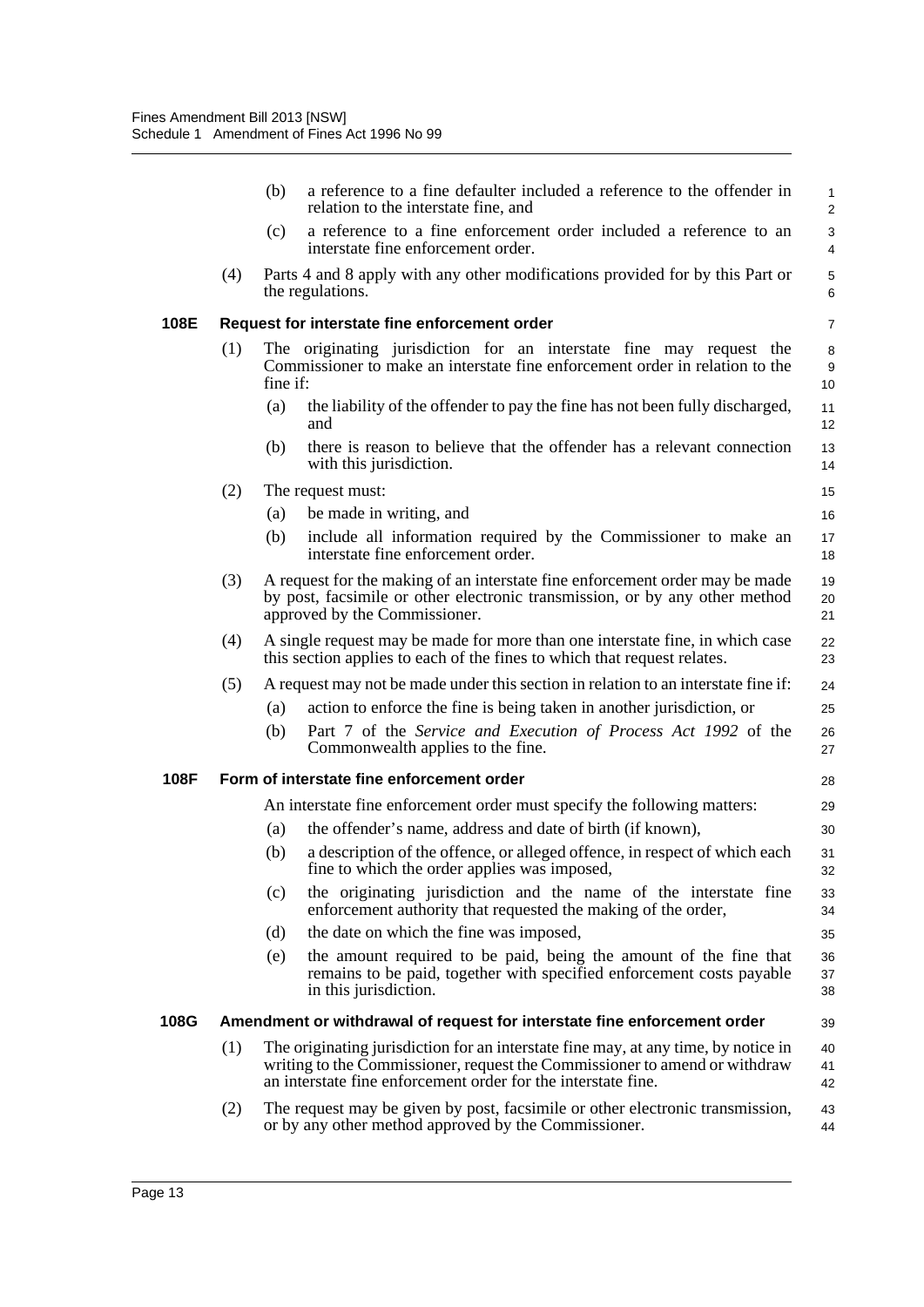|             | (3) | The request must include all information required by the Commissioner to<br>amend or withdraw the order.                                                                                                                                                                             | 1<br>$\overline{c}$ |
|-------------|-----|--------------------------------------------------------------------------------------------------------------------------------------------------------------------------------------------------------------------------------------------------------------------------------------|---------------------|
|             | (4) | A request may be made whether or not the interstate fine has been paid.                                                                                                                                                                                                              | 3                   |
|             | (5) | A notice given to the Commissioner by the originating jurisdiction for an<br>interstate fine to the effect that a fine has been partially or fully paid in the<br>originating jurisdiction is taken:                                                                                 | 4<br>5<br>6         |
|             |     | (a)<br>to be a request for amendment of any interstate fine enforcement order<br>that applies to the fine (if the fine has been partially paid), or                                                                                                                                  | 7<br>8              |
|             |     | to be a request for the withdrawal of an interstate fine enforcement order<br>(b)<br>that applies to the fine or, if the order relates to more than one fine, for<br>the partial withdrawal of the order as it relates to that particular fine (if<br>the fine has been fully paid). | 9<br>10<br>11<br>12 |
| 108H        |     | Amendment or withdrawal of interstate fine enforcement orders                                                                                                                                                                                                                        | 13                  |
|             | (1) | The Commissioner may (and, if requested by the originating jurisdiction for<br>the interstate fine, must) amend an interstate fine enforcement order:                                                                                                                                | 14<br>15            |
|             |     | (a)<br>to reduce the amount that is payable under the order to recognise<br>payments made in the originating jurisdiction to partially discharge the<br>fine, or                                                                                                                     | 16<br>17<br>18      |
|             |     | to otherwise correct an error.<br>(b)                                                                                                                                                                                                                                                | 19                  |
|             | (2) | The Commissioner may withdraw an interstate fine enforcement order if<br>satisfied that:                                                                                                                                                                                             | 20<br>21            |
|             |     | the liability of the offender to pay an interstate fine to which the order<br>(a)<br>applies has been fully discharged (otherwise than by payment to the<br>Commissioner), or                                                                                                        | 22<br>23<br>24      |
|             |     | the person named in the order is not the same person as the person in<br>(b)<br>respect of whom a fine to which the order applies was imposed, or                                                                                                                                    | 25<br>26            |
|             |     | the order was otherwise made in error.<br>(c)                                                                                                                                                                                                                                        | 27                  |
|             | (3) | An interstate fine enforcement order may be completely withdrawn or<br>partially withdrawn to the extent that it applies to a particular fine.                                                                                                                                       | 28<br>29            |
|             | (4) | An interstate fine enforcement order must be withdrawn, or partially<br>withdrawn, in accordance with any request for withdrawal made by the<br>originating jurisdiction for the interstate fine.                                                                                    | 30<br>31<br>32      |
|             | (5) | The Commissioner is to provide written confirmation to the originating<br>jurisdiction that an interstate fine enforcement order has been withdrawn or<br>amended in accordance with a request duly made by that jurisdiction.                                                       | 33<br>34<br>35      |
| <b>1081</b> |     | Effect of amendment or withdrawal of interstate fine enforcement orders                                                                                                                                                                                                              | 36                  |
|             | (1) | If an interstate fine enforcement order is amended:                                                                                                                                                                                                                                  | 37                  |
|             |     | the order continues to have effect in its amended form, and<br>(a)                                                                                                                                                                                                                   | 38                  |
|             |     | any enforcement action already taken is to be reversed, unless the same<br>(b)<br>enforcement action is authorised under the order (as amended), a NSW<br>fine enforcement order or another interstate fine enforcement order, and                                                   | 39<br>40<br>41      |
|             |     | any amount that has already been paid under the order is taken to have<br>(c)<br>been paid under the order (as amended), and                                                                                                                                                         | 42<br>43            |
|             |     | any excess amount paid is repayable to the person by whom it was paid.<br>(d)                                                                                                                                                                                                        | 44                  |
|             |     |                                                                                                                                                                                                                                                                                      |                     |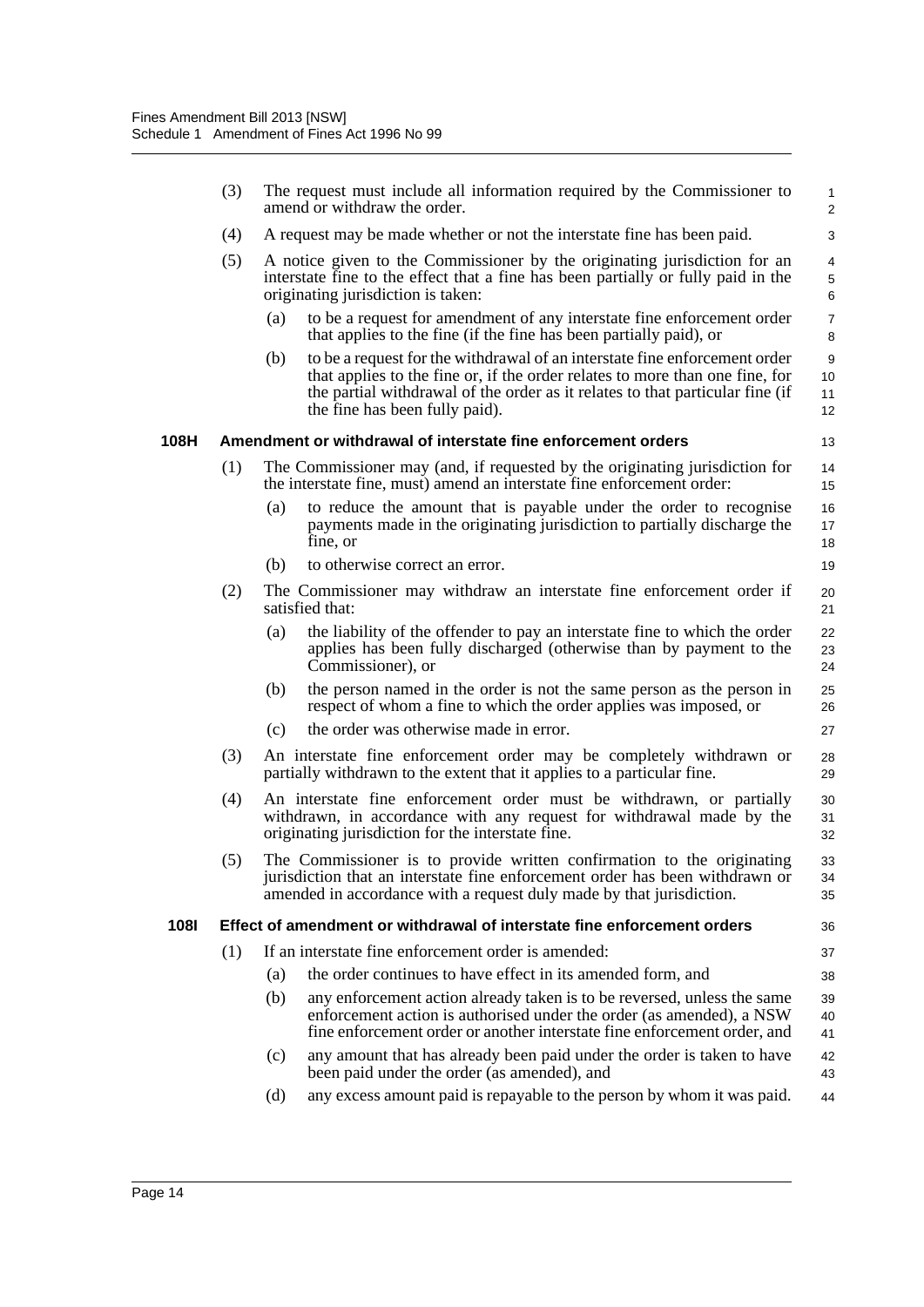|             | (2) |     | If an interstate fine enforcement order is withdrawn completely:                                                                                                                                                                          | 1                                |
|-------------|-----|-----|-------------------------------------------------------------------------------------------------------------------------------------------------------------------------------------------------------------------------------------------|----------------------------------|
|             |     | (a) | the order then ceases to have effect, and                                                                                                                                                                                                 | $\overline{2}$                   |
|             |     | (b) | any enforcement action already taken is to be reversed, unless the same<br>enforcement action is authorised under a NSW fine enforcement order<br>or another interstate fine enforcement order, and                                       | 3<br>4<br>5                      |
|             |     | (c) | enforcement costs are not payable under the order, and                                                                                                                                                                                    | 6                                |
|             |     | (d) | any excess amount paid is repayable to the person by whom it was paid.                                                                                                                                                                    | $\overline{7}$                   |
|             | (3) |     | If an interstate fine enforcement order is partially withdrawn to the extent that<br>it applies to a particular fine:                                                                                                                     | 8<br>9                           |
|             |     | (a) | the order continues to have effect in respect of the remaining interstate<br>fines to which it applies, and                                                                                                                               | 10<br>11                         |
|             |     | (b) | any excess amount paid is repayable to the person by whom it was paid.                                                                                                                                                                    | 12                               |
|             | (4) |     | The withdrawal of an interstate fine enforcement order does not prevent the<br>making of a further order in respect of the interstate fine.                                                                                               | 13<br>14                         |
|             | (5) |     | In this section, an <i>excess amount paid</i> is any amount paid in excess of the total<br>of the following:                                                                                                                              | 15<br>16                         |
|             |     | (a) | the enforcement costs (if any) payable under the interstate fine<br>enforcement order,                                                                                                                                                    | 17<br>18                         |
|             |     | (b) | the amounts payable under any NSW fine enforcement orders in force<br>in relation to the offender,                                                                                                                                        | 19<br>20                         |
|             |     | (c) | if the interstate fine enforcement order is amended or partially<br>withdrawn, the amount payable under the order as in force after its<br>amendment or partial withdrawal.                                                               | 21<br>22<br>23                   |
|             |     |     |                                                                                                                                                                                                                                           |                                  |
| <b>108J</b> |     |     | Enforcement costs payable under interstate fine enforcement orders                                                                                                                                                                        |                                  |
|             | (1) |     | The following enforcement costs are payable under an interstate fine<br>enforcement order:                                                                                                                                                | 24<br>25<br>26                   |
|             |     | (a) | any amounts prescribed by the regulations as enforcement costs for<br>interstate fine enforcement orders,                                                                                                                                 | 27<br>28                         |
|             |     | (b) | the costs and expenses referred to in section 76A (Sheriff's additional<br>costs of taking enforcement action under this Division).                                                                                                       |                                  |
|             | (2) |     | The following applies to any such enforcement costs:                                                                                                                                                                                      | 29<br>30<br>31                   |
|             |     | (a) | an amount may be prescribed as the enforcement costs payable to the<br>Commissioner on the making of the order,                                                                                                                           |                                  |
|             |     | (b) | an amount may be prescribed as the enforcement costs payable to Roads<br>and Maritime Services if any enforcement action is taken by Roads and<br>Maritime Services under Division 3 of Part 4 before payment is made<br>under the order, | 32<br>33<br>34<br>35<br>36<br>37 |
|             |     | (c) | an amount may be prescribed as the enforcement costs payable into the<br>Consolidated Fund if any enforcement action is taken by the Sheriff or<br>other official under Division 4 of Part 4 before payment is made under<br>the order.   | 38<br>39<br>40<br>41             |
| 108K        |     |     | <b>Application of amounts recovered</b>                                                                                                                                                                                                   | 42                               |
|             | (1) |     | Any amount recovered as a consequence of the making of an interstate fine<br>enforcement order is to be applied as follows:                                                                                                               | 43<br>44                         |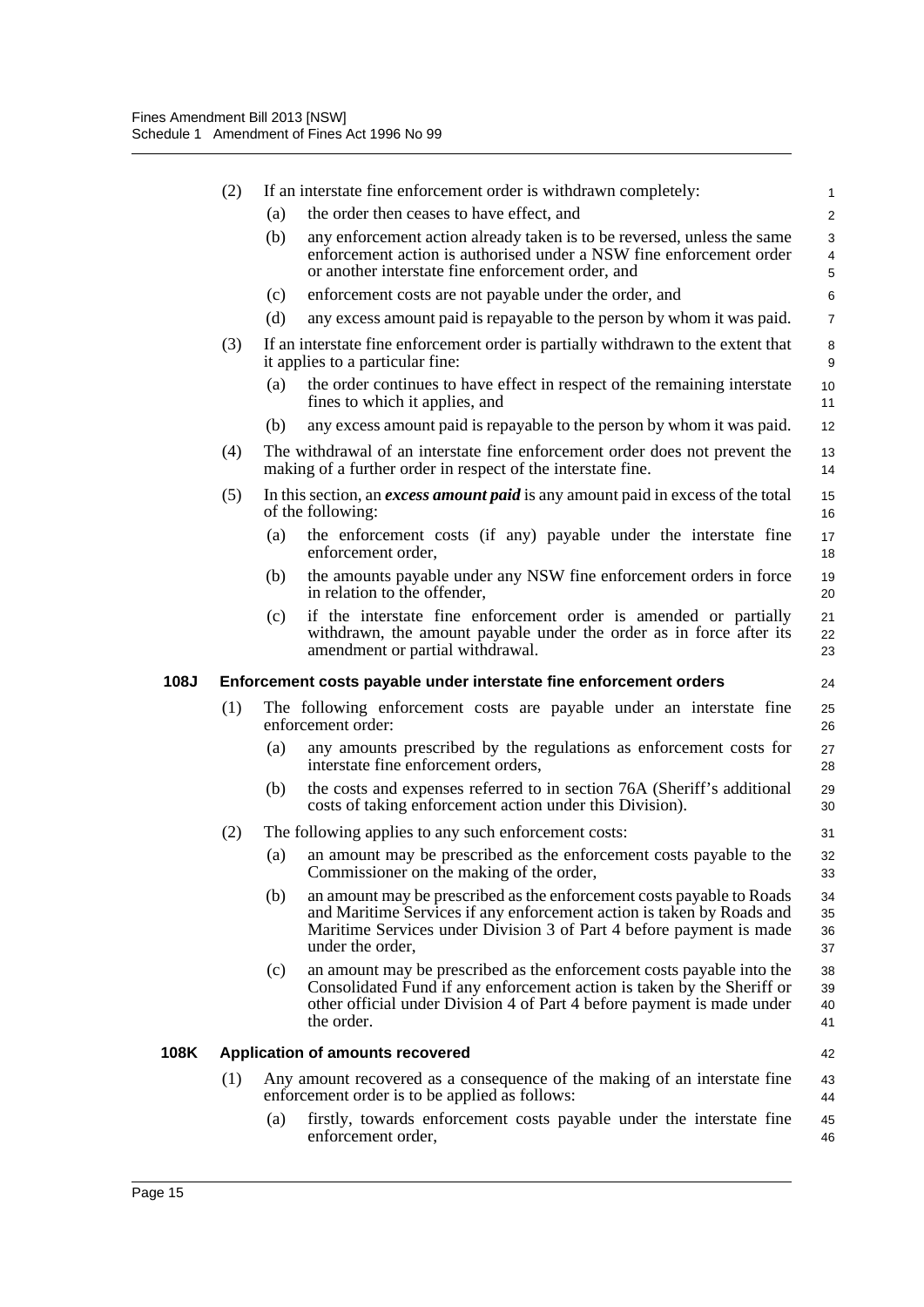|      |                   | (b) | secondly, towards the amount payable under any NSW fine<br>enforcement orders in force in relation to the offender,                                                                                                                                                                                             | 1<br>$\overline{2}$               |
|------|-------------------|-----|-----------------------------------------------------------------------------------------------------------------------------------------------------------------------------------------------------------------------------------------------------------------------------------------------------------------|-----------------------------------|
|      |                   | (c) | thirdly, towards the amount payable under the interstate fine to which<br>the interstate fine enforcement order applies.                                                                                                                                                                                        | 3<br>$\overline{4}$               |
|      | (2)               |     | The Commissioner and an interstate fine enforcement authority for an<br>interstate fine to which an interstate fine enforcement order applies may enter<br>into arrangements for the payment to the authority or its nominee of any<br>amounts that are payable under this section towards the interstate fine. | 5<br>$\,6$<br>$\overline{7}$<br>8 |
|      | (3)               |     | Section 121 (Fines payable into Consolidated Fund) does not apply in relation<br>to any amount payable under this section towards the interstate fine.                                                                                                                                                          | 9<br>10                           |
| 108L |                   |     | <b>Modifications to application of Part 4</b>                                                                                                                                                                                                                                                                   | 11                                |
|      |                   |     | Part 4 applies in relation to an interstate fine subject to the following<br>modifications:                                                                                                                                                                                                                     | 12<br>13                          |
|      |                   | (a) | Division 6 (Imprisonment) of that Part does not apply in relation to an<br>interstate fine,                                                                                                                                                                                                                     | 14<br>15                          |
|      |                   | (b) | section 69 applies in relation to an interstate fine enforcement order as<br>if a reference to an appeal against conviction or sentence included a<br>reference to an appeal against, or an application for the review of, the<br>interstate fine under the law of the originating jurisdiction,                | 16<br>17<br>18<br>19              |
|      |                   | (c) | the amount of costs and expenses payable as enforcement costs in this<br>jurisdiction under section 76A is to be reduced by any amount<br>prescribed under section 108J (2) (c) as payable to the Consolidated<br>Fund,                                                                                         | 20<br>21<br>22<br>23              |
|      |                   | (d) | section 101 is to be read as if a reference to the writing off of a fine were<br>limited to the writing off of the enforcement costs for the issue of an<br>interstate fine enforcement order,                                                                                                                  | 24<br>25<br>26                    |
|      |                   | (e) | section 101B $(1)$ (c) is to be read as if it were limited to the writing off,<br>or the failure to write off, the whole or part of, the enforcement costs for<br>the issue of an interstate fine enforcement order.                                                                                            | 27<br>28<br>29                    |
|      | <b>Division 3</b> |     | <b>Enforcement of NSW fine enforcement orders in</b><br>participating jurisdictions                                                                                                                                                                                                                             | 30<br>31                          |
| 108M |                   |     | Commissioner may request enforcement of NSW fine enforcement order                                                                                                                                                                                                                                              | 32                                |
|      | (1)               |     | The Commissioner is authorised:                                                                                                                                                                                                                                                                                 | 33                                |
|      |                   | (a) | to make a request in accordance with the law of a participating<br>jurisdiction for the enforcement in that jurisdiction of a NSW fine<br>enforcement order, and                                                                                                                                                | 34<br>35<br>36                    |
|      |                   | (b) | to request the amendment or withdrawal of enforcement action in that<br>jurisdiction in accordance with the law of the participating jurisdiction,<br>and                                                                                                                                                       | 37<br>38<br>39                    |
|      |                   | (c) | to exercise the functions of a fine enforcement officer under Part 7 of<br>the Service and Execution of Process Act 1992 of the Commonwealth.                                                                                                                                                                   | 40<br>41                          |
|      | (2)               |     | The Commissioner may make a request for the enforcement of a NSW fine<br>enforcement order in a participating jurisdiction only if:                                                                                                                                                                             | 42<br>43                          |
|      |                   | (a) | the liability of the offender to pay the NSW fine to which the NSW fine<br>enforcement order applies has not been fully discharged, and                                                                                                                                                                         | 44<br>45                          |
|      |                   | (b) | the Commissioner is satisfied that enforcement action under this Act has<br>not been successful or is likely to be unsuccessful, and                                                                                                                                                                            | 46<br>47                          |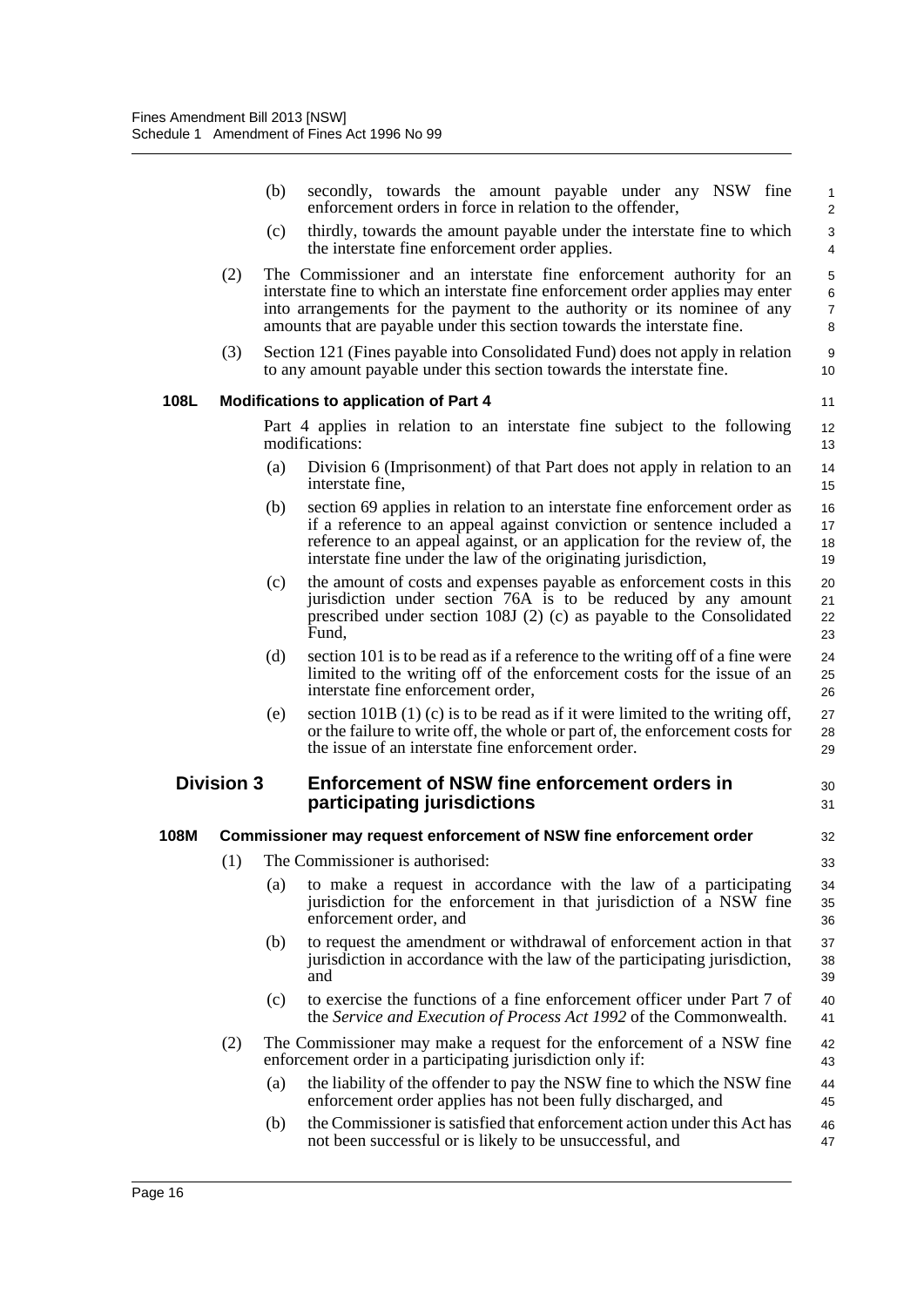|             |     | (c) | there is reason to believe that the offender has a relevant connection<br>with the participating jurisdiction, and                                                                                                                                                                                                                                                                                | $\mathbf{1}$<br>$\overline{2}$ |
|-------------|-----|-----|---------------------------------------------------------------------------------------------------------------------------------------------------------------------------------------------------------------------------------------------------------------------------------------------------------------------------------------------------------------------------------------------------|--------------------------------|
|             |     | (d) | no other enforcement action is being taken in relation to the order in any<br>other participating jurisdiction.                                                                                                                                                                                                                                                                                   | 3<br>4                         |
|             | (3) |     | Subsection (2) does not affect any additional requirements that apply to a<br>request for registration of a fine under Part 7 of the Service and Execution of<br><i>Process Act 1992</i> of the Commonwealth.                                                                                                                                                                                     | 5<br>$\,6$<br>$\overline{7}$   |
|             | (4) |     | The Commissioner may enter into arrangements with a participating<br>jurisdiction for the payment to the Commissioner or the Commissioner's<br>nominee of any amounts that are recovered in that jurisdiction in the<br>enforcement of a NSW fine enforcement order.                                                                                                                              | 8<br>9<br>10<br>11             |
|             | (5) |     | Any amount recovered as a consequence of the enforcement in another<br>jurisdiction of a NSW fine enforcement order (other than for enforcement<br>costs) is to be dealt with as if the amount was paid on the imposition of the<br>NSW fine.                                                                                                                                                     | 12<br>13<br>14<br>15           |
|             | (6) |     | For the purposes of this section, a request for registration of a NSW fine in<br>another jurisdiction under Part 7 of the Service and Execution of Process Act<br>1992 of the Commonwealth is taken to be a request for enforcement of a NSW<br>fine enforcement order.                                                                                                                           | 16<br>17<br>18<br>19           |
| <b>108N</b> |     |     | Enforcement action in this jurisdiction prohibited during interstate<br>enforcement action                                                                                                                                                                                                                                                                                                        | 20<br>21                       |
|             | (1) |     | The Commissioner is not to take any further action under this Act in relation<br>to the enforcement of a NSW fine enforcement order in this jurisdiction if the<br>Commissioner has requested enforcement action in a participating jurisdiction<br>or the fine has been registered in another jurisdiction under Part 7 of the<br>Service and Execution of Process Act 1992 of the Commonwealth. | 22<br>23<br>24<br>25<br>26     |
|             | (2) |     | However, the Commissioner may take further action in relation to the<br>enforcement of the NSW fine enforcement order:                                                                                                                                                                                                                                                                            | 27<br>28                       |
|             |     | (a) | if the NSW fine ceases to be a registered fine under Part 7 of the Service<br>and Execution of Process Act 1992 of the Commonwealth (in the case<br>of enforcement action authorised in a participating jurisdiction because<br>the fine was a registered fine under Part 7 of that Act), or                                                                                                      | 29<br>30<br>31<br>32           |
|             |     | (b) | if the participating jurisdiction, or a person or body acting on its behalf,<br>provides written notice to the Commissioner that the participating<br>jurisdiction has ceased enforcement action in that jurisdiction in relation<br>to the order (in any other case).                                                                                                                            | 33<br>34<br>35<br>36           |
|             | (3) |     | This section has effect despite anything to the contrary in this Act.                                                                                                                                                                                                                                                                                                                             | 37                             |
| 1080        |     |     | Notification of payments made in this jurisdiction                                                                                                                                                                                                                                                                                                                                                | 38                             |
|             |     |     | The Commissioner must notify a participating jurisdiction of any payment<br>made in this jurisdiction in relation to a NSW fine:                                                                                                                                                                                                                                                                  | 39<br>40                       |
|             |     | (a) | after the Commissioner requests enforcement action in relation to the<br>fine in the participating jurisdiction, or                                                                                                                                                                                                                                                                               | 41<br>42                       |
|             |     | (b) | after the fine is registered in that jurisdiction under Part 7 of the Service<br>and Execution of Process Act 1992 of the Commonwealth.                                                                                                                                                                                                                                                           | 43<br>44                       |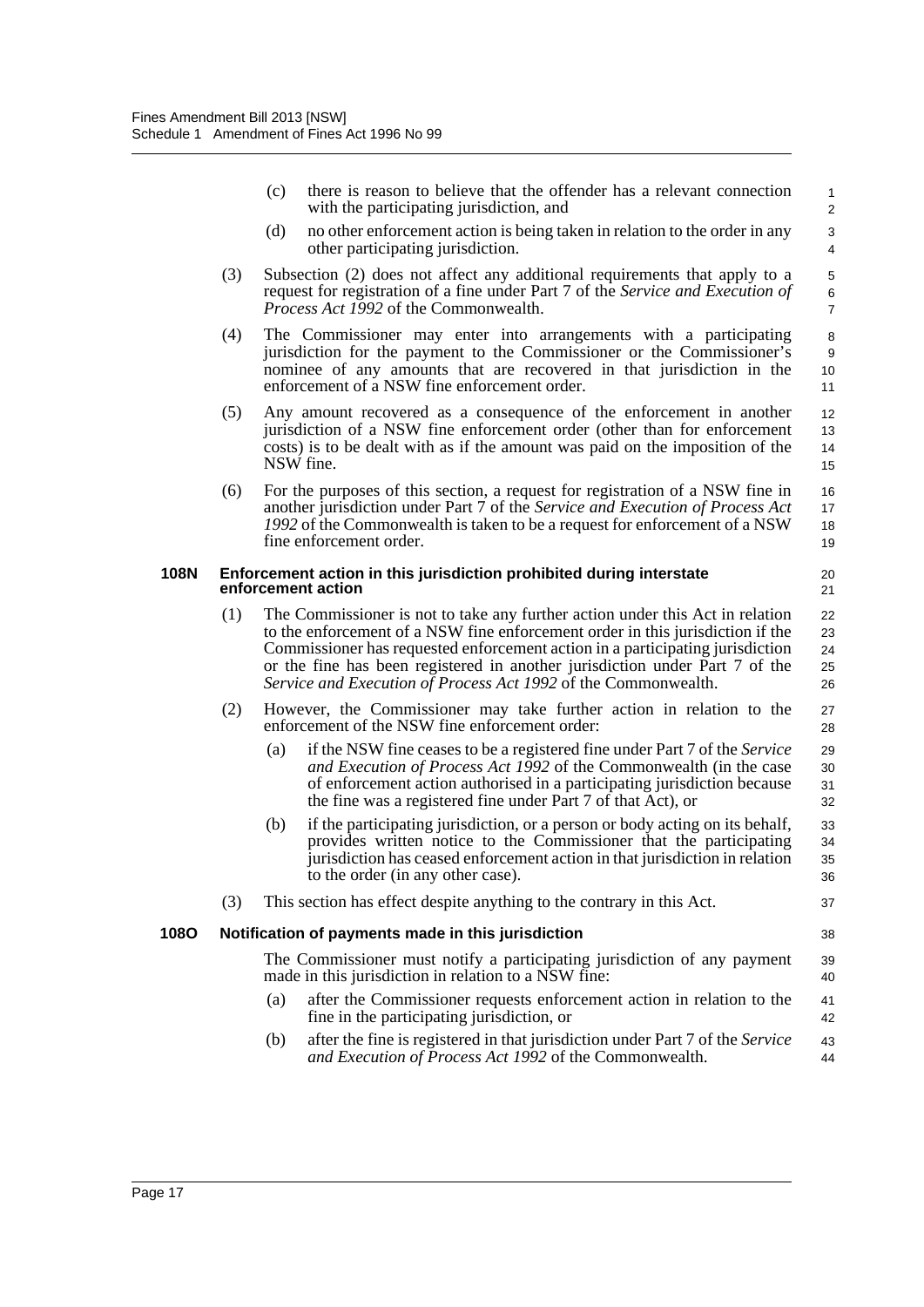|      |        | <b>Division 4</b> | <b>Miscellaneous</b>                                                                                                                                                                                                                                                            | 1                    |
|------|--------|-------------------|---------------------------------------------------------------------------------------------------------------------------------------------------------------------------------------------------------------------------------------------------------------------------------|----------------------|
|      | 108P   |                   | <b>Relationship with Part 5</b>                                                                                                                                                                                                                                                 | $\overline{c}$       |
|      |        |                   | The provisions of this Part are in addition to, and do not derogate from, the<br>provisions of Part 5.                                                                                                                                                                          | 3<br>$\overline{4}$  |
| [44] |        | Part 8, heading   |                                                                                                                                                                                                                                                                                 | 5                    |
|      |        |                   | Omit the heading. Insert instead:                                                                                                                                                                                                                                               | 6                    |
|      | Part 8 |                   | <b>Administration</b>                                                                                                                                                                                                                                                           | 7                    |
| [45] |        |                   | <b>Sections 113-116C</b>                                                                                                                                                                                                                                                        | 8                    |
|      |        |                   | Omit sections 113–116A. Insert instead:                                                                                                                                                                                                                                         | 9                    |
|      | 113    |                   | <b>Commissioner of Fines Administration</b>                                                                                                                                                                                                                                     | 10                   |
|      |        | (1)               | There is to be a Commissioner of Fines Administration.                                                                                                                                                                                                                          | 11                   |
|      |        | (2)               | The Commissioner is to be employed in the Public Service.                                                                                                                                                                                                                       | 12                   |
|      |        | (3)               | In any Act, or any instrument made under an Act, a reference to the<br>Commissioner of Fines Administration is a reference to the person employed<br>in the Public Service to exercise the functions of the Commissioner.                                                       | 13<br>14<br>15       |
|      | 114    |                   | <b>Functions of Commissioner</b>                                                                                                                                                                                                                                                | 16                   |
|      |        | (1)               | The Commissioner has the functions conferred or imposed on the<br>Commissioner by or under this or any other Act.                                                                                                                                                               | 17<br>18             |
|      |        | (2)               | The Commissioner:                                                                                                                                                                                                                                                               | 19                   |
|      |        |                   | (a)<br>may enter into arrangements with persons who issue penalty notices, or<br>on whose behalf penalty notices are issued, for or with respect to such<br>penalty notices, including but not limited to:<br>(i)<br>amending such penalty notices to correct minor errors, and | 20<br>21<br>22<br>23 |
|      |        |                   | reviewing or withdrawing such penalty notices, and<br>(ii)                                                                                                                                                                                                                      | 24                   |
|      |        |                   | refunding amounts paid under such penalty notices, and<br>(iii)                                                                                                                                                                                                                 | 25                   |
|      |        |                   | the receipt, recovery and collection of amounts payable under<br>(iv)<br>such penalty notices, and                                                                                                                                                                              | 26<br>27             |
|      |        |                   | may receive, recover and collect, and may otherwise deal with, those<br>(b)<br>amounts in accordance with those arrangements, and                                                                                                                                               | 28<br>29             |
|      |        |                   | may do all such things as may be necessary or convenient for the<br>(c)<br>exercise of the functions referred to in paragraphs (a) and (b), including:                                                                                                                          | 30<br>31             |
|      |        |                   | the issuing of court attendance notices, and<br>(i)                                                                                                                                                                                                                             | 32                   |
|      |        |                   | the demanding and recovering of fees and charges with respect to<br>(ii)<br>the provision of services.                                                                                                                                                                          | 33<br>34             |
|      |        | (3)               | The Commissioner has the function of administering the following:                                                                                                                                                                                                               | 35                   |
|      |        |                   | the making of fine enforcement orders,<br>(a)                                                                                                                                                                                                                                   | 36                   |
|      |        |                   | the taking of enforcement action against fine defaulters under this Act,<br>(b)<br>the write off policy for outstanding fines,<br>(c)                                                                                                                                           | 37                   |
|      |        |                   | the receipt and collection of fines.<br>(d)                                                                                                                                                                                                                                     | 38<br>39             |
|      |        |                   |                                                                                                                                                                                                                                                                                 |                      |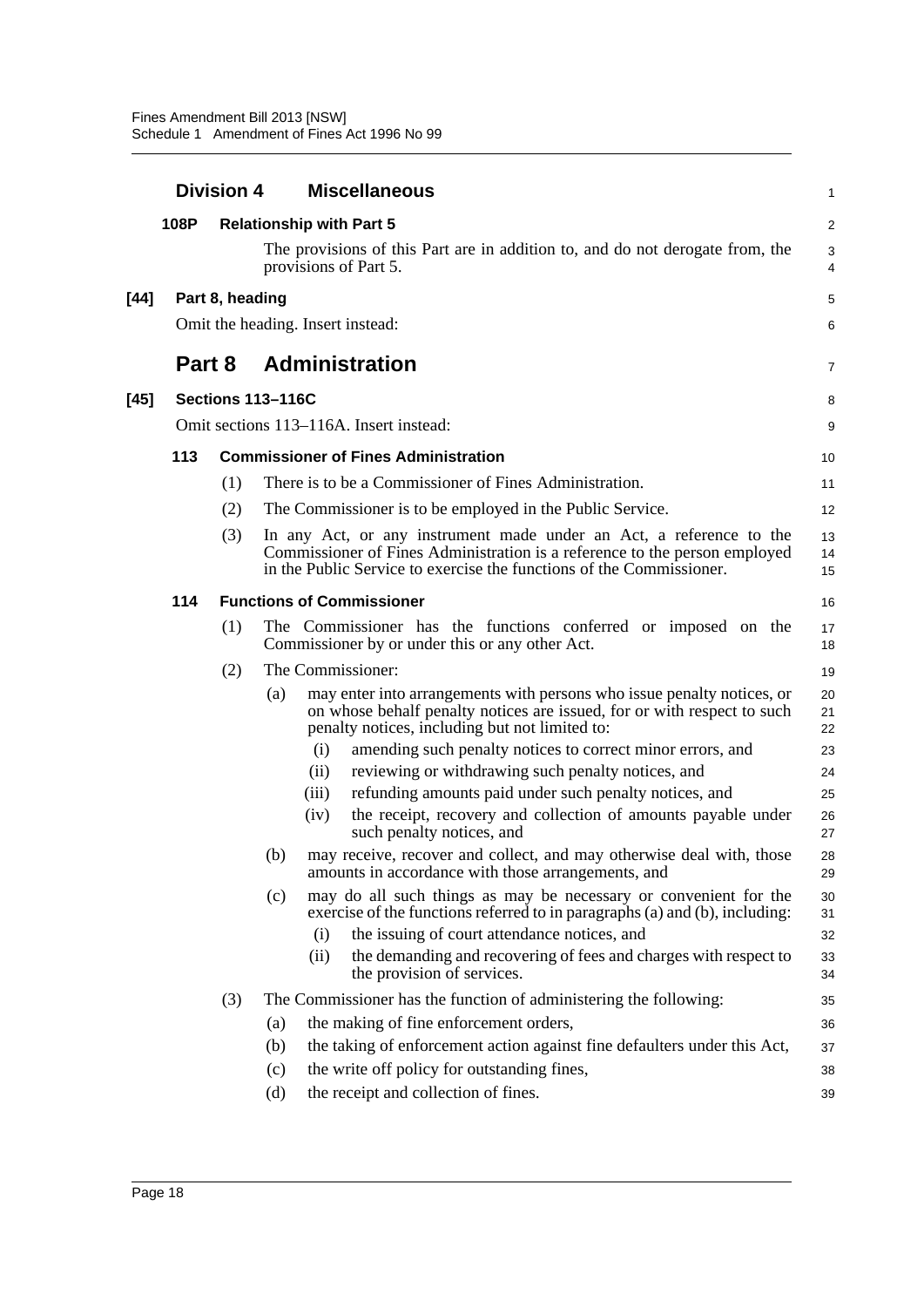### **115 Use of name "State Debt Recovery"**

|                                                                                                                                                                                     | $\mathbf{1}$                                                                                                                                                                                                                                                                                                                                                                                                                                                                                                                                                                                                                                                                                                                                                                                                                                                                                                                                                                                                                                                                                                                                    |
|-------------------------------------------------------------------------------------------------------------------------------------------------------------------------------------|-------------------------------------------------------------------------------------------------------------------------------------------------------------------------------------------------------------------------------------------------------------------------------------------------------------------------------------------------------------------------------------------------------------------------------------------------------------------------------------------------------------------------------------------------------------------------------------------------------------------------------------------------------------------------------------------------------------------------------------------------------------------------------------------------------------------------------------------------------------------------------------------------------------------------------------------------------------------------------------------------------------------------------------------------------------------------------------------------------------------------------------------------|
| The Commissioner may, in the exercise of functions under this Act, use the<br>name "State Debt Recovery".                                                                           | $\overline{c}$<br>3                                                                                                                                                                                                                                                                                                                                                                                                                                                                                                                                                                                                                                                                                                                                                                                                                                                                                                                                                                                                                                                                                                                             |
| Legal proceedings may be taken by or against the Commissioner in the name                                                                                                           | $\overline{4}$<br>5                                                                                                                                                                                                                                                                                                                                                                                                                                                                                                                                                                                                                                                                                                                                                                                                                                                                                                                                                                                                                                                                                                                             |
|                                                                                                                                                                                     | 6<br>$\overline{7}$                                                                                                                                                                                                                                                                                                                                                                                                                                                                                                                                                                                                                                                                                                                                                                                                                                                                                                                                                                                                                                                                                                                             |
|                                                                                                                                                                                     | 8<br>9                                                                                                                                                                                                                                                                                                                                                                                                                                                                                                                                                                                                                                                                                                                                                                                                                                                                                                                                                                                                                                                                                                                                          |
|                                                                                                                                                                                     | 10                                                                                                                                                                                                                                                                                                                                                                                                                                                                                                                                                                                                                                                                                                                                                                                                                                                                                                                                                                                                                                                                                                                                              |
|                                                                                                                                                                                     | 11<br>12<br>13                                                                                                                                                                                                                                                                                                                                                                                                                                                                                                                                                                                                                                                                                                                                                                                                                                                                                                                                                                                                                                                                                                                                  |
|                                                                                                                                                                                     | 14<br>15                                                                                                                                                                                                                                                                                                                                                                                                                                                                                                                                                                                                                                                                                                                                                                                                                                                                                                                                                                                                                                                                                                                                        |
|                                                                                                                                                                                     | 16                                                                                                                                                                                                                                                                                                                                                                                                                                                                                                                                                                                                                                                                                                                                                                                                                                                                                                                                                                                                                                                                                                                                              |
|                                                                                                                                                                                     | 17<br>18                                                                                                                                                                                                                                                                                                                                                                                                                                                                                                                                                                                                                                                                                                                                                                                                                                                                                                                                                                                                                                                                                                                                        |
|                                                                                                                                                                                     | 19<br>20                                                                                                                                                                                                                                                                                                                                                                                                                                                                                                                                                                                                                                                                                                                                                                                                                                                                                                                                                                                                                                                                                                                                        |
|                                                                                                                                                                                     | 21                                                                                                                                                                                                                                                                                                                                                                                                                                                                                                                                                                                                                                                                                                                                                                                                                                                                                                                                                                                                                                                                                                                                              |
|                                                                                                                                                                                     | 22<br>23<br>24                                                                                                                                                                                                                                                                                                                                                                                                                                                                                                                                                                                                                                                                                                                                                                                                                                                                                                                                                                                                                                                                                                                                  |
|                                                                                                                                                                                     | 25<br>26                                                                                                                                                                                                                                                                                                                                                                                                                                                                                                                                                                                                                                                                                                                                                                                                                                                                                                                                                                                                                                                                                                                                        |
|                                                                                                                                                                                     | 27                                                                                                                                                                                                                                                                                                                                                                                                                                                                                                                                                                                                                                                                                                                                                                                                                                                                                                                                                                                                                                                                                                                                              |
| the function of notifying a fine defaulter of enforcement action under                                                                                                              | 28                                                                                                                                                                                                                                                                                                                                                                                                                                                                                                                                                                                                                                                                                                                                                                                                                                                                                                                                                                                                                                                                                                                                              |
|                                                                                                                                                                                     | 29                                                                                                                                                                                                                                                                                                                                                                                                                                                                                                                                                                                                                                                                                                                                                                                                                                                                                                                                                                                                                                                                                                                                              |
| the function of serving (but not issuing) an order for examination.                                                                                                                 | 30                                                                                                                                                                                                                                                                                                                                                                                                                                                                                                                                                                                                                                                                                                                                                                                                                                                                                                                                                                                                                                                                                                                                              |
| <b>Exercise of enforcement functions</b>                                                                                                                                            | 31                                                                                                                                                                                                                                                                                                                                                                                                                                                                                                                                                                                                                                                                                                                                                                                                                                                                                                                                                                                                                                                                                                                                              |
| An enforcement function may be exercised by the Commissioner or by any<br>person employed in the Public Service who is authorised by the Commissioner<br>to exercise that function. | 32<br>33<br>34                                                                                                                                                                                                                                                                                                                                                                                                                                                                                                                                                                                                                                                                                                                                                                                                                                                                                                                                                                                                                                                                                                                                  |
| A person authorised to exercise enforcement functions is an <i>authorised officer</i><br>for the purposes of this Act.                                                              | 35<br>36                                                                                                                                                                                                                                                                                                                                                                                                                                                                                                                                                                                                                                                                                                                                                                                                                                                                                                                                                                                                                                                                                                                                        |
| The Commissioner and any authorised officers have, in the exercise of<br>enforcement functions, the same protection and immunities as officers of a                                 | 37<br>38<br>39                                                                                                                                                                                                                                                                                                                                                                                                                                                                                                                                                                                                                                                                                                                                                                                                                                                                                                                                                                                                                                                                                                                                  |
| "State Debt Recovery".                                                                                                                                                              | The Commissioner may authorise the use of the name "State Debt Recovery"<br>A person must not take proceedings or carry on any other activity under the<br>name "State Debt Recovery" unless authorised to do so by or under this Act.<br>Maximum penalty: 10 penalty units.<br>A person who takes proceedings in the name of "State Debt Recovery" is taken<br>to be authorised to take those proceedings, in the absence of evidence to the<br>This section does not prevent proceedings from being taken by or against the<br>Commissioner under the Commissioner's title.<br>Persons may be employed in the Public Service to assist the Commissioner in<br>the exercise of his or her functions.<br>The Commissioner may engage consultants or contractors to assist the<br>Commissioner in the exercise of his or her functions.<br>The Commissioner may delegate to any person employed in the Public Service<br>any function of the Commissioner under this Act, other than this power of<br>The Commissioner may delegate to any person any of the following functions<br>the function of serving notice of an order under section 59, |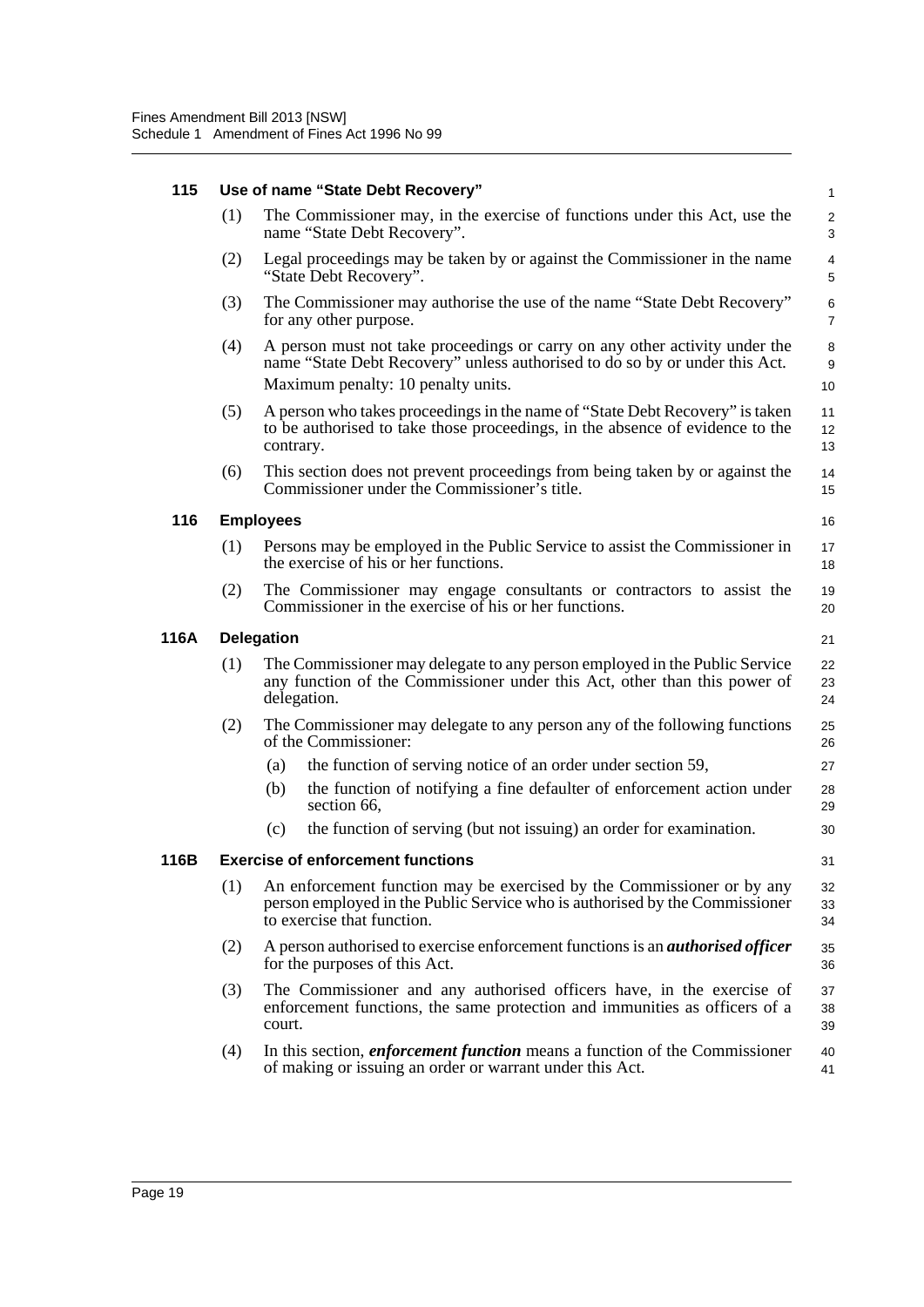### **116C Personal liability**

|        | 116C        |                         | <b>Personal liability</b>                 |                                                                                                                                                                                                                                                                                                                                                                                               | $\mathbf{1}$                                                       |
|--------|-------------|-------------------------|-------------------------------------------|-----------------------------------------------------------------------------------------------------------------------------------------------------------------------------------------------------------------------------------------------------------------------------------------------------------------------------------------------------------------------------------------------|--------------------------------------------------------------------|
|        |             | (1)                     |                                           | A matter or thing done or omitted by the Commissioner, an authorised officer<br>or any other person engaged in the administration of this Act does not, if the<br>matter or thing was done or omitted in good faith for the purpose of executing<br>this Act, subject the Commissioner, authorised officer or other person so<br>acting personally to any action, liability, claim or demand. | $\overline{c}$<br>3<br>$\overline{\mathbf{4}}$<br>$\,$ 5 $\,$<br>6 |
|        |             | (2)                     | instead to the State.                     | Any liability that would, but for subsection (1), attach to a person, attaches                                                                                                                                                                                                                                                                                                                | $\overline{7}$<br>8                                                |
| $[46]$ |             |                         |                                           | Section 117A Disclosure of information by Commissioner                                                                                                                                                                                                                                                                                                                                        | 9                                                                  |
|        |             |                         | the Office" from section $117A(1)$ .      | Omit "The State Debt Recovery Office, the Director of the Office, a member of the staff of                                                                                                                                                                                                                                                                                                    | 10<br>11                                                           |
|        |             |                         | Insert instead "The Commissioner,".       |                                                                                                                                                                                                                                                                                                                                                                                               | 12                                                                 |
| $[47]$ |             |                         | Section 117A (1) (c) (iv) and (v)         |                                                                                                                                                                                                                                                                                                                                                                                               | 13                                                                 |
|        |             |                         | Insert after section $117A(1)$ (c) (iii): |                                                                                                                                                                                                                                                                                                                                                                                               | 14                                                                 |
|        |             |                         | (iv)                                      | to an officer or agency of a participating jurisdiction (within the<br>meaning of Part 5A) in connection with a request for the<br>enforcement of, or the enforcement of, a fine enforcement order<br>in that jurisdiction, or                                                                                                                                                                | 15<br>16<br>17<br>18                                               |
|        |             |                         | (v)                                       | to an interstate fine enforcement authority (within the meaning of<br>Part 5A), or other officer or agency of an originating jurisdiction<br>for an interstate fine (within the meaning of that Part), in<br>connection with a request for an interstate fine enforcement<br>order, or                                                                                                        | 19<br>20<br>21<br>22<br>23                                         |
| $[48]$ |             |                         |                                           | Section 118 Registration of fine enforcement orders                                                                                                                                                                                                                                                                                                                                           | 24                                                                 |
|        |             | Omit "by it".           |                                           |                                                                                                                                                                                                                                                                                                                                                                                               | 25                                                                 |
| $[49]$ |             |                         |                                           | Section 120 Guidelines on exercise of functions under this Act                                                                                                                                                                                                                                                                                                                                | 26                                                                 |
|        |             |                         | Insert after section $120(4)$ :           |                                                                                                                                                                                                                                                                                                                                                                                               | 27                                                                 |
|        |             | (5)                     |                                           | In this section, <i>fine enforcement order</i> includes an interstate fine enforcement<br>order (within the meaning of Part 5A) and <i>fine</i> includes an interstate fine the<br>subject of such an order.                                                                                                                                                                                  | 28<br>29<br>30                                                     |
| $[50]$ |             |                         |                                           | Section 122B Payment of penalty notice amounts received on behalf of others                                                                                                                                                                                                                                                                                                                   | 31                                                                 |
|        |             |                         |                                           | Omit "114 (1A)" from section 122B (1). Insert instead "114 (2)".                                                                                                                                                                                                                                                                                                                              | 32                                                                 |
| $[51]$ |             | <b>Section 122B (2)</b> |                                           |                                                                                                                                                                                                                                                                                                                                                                                               | 33                                                                 |
|        |             |                         |                                           | Omit "the Office's". Insert instead "the Commissioner's".                                                                                                                                                                                                                                                                                                                                     | 34                                                                 |
| $[52]$ |             | <b>Section 122C</b>     |                                           |                                                                                                                                                                                                                                                                                                                                                                                               | 35                                                                 |
|        |             |                         | Insert after section 122B:                |                                                                                                                                                                                                                                                                                                                                                                                               | 36                                                                 |
|        | <b>122C</b> |                         |                                           | <b>Reallocation of overpayments</b>                                                                                                                                                                                                                                                                                                                                                           | 37                                                                 |
|        |             | (1)                     |                                           | The Commissioner may reallocate any overpayment made by a person under<br>a fine enforcement order towards the payment of amounts payable under any<br>other fine enforcement order that is in force in relation to the person (instead<br>of refunding the overpayment).                                                                                                                     | 38<br>39<br>40<br>41                                               |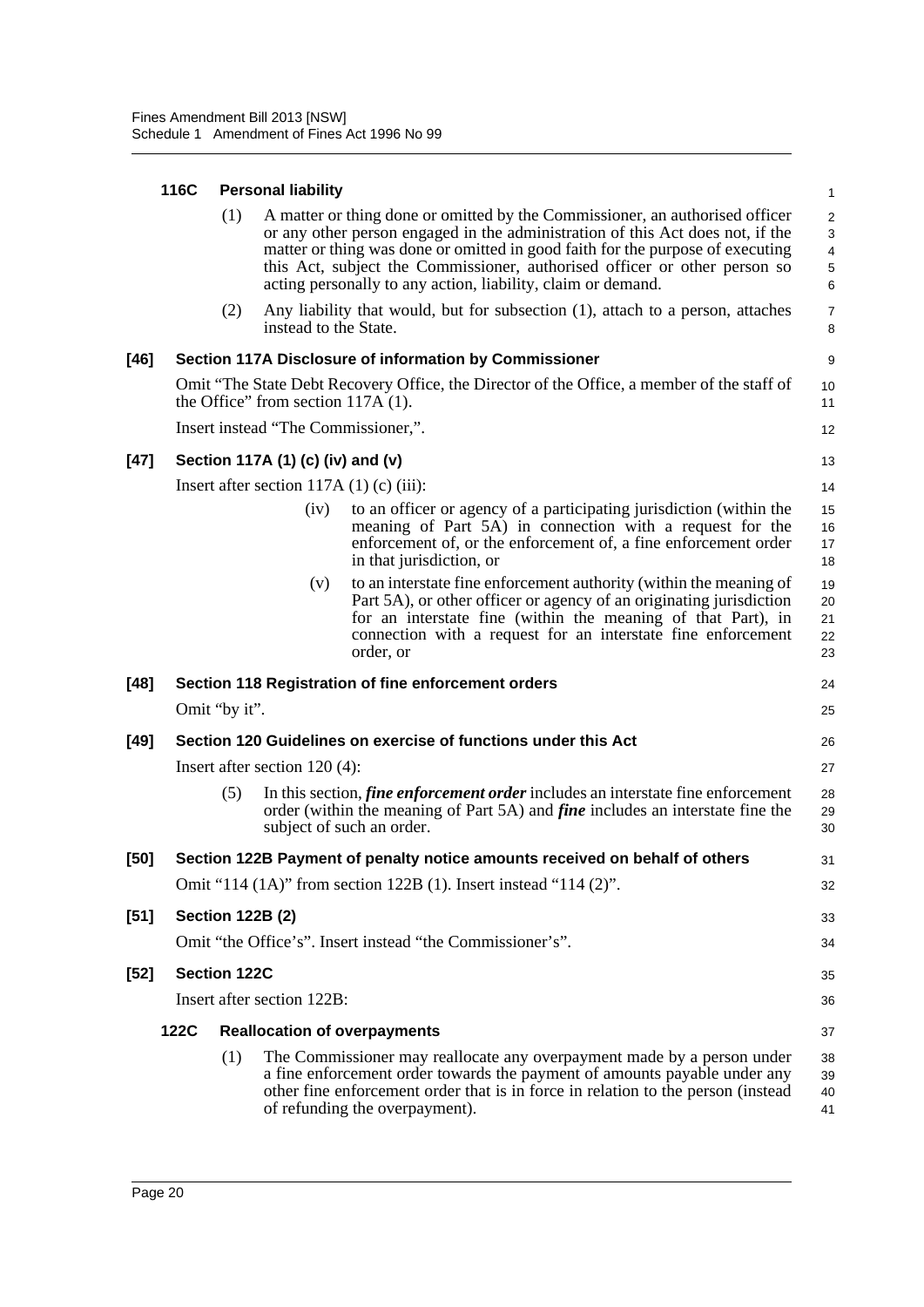|        |         | (2)                         | The Commissioner must notify the person concerned of the reallocation and<br>of the right to apply for a refund of an inadvertent overpayment.                                                                                                                                                  | 1<br>$\overline{\mathbf{c}}$ |
|--------|---------|-----------------------------|-------------------------------------------------------------------------------------------------------------------------------------------------------------------------------------------------------------------------------------------------------------------------------------------------|------------------------------|
|        |         | (3)                         | A person who makes an inadvertent overpayment may apply to the<br>Commissioner for a refund of that overpayment.                                                                                                                                                                                | 3<br>4                       |
|        |         | (4)                         | The Commissioner must, on application by a person who has made an<br>inadvertent overpayment that has been reallocated, revoke the decision to<br>reallocate and refund the overpayment.                                                                                                        | 5<br>6<br>7                  |
|        |         | (5)                         | A failure by the Commissioner to give notice as required by this section does<br>not affect the validity of a reallocation.                                                                                                                                                                     | 8<br>9                       |
|        |         | (6)                         | In this section:                                                                                                                                                                                                                                                                                | 10                           |
|        |         |                             | <i>fine enforcement order</i> includes an interstate fine enforcement order (within<br>the meaning of Part 5A).                                                                                                                                                                                 | 11<br>12                     |
|        |         |                             | <i>inadvertent overpayment</i> means an overpayment made otherwise than as a<br>result of the withdrawal or annulment of a fine enforcement order.                                                                                                                                              | 13<br>14                     |
|        |         |                             | <b><i>overpayment</i></b> means any amount paid by a person under a fine enforcement<br>order (including any amount paid towards enforcement costs) that, but for this<br>section, would be repayable to the person (including because the fine<br>enforcement order is withdrawn or annulled). | 15<br>16<br>17<br>18         |
| $[53]$ | Part 10 |                             |                                                                                                                                                                                                                                                                                                 | 19                           |
|        |         | <b>Insert after Part 9:</b> |                                                                                                                                                                                                                                                                                                 | 20                           |
|        |         |                             | Part 10 Trial for enforcement of restitution orders                                                                                                                                                                                                                                             | 21                           |
|        | 133     |                             | <b>Definitions</b>                                                                                                                                                                                                                                                                              | 22                           |
|        |         |                             | In this Part:                                                                                                                                                                                                                                                                                   | 23                           |
|        |         |                             | <i>confirmed</i> means:                                                                                                                                                                                                                                                                         | 24                           |
|        |         |                             | confirmed by the Commissioner of Victims Rights or the<br>(a)<br>Administrative Decisions Tribunal under section 63, 64 or 67 of the<br>Victims Rights and Support Act 2013, or                                                                                                                 | 25<br>26<br>27               |
|        |         |                             | confirmed by the Victims Compensation Tribunal under section 48 or<br>(b)<br>49 of the Victims Support and Rehabilitation Act 1996 as in force before<br>its repeal.                                                                                                                            | 28<br>29<br>30               |
|        |         |                             | restitution order means:                                                                                                                                                                                                                                                                        | 31                           |
|        |         |                             | (a) an order for restitution within the meaning of Part 5 of the Victims<br>Rights and Support Act 2013, being an order that, but for this Part,<br>would be enforceable under section 72 of that Act, or                                                                                       | 32<br>33<br>34               |
|        |         |                             | an order for restitution within the meaning of Division 8 of Part 2 of the<br>(b)<br>Victims Support and Rehabilitation Act 1996, as in force before its<br>repeal.                                                                                                                             | 35<br>36<br>37               |
|        |         |                             | <i>trial</i> means the trial provided for by this Part.                                                                                                                                                                                                                                         | 38                           |
|        |         |                             | trial period means the period starting from (and including) the date of<br>commencement of the <i>Fines Amendment Act 2013</i> and ending at the beginning<br>of:                                                                                                                               | 39<br>40<br>41               |
|        |         |                             | the first anniversary of the date of commencement of the Fines<br>(a)<br>Amendment Act 2013, or                                                                                                                                                                                                 | 42<br>43                     |
|        |         |                             | if a later date for the end of the trial period is prescribed by the<br>(b)                                                                                                                                                                                                                     | 44                           |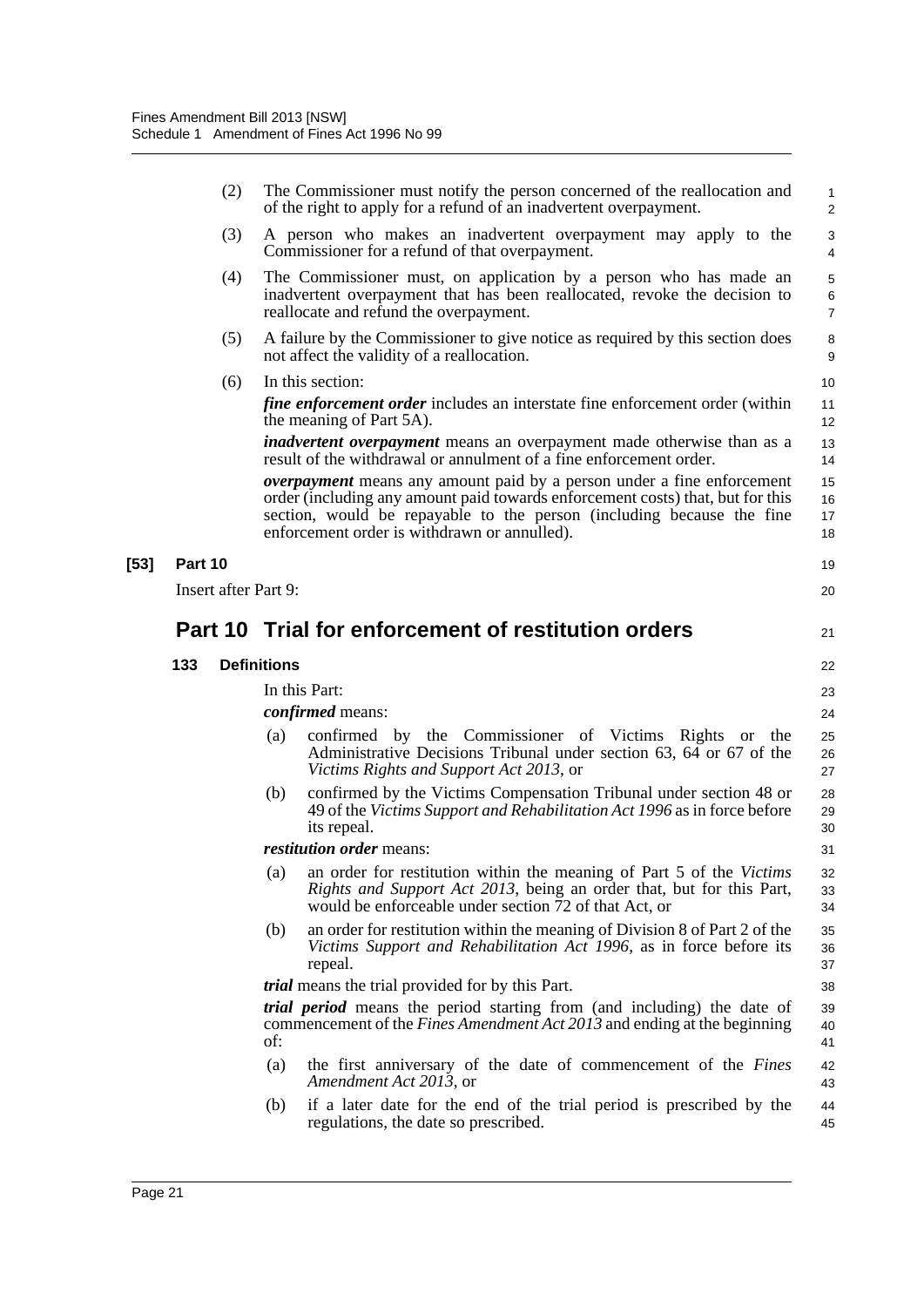| 134 |     |                        | Trial for enforcement of restitution orders                                                                                                                                                                                                                                                 | $\mathbf{1}$                   |
|-----|-----|------------------------|---------------------------------------------------------------------------------------------------------------------------------------------------------------------------------------------------------------------------------------------------------------------------------------------|--------------------------------|
|     | (1) |                        | There is to be a trial for the enforcement of restitution orders under this Act.                                                                                                                                                                                                            | $\overline{\mathbf{c}}$        |
|     | (2) |                        | A restitution order may be enforced under the trial if:                                                                                                                                                                                                                                     | 3                              |
|     |     | (a)                    | it is confirmed before or during the trial period, and                                                                                                                                                                                                                                      | $\overline{4}$                 |
|     |     | (b)                    | the Commissioner of Fines Administration and the Commissioner of<br>Victims Rights agree the order is to be enforced under the trial.                                                                                                                                                       | 5<br>6                         |
|     | (3) | trial.                 | A restitution order becomes enforceable under the trial from the time it is<br>referred by the Commissioner of Victims Rights to the Commissioner of Fines<br>Administration, in accordance with that agreement, for enforcement under the                                                  | $\overline{7}$<br>8<br>9<br>10 |
|     | (4) | Rights.                | The maximum number of restitution orders to be enforced under the trial is<br>1,000 or such greater number as is agreed from time to time between the<br>Commissioner of Fines Administration and the Commissioner of Victims                                                               | 11<br>12<br>13<br>14           |
| 135 |     | <b>Effect of trial</b> |                                                                                                                                                                                                                                                                                             | 15                             |
|     | (1) |                        | This Act extends to the enforcement of any amount payable under a restitution<br>order that is enforceable under the trial as if that amount were a fine.                                                                                                                                   | 16<br>17                       |
|     | (2) |                        | For the purposes of the trial:                                                                                                                                                                                                                                                              | 18                             |
|     |     | (a)                    | an amount payable under a restitution order that is enforceable under the<br>trial is taken to be a fine within the meaning of this Act, and                                                                                                                                                | 19<br>20                       |
|     |     | (b)                    | the fine is taken to have been imposed by a court, and                                                                                                                                                                                                                                      | 21                             |
|     |     | (c)                    | the fine is taken to be referred to the Commissioner of Fines<br>Administration for the making of a court fine enforcement order when<br>the order is referred by the Commissioner of Victims Rights to the<br>Commissioner of Fines Administration for enforcement under the trial,<br>and | 22<br>23<br>24<br>25<br>26     |
|     |     | (d)                    | the functions of the registrar of the court under this Act, in relation to<br>the fine, may be exercised by the Commissioner of Victims Rights.                                                                                                                                             | 27<br>28                       |
|     | (3) |                        | Sections 10 and 11 of this Act do not apply to an amount payable under a<br>restitution order.                                                                                                                                                                                              | 29<br>30                       |
|     | (4) |                        | A payment arrangement cannot be made in respect of an amount payable<br>under a restitution order after a court fine enforcement order has been made in<br>respect of the amount, unless the court fine enforcement order is withdrawn.                                                     | 31<br>32<br>33                 |
|     | (5) |                        | Ordinary enforcement action is not to be taken in respect of an amount payable<br>under a restitution order after a court fine enforcement order has been made in<br>respect of the amount, unless the court fine enforcement order is withdrawn.                                           | 34<br>35<br>36                 |
|     | (6) | order.                 | Section 69 applies in relation to a court fine enforcement order made in<br>connection with a restitution order as if a reference to an appeal against<br>conviction or sentence were a reference to an appeal against the restitution                                                      | 37<br>38<br>39<br>40           |
|     | (7) | order.                 | Division 6 (Imprisonment) of Part 4 does not apply in relation to a restitution                                                                                                                                                                                                             | 41<br>42                       |
|     | (8) |                        | In this section:                                                                                                                                                                                                                                                                            | 43                             |
|     |     |                        | <i>appeal</i> includes an application to the Administrative Decisions Tribunal for a<br>review of the decision to confirm a restitution order.                                                                                                                                              | 44<br>45                       |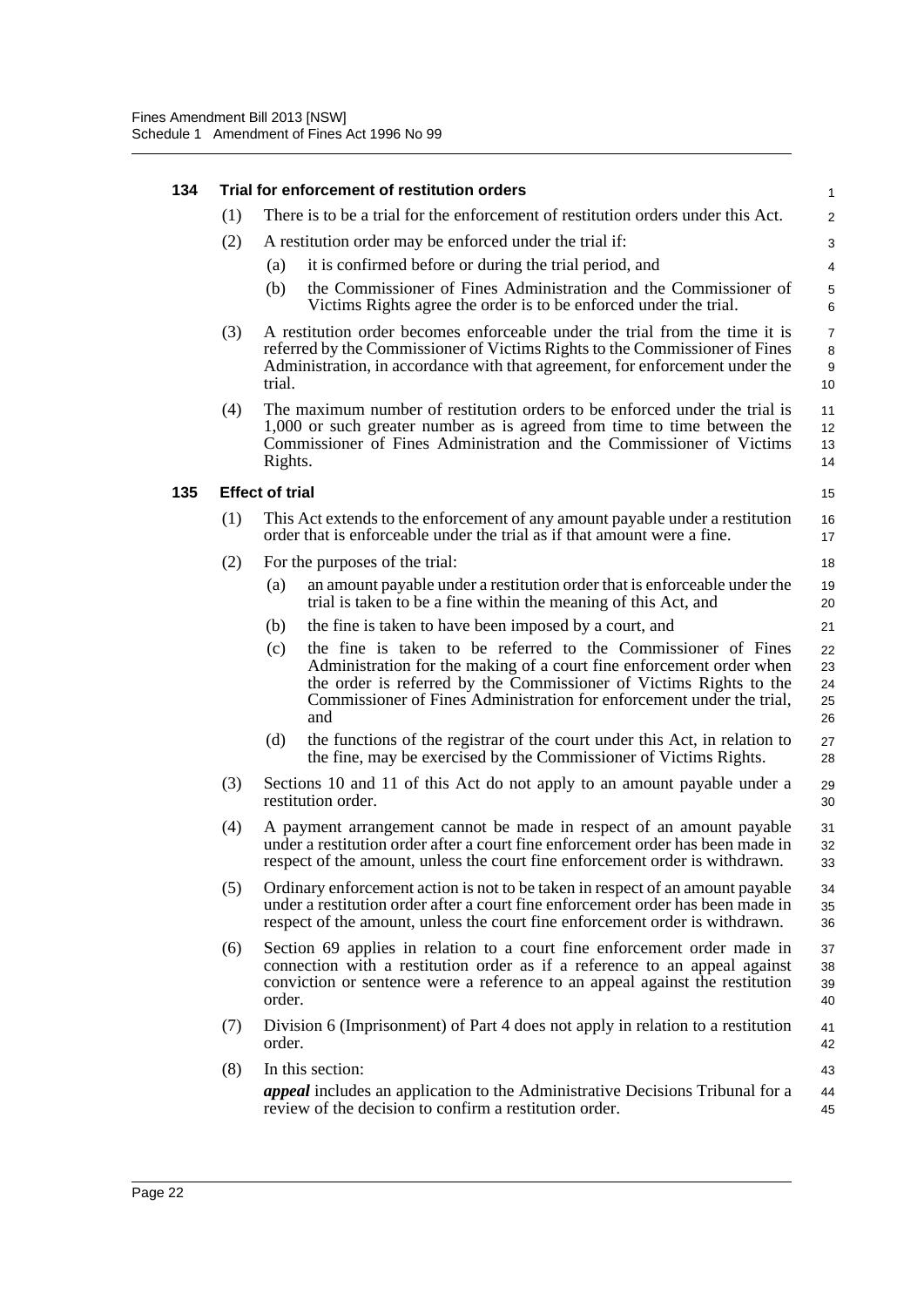|        |         |                   | ordinary enforcement action means any enforcement action under section 72,<br>73 or 76 of the Victims Rights and Support Act 2013 or section 54 or 58A of<br>the Victims Support and Rehabilitation Act 1996 (as in force before its repeal).<br><i>payment arrangement</i> means an arrangement under section 68 of the Victims<br>Rights and Support Act 2013 or section 50 of the Victims Support and<br><i>Rehabilitation Act 1996</i> (as in force before its repeal). | 1<br>$\overline{2}$<br>3<br>4<br>$\mathbf 5$<br>6 |
|--------|---------|-------------------|-----------------------------------------------------------------------------------------------------------------------------------------------------------------------------------------------------------------------------------------------------------------------------------------------------------------------------------------------------------------------------------------------------------------------------------------------------------------------------|---------------------------------------------------|
|        | 136     |                   | <b>Regulations</b>                                                                                                                                                                                                                                                                                                                                                                                                                                                          | 7                                                 |
|        |         | (1)               | The regulations may make further provision for the enforcement of restitution<br>orders under the trial, including by:                                                                                                                                                                                                                                                                                                                                                      | 8<br>9                                            |
|        |         |                   | modifying the operation of this Act in relation to restitution orders<br>(a)<br>enforceable under the trial, and                                                                                                                                                                                                                                                                                                                                                            | 10<br>11                                          |
|        |         |                   | (b)<br>modifying the operation of the Victims Rights and Support Act 2013 in<br>relation to those restitution orders.                                                                                                                                                                                                                                                                                                                                                       | 12<br>13                                          |
|        |         | (2)               | A regulation under this Part is to be made only with the concurrence of the<br>Attorney General.                                                                                                                                                                                                                                                                                                                                                                            | 14<br>15                                          |
|        |         | (3)               | The Minister is not to recommend the making of a regulation under this Part<br>unless the Minister certifies that the Attorney General has concurred in the<br>making of the regulation.                                                                                                                                                                                                                                                                                    | 16<br>17<br>18                                    |
|        | 137     |                   | <b>Repeal of Part</b>                                                                                                                                                                                                                                                                                                                                                                                                                                                       | 19                                                |
|        |         |                   | This Part is repealed at the end of the trial period.                                                                                                                                                                                                                                                                                                                                                                                                                       | 20                                                |
| $[54]$ |         |                   | Schedule 1 Statutory provisions under which penalty notices issued                                                                                                                                                                                                                                                                                                                                                                                                          | 21                                                |
|        |         |                   | Insert in appropriate order:                                                                                                                                                                                                                                                                                                                                                                                                                                                | 22                                                |
|        |         |                   | Children (Education and Care Services) National Law (NSW), section 291                                                                                                                                                                                                                                                                                                                                                                                                      | 23                                                |
|        |         |                   | Children (Education and Care Services) Supplementary Provisions Act 2011,<br>section 291 of the National Law Alignment Provisions                                                                                                                                                                                                                                                                                                                                           | 24<br>25                                          |
|        |         |                   | <i>Heavy Vehicle National Law (NSW)</i> , section 591                                                                                                                                                                                                                                                                                                                                                                                                                       | 26                                                |
| $[55]$ |         |                   | Schedule 3 Savings, transitional and other provisions                                                                                                                                                                                                                                                                                                                                                                                                                       | 27                                                |
|        |         |                   | Insert at the end of clause $1(1)$ :                                                                                                                                                                                                                                                                                                                                                                                                                                        | 28                                                |
|        |         |                   | any Act that amends this Act                                                                                                                                                                                                                                                                                                                                                                                                                                                | 29                                                |
| $[56]$ |         |                   | Schedule 3, Part 11                                                                                                                                                                                                                                                                                                                                                                                                                                                         | 30                                                |
|        |         |                   | Insert after Part 10:                                                                                                                                                                                                                                                                                                                                                                                                                                                       | 31                                                |
|        | Part 11 |                   | <b>Provisions consequent on enactment of Fines</b><br><b>Amendment Act 2013</b>                                                                                                                                                                                                                                                                                                                                                                                             | 32<br>33                                          |
|        | 28      | <b>Definition</b> |                                                                                                                                                                                                                                                                                                                                                                                                                                                                             | 34                                                |
|        |         |                   | In this Part:<br>amending Act means the Fines Amendment Act 2013.                                                                                                                                                                                                                                                                                                                                                                                                           | 35<br>36                                          |
|        | 29      |                   | <b>Abolition of State Debt Recovery Office</b>                                                                                                                                                                                                                                                                                                                                                                                                                              | 37                                                |
|        |         | (1)               | The State Debt Recovery Office is abolished on the substitution of section 113<br>by the amending Act.                                                                                                                                                                                                                                                                                                                                                                      | 38<br>39                                          |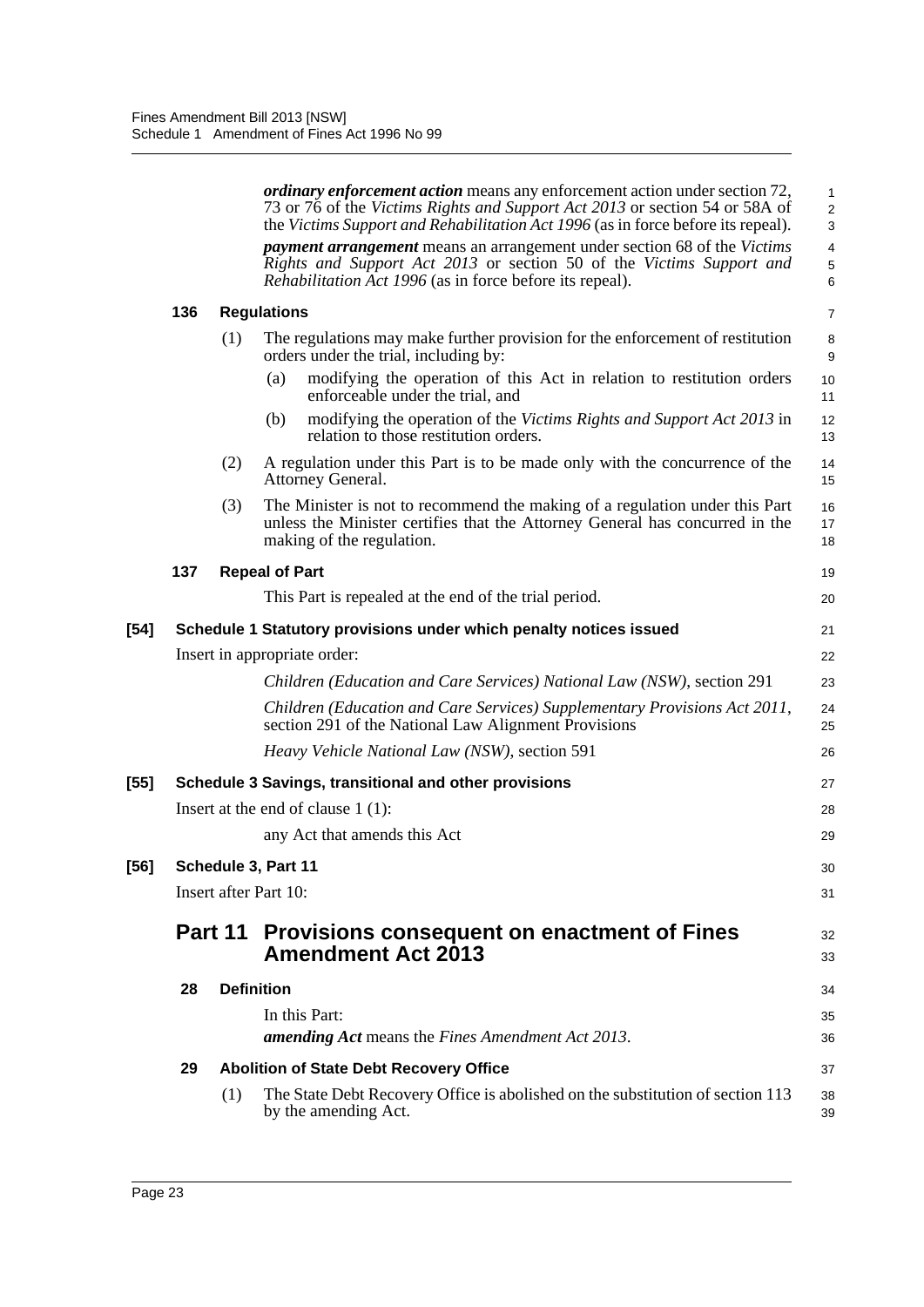| (2) | On the abolition of the State Debt Recovery Office, the following provisions |
|-----|------------------------------------------------------------------------------|
|     | have effect:                                                                 |

- (a) a reference in any Act, in any instrument made under any Act or in any document of any kind to the State Debt Recovery Office or a predecessor of the State Debt Recovery Office is (subject to the regulations) to be read as, or as including, a reference to the Commissioner,
- (b) any act, matter or thing done or omitted to be done by, to or in respect of the State Debt Recovery Office is (to the extent that the act, matter or thing has any force or effect) taken to have been done or omitted by, to or in respect of the Commissioner,
- (c) all proceedings pending by or against the State Debt Recovery Office are taken to be proceedings pending by or against the Commissioner,
- (d) the assets, rights and liabilities of the State Debt Recovery Office vest in the Crown,
- (e) the assets vest in the Crown by virtue of this clause and without the need for any conveyance, transfer, assignment or assurance,
- (f) the Commissioner, on behalf of the Crown, has all the entitlements and obligations of the State Debt Recovery Office in relation to the assets, rights and liabilities that the State Debt Recovery Office would have had but for the abolition, whether or not those entitlements and obligations were actual or potential at the time the vesting takes effect. 18 19 20 21 22
- (3) An arrangement of a kind referred to in section 114 (1A) (as in force before the substitution of that section by the amending Act) and in effect immediately before the abolition of the State Debt Recovery Office is taken, on that abolition, to be an arrangement with the Commissioner.

(4) In this clause:

*assets* means any legal or equitable estate or interest (whether present or future, whether vested or contingent and whether personal or assignable) in real or personal property of any description (including money), and includes securities, choses in action and documents.

*liabilities* means any liabilities, debts or obligations (whether present or future, whether vested or contingent and whether personal or assignable).

*rights* means any rights, powers, privileges or immunities (whether present or future, whether vested or contingent and whether personal or assignable).

#### **30 Visitor driver privileges**

The amendments made to Division 3 of Part 4 by the amending Act extend to fine enforcement orders made before the commencement of those amendments.

### **31 Early enforcement arrangements**

The amendments made to sections 13, 14, 42 and 100 by the amending Act extend to fines that were imposed, or amounts payable under penalty notices that were issued, before the commencement of those amendments. 41 42 43

#### **32 Appropriate officers**

A person who, immediately before the amendment made to section 22 by the amending Act, was authorised as an appropriate officer for the purposes of Part 3 by the Chief Commissioner of State Revenue is taken, on the commencement of that amendment, to have been authorised as an appropriate 45 46 47 48

40

44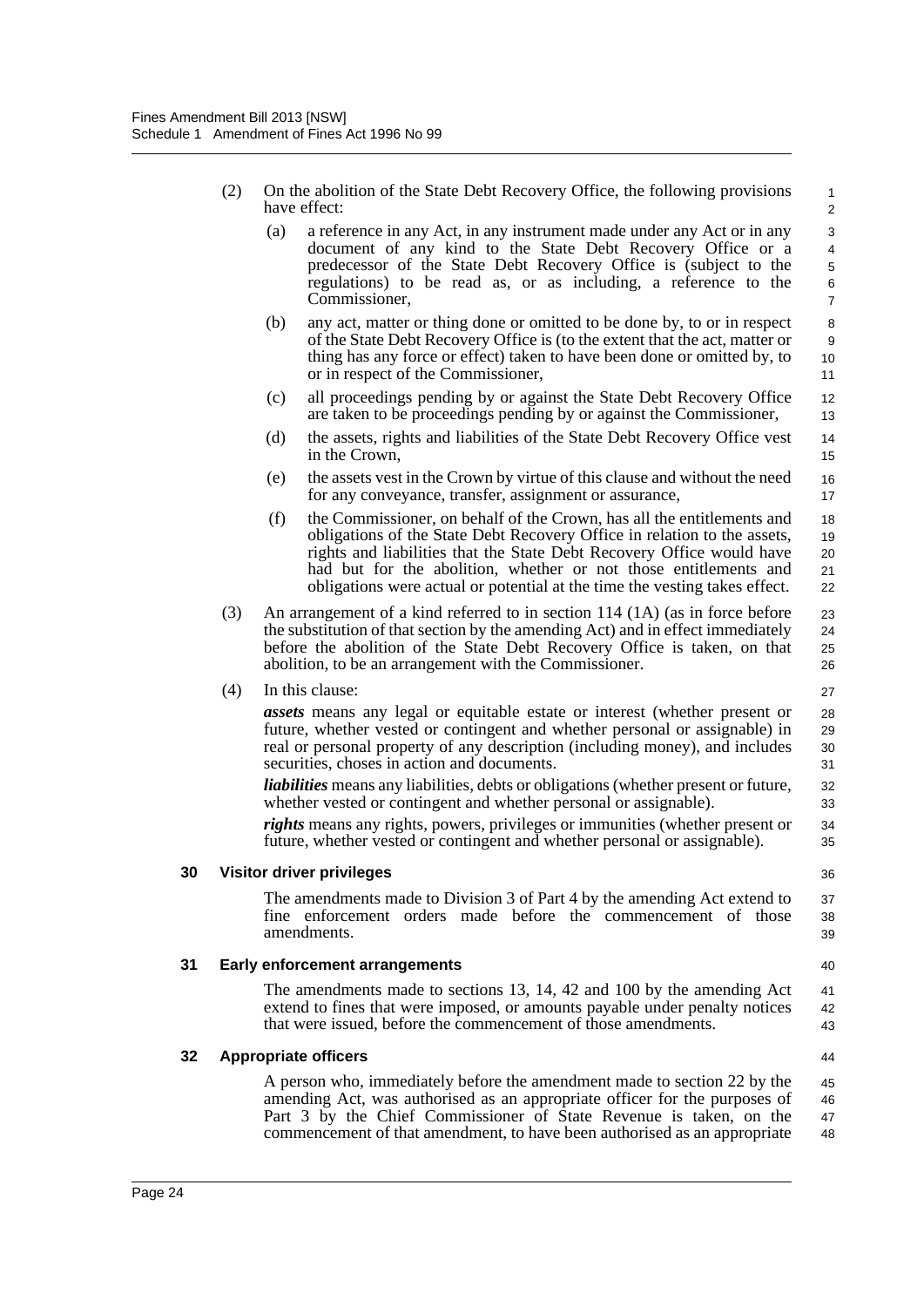officer for the purposes of Part 3 by the Commissioner of Fines Administration.

### **33 Interstate fine enforcement**

3 4 5

1 2

| 33 |     |                                                                                                                                                         | Interstate fine enforcement                                                                                                                                                                                                                                                | 3                    |
|----|-----|---------------------------------------------------------------------------------------------------------------------------------------------------------|----------------------------------------------------------------------------------------------------------------------------------------------------------------------------------------------------------------------------------------------------------------------------|----------------------|
|    | (1) | An interstate fine enforcement order may be made under Part 5A, as inserted<br>by the amending Act, in relation to the following interstate fines only: |                                                                                                                                                                                                                                                                            | 4<br>5               |
|    |     | (a)                                                                                                                                                     | an interstate fine imposed after the commencement of that Part (a<br>post-commencement interstate fine),                                                                                                                                                                   | 6<br>$\overline{7}$  |
|    |     | (b)                                                                                                                                                     | an interstate fine imposed before the commencement of that Part that is<br>related to a post-commencement interstate fine,                                                                                                                                                 | 8<br>9               |
|    |     | (c)                                                                                                                                                     | an interstate fine imposed before the commencement of that Part that is<br>a serious interstate fine.                                                                                                                                                                      | 10<br>11             |
|    | (2) |                                                                                                                                                         | An interstate fine imposed before the commencement of Part 5A is <i>related</i> to<br>a post-commencement interstate fine if:                                                                                                                                              | 12<br>13             |
|    |     | (a)                                                                                                                                                     | the fines are imposed on the same offender, and                                                                                                                                                                                                                            | 14                   |
|    |     | (b)                                                                                                                                                     | the fines are imposed by orders in the same jurisdiction, and                                                                                                                                                                                                              | 15                   |
|    |     | (c)                                                                                                                                                     | the liability of the offender to pay the post-commencement interstate<br>fine has not been fully discharged.                                                                                                                                                               | 16<br>17             |
|    | (3) |                                                                                                                                                         | An interstate fine is a <i>serious interstate fine</i> if an interstate fine enforcement<br>authority in relation to the fine certifies that the fine is a serious fine in the<br>originating jurisdiction:                                                                | 18<br>19<br>20       |
|    |     | (a)                                                                                                                                                     | because of the value of the fine, or                                                                                                                                                                                                                                       | 21                   |
|    |     | (b)                                                                                                                                                     | because of the nature or seriousness of the conduct in relation to which<br>the fine was imposed, or                                                                                                                                                                       | 22<br>23             |
|    |     | (c)                                                                                                                                                     | because the fine is not the first fine imposed on the offender in relation<br>to the kind of offence, or alleged offence, for which it was imposed, or                                                                                                                     | 24<br>25             |
|    |     | (d)                                                                                                                                                     | for any other reason.                                                                                                                                                                                                                                                      | 26                   |
|    | (4) |                                                                                                                                                         | Division 3 of Part 5A extends to a NSW fine enforcement order made before<br>the commencement of that Division.                                                                                                                                                            | 27<br>28             |
| 34 |     |                                                                                                                                                         | Trial period for enforcement of restitution orders                                                                                                                                                                                                                         | 29                   |
|    | (1) |                                                                                                                                                         | The repeal of Part 10, as inserted by the amending Act, at the end of the trial<br>period provided for by that Part does not affect the operation of Part 10 or any<br>regulations under Part 10 in respect of a restitution order that is enforceable<br>under the trial. | 30<br>31<br>32<br>33 |

(2) Part 10, and the regulations under Part 10, continue to apply in relation to such a restitution order as if that Part had not been repealed. 34 35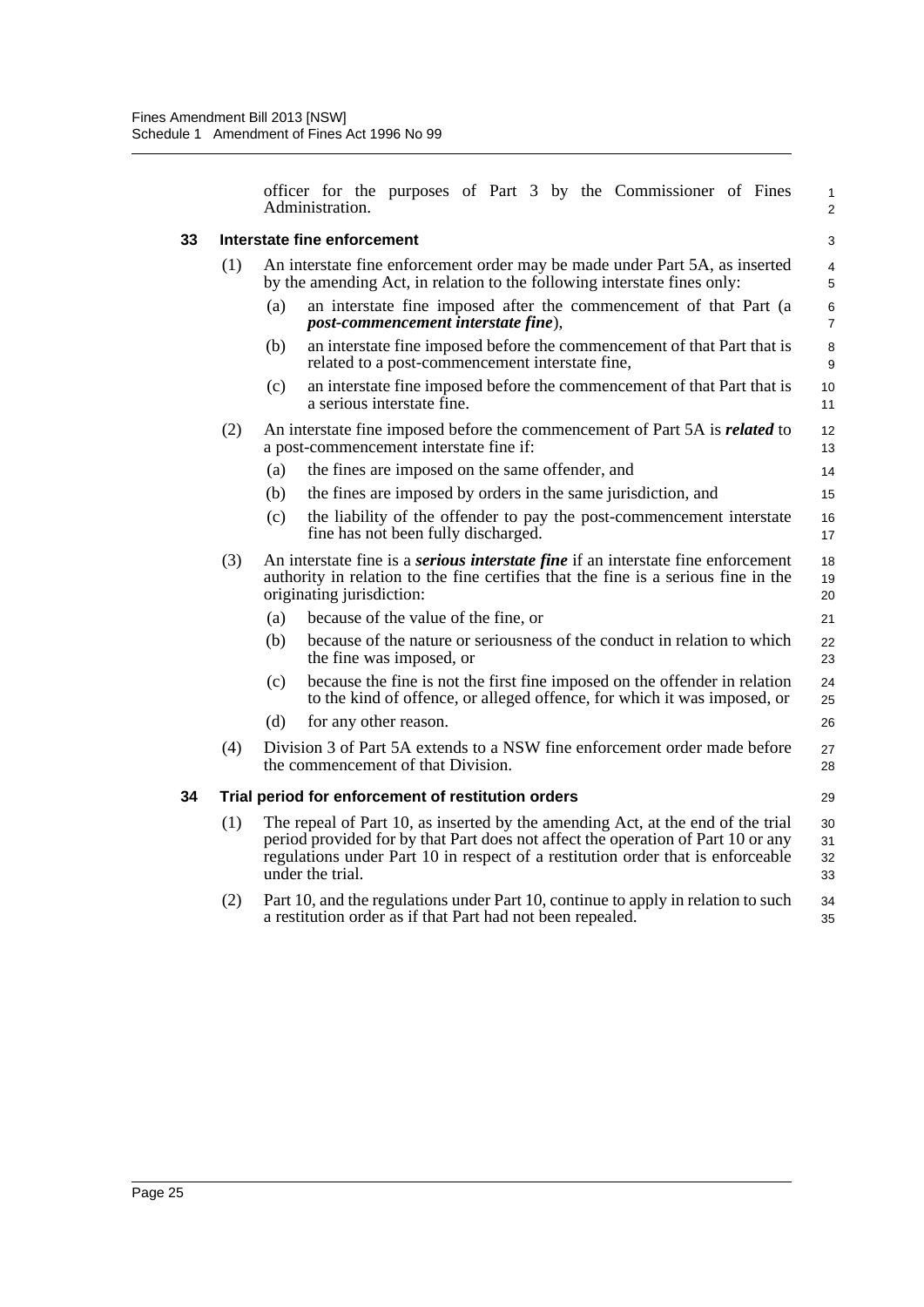<span id="page-31-0"></span>

|                  | Schedule 2 Amendment of other legislation                                                                                                                                                                                                                                   | 1                    |  |  |
|------------------|-----------------------------------------------------------------------------------------------------------------------------------------------------------------------------------------------------------------------------------------------------------------------------|----------------------|--|--|
| 2.1              | <b>Bail Act 1978 No 161</b>                                                                                                                                                                                                                                                 |                      |  |  |
|                  | Sections 53I, 53J, 53K, 53L and 53N                                                                                                                                                                                                                                         | 3                    |  |  |
|                  | Omit "State Debt Recovery Office" wherever occurring.                                                                                                                                                                                                                       | 4                    |  |  |
|                  | Insert instead "Commissioner of Fines Administration".                                                                                                                                                                                                                      | 5                    |  |  |
| 2.2 <sub>2</sub> | <b>Bail Act 2013 No 26</b>                                                                                                                                                                                                                                                  |                      |  |  |
|                  | <b>Schedule 2 Forfeiture of security</b>                                                                                                                                                                                                                                    | 7                    |  |  |
|                  | Omit "State Debt Recovery Office" wherever occurring in clauses 12–15 and 17.                                                                                                                                                                                               | 8                    |  |  |
|                  | Insert instead "Commissioner of Fines Administration".                                                                                                                                                                                                                      | 9                    |  |  |
| 2.3              | <b>Children (Community Service Orders) Act 1987 No 56</b>                                                                                                                                                                                                                   | 10                   |  |  |
| [1]              | Section 28B Exchange of certain information                                                                                                                                                                                                                                 | 11                   |  |  |
|                  | Omit section 28B (1). Insert instead:                                                                                                                                                                                                                                       | 12                   |  |  |
|                  | The Director-General may enter into an arrangement (an information sharing<br>(1)<br><i>arrangement</i> ) with the Commissioner of Fines Administration for the<br>purposes of sharing or exchanging any information that is held by the<br>Department or the Commissioner. | 13<br>14<br>15<br>16 |  |  |
| $[2]$            | Section 28B (2) and (3) (a)                                                                                                                                                                                                                                                 |                      |  |  |
|                  | Omit "State Debt Recovery Office" wherever occurring.                                                                                                                                                                                                                       | 18                   |  |  |
|                  | Insert instead "Commissioner of Fines Administration".                                                                                                                                                                                                                      | 19                   |  |  |
| $[3]$            | Section 28B (3) (b)–(d)                                                                                                                                                                                                                                                     |                      |  |  |
|                  | Omit "Director of the State Debt Recovery Office" wherever occurring.                                                                                                                                                                                                       | 21                   |  |  |
|                  | Insert instead "Commissioner of Fines Administration".                                                                                                                                                                                                                      | 22                   |  |  |
| 2.4              | <b>Children (Detention Centres) Act 1987 No 57</b>                                                                                                                                                                                                                          | 23                   |  |  |
| [1]              | Section 39B Exchange of certain information                                                                                                                                                                                                                                 | 24                   |  |  |
|                  | Omit section 39B (1). Insert instead:                                                                                                                                                                                                                                       | 25                   |  |  |
|                  | (1)<br>The Director-General may enter into an arrangement (an information sharing<br><i>arrangement</i> ) with the Commissioner of Fines Administration for the<br>purposes of sharing or exchanging any information that is held by the<br>Department or the Commissioner. | 26<br>27<br>28<br>29 |  |  |
| [2]              | Section 39B (2) (b) and (3) (a)                                                                                                                                                                                                                                             |                      |  |  |
|                  | Omit "State Debt Recovery Office" wherever occurring.                                                                                                                                                                                                                       | 31                   |  |  |
|                  | Insert instead "Commissioner of Fines Administration".                                                                                                                                                                                                                      | 32                   |  |  |
| [3]              | Section 39B (3) (b)–(d)                                                                                                                                                                                                                                                     | 33                   |  |  |
|                  | Omit "Director of the State Debt Recovery Office" wherever occurring.                                                                                                                                                                                                       | 34                   |  |  |
|                  | Insert instead "Commissioner of Fines Administration".                                                                                                                                                                                                                      | 35                   |  |  |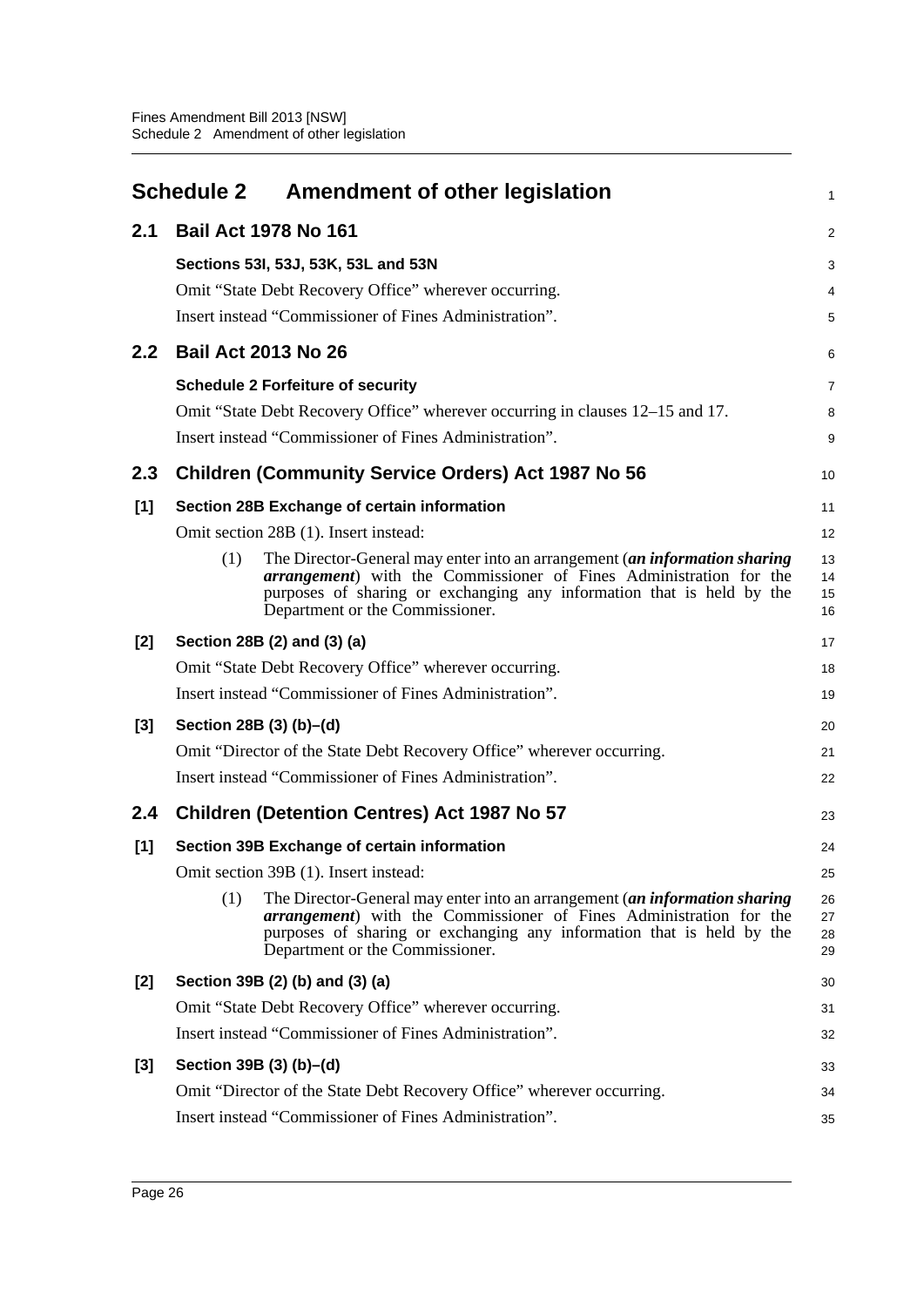| 2.5   | <b>Crimes (Administration of Sentences) Act 1999 No 93</b>                           | $\mathbf{1}$   |
|-------|--------------------------------------------------------------------------------------|----------------|
|       | Sections 4 (1) (b) and 257 (1) (d1)                                                  | $\overline{c}$ |
|       | Omit "State Debt Recovery Office" wherever occurring.                                | 3              |
|       | Insert instead "Commissioner of Fines Administration".                               | 4              |
| 2.6   | <b>Crimes (Administration of Sentences) Regulation 2008</b>                          | 5              |
|       | <b>Clause 30 Separation of different classes of inmates</b>                          | 6              |
|       | Omit "State Debt Recovery Office" from clause 30 (3) (e) (i).                        | $\overline{7}$ |
|       | Insert instead "Commissioner of Fines Administration".                               | 8              |
| 2.7   | <b>Fines Regulation 2010</b>                                                         | 9              |
| [1]   | <b>Clause 4 Enforcement costs</b>                                                    | 10             |
|       | Omit "and 44 (1)" from clause 4 (1). Insert instead ", 44 (1) and 108J (1) (a)".     | 11             |
| $[2]$ | Clauses 4 (1) (a) and (3) (b) and 5                                                  | 12             |
|       | Omit "State Debt Recovery Office" wherever occurring. Insert instead "Commissioner". | 13             |
| $[3]$ | Clause 4 (2)                                                                         | 14             |
|       | Omit "section 14 (1A) or 42 (1AA) of the Act".                                       | 15             |
|       | Insert instead "section 14 (1B) (a) or (b) or 42 (1AA) (a) or (b) of the Act".       | 16             |
| [4]   | Clause 4 (3) (a) (v)                                                                 | 17             |
|       | Omit "examination summons, as referred to in section 75 (7)".                        | 18             |
|       | Insert instead "order for examination, as referred to in section 75A (1)".           | 19             |
| [5]   | Clause 6 Commissioner may waive, postpone or refund costs and fees                   | 20             |
|       | Omit "State Debt Recovery Office" and "it" from clause 6 (1).                        | 21             |
|       | Insert instead "Commissioner" and "the Commissioner" respectively.                   | 22             |
| 2.8   | <b>Food Act 2003 No 43</b>                                                           | 23             |
|       | Section 133H Privacy and personal information                                        | 24             |
|       | Omit "State Debt Recovery Office" from section 133H (3).                             | 25             |
|       | Insert instead "Commissioner of Fines Administration".                               | 26             |
| 2.9   | <b>Government Information (Public Access) Regulation 2009</b>                        | 27             |
|       | Schedule 3 Agencies declared to be part of other agencies                            | 28             |
|       | Omit the matter relating to the State Debt Recovery Office.                          | 29             |
|       | 2.10 Graffiti Control Act 2008 No 100                                                | 30             |
|       | Section 9B Making of order for community clean up work                               | 31             |
|       | Omit "State Debt Recovery Office" wherever occurring.                                | 32             |
|       | Insert instead "Commissioner of Fines Administration".                               | 33             |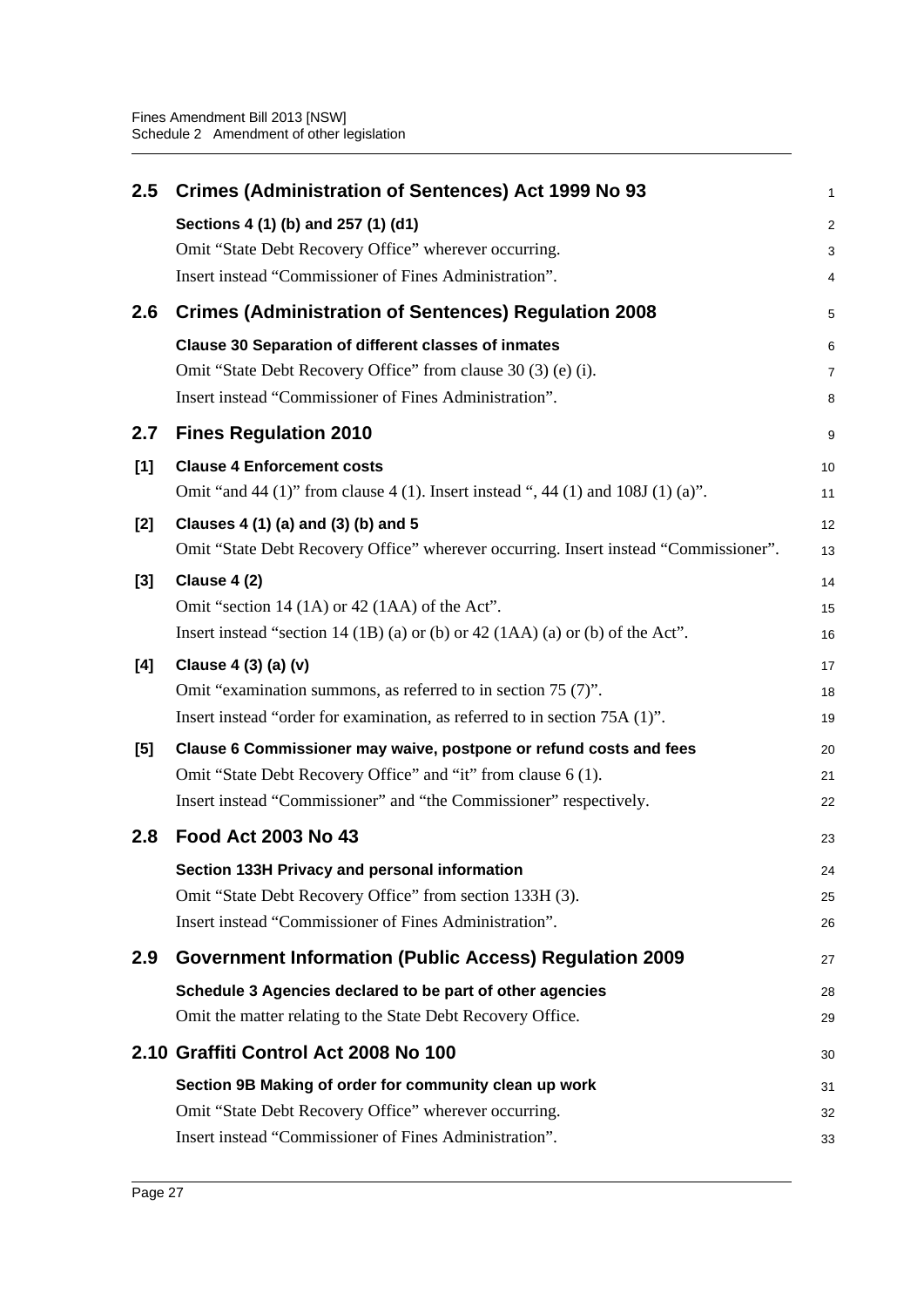|       |                      | 2.11 Intoxicated Persons (Sobering Up Centres Trial) Act 2013 No 15                                                                                                                                                                                                                                | $\mathbf{1}$         |
|-------|----------------------|----------------------------------------------------------------------------------------------------------------------------------------------------------------------------------------------------------------------------------------------------------------------------------------------------|----------------------|
|       |                      | Section 19 Application to Local Court to waive or reduce cost recovery charge                                                                                                                                                                                                                      | $\overline{2}$       |
|       |                      | Omit "State Debt Recovery Office" from section 19(7).                                                                                                                                                                                                                                              | 3                    |
|       |                      | Insert instead "Commissioner of Fines Administration".                                                                                                                                                                                                                                             | 4                    |
|       |                      | 2.12 Intoxicated Persons (Sobering Up Centres Trial) Regulation 2013                                                                                                                                                                                                                               | 5                    |
| [1]   |                      | Clauses 8 (2) (b) and 11 (2) (c)                                                                                                                                                                                                                                                                   | 6                    |
|       |                      | Omit "State Debt Recovery Office" wherever occurring.                                                                                                                                                                                                                                              | $\overline{7}$       |
|       |                      | Insert instead "Commissioner of Fines Administration".                                                                                                                                                                                                                                             | 8                    |
| $[2]$ |                      | Schedule 2 Modification of application of Part 4 of Fines Act 1996 No 99 to unpaid<br>cost recovery charges                                                                                                                                                                                        | 9<br>10              |
|       |                      | Omit "State Debt Recovery Office" and "the Office" wherever occurring in item [8].                                                                                                                                                                                                                 | 11                   |
|       | respectively.        | Insert instead "Commissioner of Fines Administration" and "the Commissioner"                                                                                                                                                                                                                       | 12<br>13             |
|       |                      | 2.13 Road Transport Act 2013 No 18                                                                                                                                                                                                                                                                 | 14                   |
|       | officer              | Section 224 When immediate licence suspension notice may be issued by police                                                                                                                                                                                                                       | 15<br>16             |
|       |                      | Omit section 224 (6) (e) (iii). Insert instead:                                                                                                                                                                                                                                                    | 17                   |
|       |                      | the Commissioner of Fines Administration.<br>(iii)                                                                                                                                                                                                                                                 | 18                   |
|       |                      | 2.14 Road Transport (Driver Licensing) Regulation 2008                                                                                                                                                                                                                                             | 19                   |
| [1]   |                      | <b>Clause 99 Interstate and international visitors</b>                                                                                                                                                                                                                                             | 20                   |
|       |                      | Insert after clause 99 $(4)(g)$ :                                                                                                                                                                                                                                                                  | 21                   |
|       |                      | the visiting driver is a fine defaulter (within the meaning of the Fines<br>(h)<br>Act 1996) and the Authority suspends the visitor driver privileges of the<br>fine defaulter in accordance with that Act.                                                                                        | 22<br>23<br>24       |
| [2]   | <b>Clause 99 (6)</b> |                                                                                                                                                                                                                                                                                                    | 25                   |
|       |                      | Omit "If the Authority forms an opinion that subclause $(4)$ (f) or $(g)$ applies".                                                                                                                                                                                                                | 26                   |
|       |                      | Insert instead "If subclause $(4)$ (f), $(g)$ or (h) applies".                                                                                                                                                                                                                                     | 27                   |
| $[3]$ | Clause 99 (6A)-(6C)  |                                                                                                                                                                                                                                                                                                    | 28                   |
|       |                      | Insert after clause 99 (6):                                                                                                                                                                                                                                                                        | 29                   |
|       | (6A)                 | Subclause (4) (h) applies in relation to a visiting driver only while the<br>suspension of the driver's visitor driver privileges has effect.                                                                                                                                                      | 30<br>31             |
|       | (6B)                 | A suspension of visitor driver privileges has effect until it is removed by the<br>Authority in accordance with the <i>Fines Act 1996</i> .                                                                                                                                                        | 32<br>33             |
|       | (6C)                 | If the Authority removes a suspension of visitor driver privileges in<br>accordance with the <i>Fines Act 1996</i> , the Authority must give the visiting driver<br>notice in writing stating that the exemption from the requirement to hold a<br>driver licence in this State has been restored. | 34<br>35<br>36<br>37 |